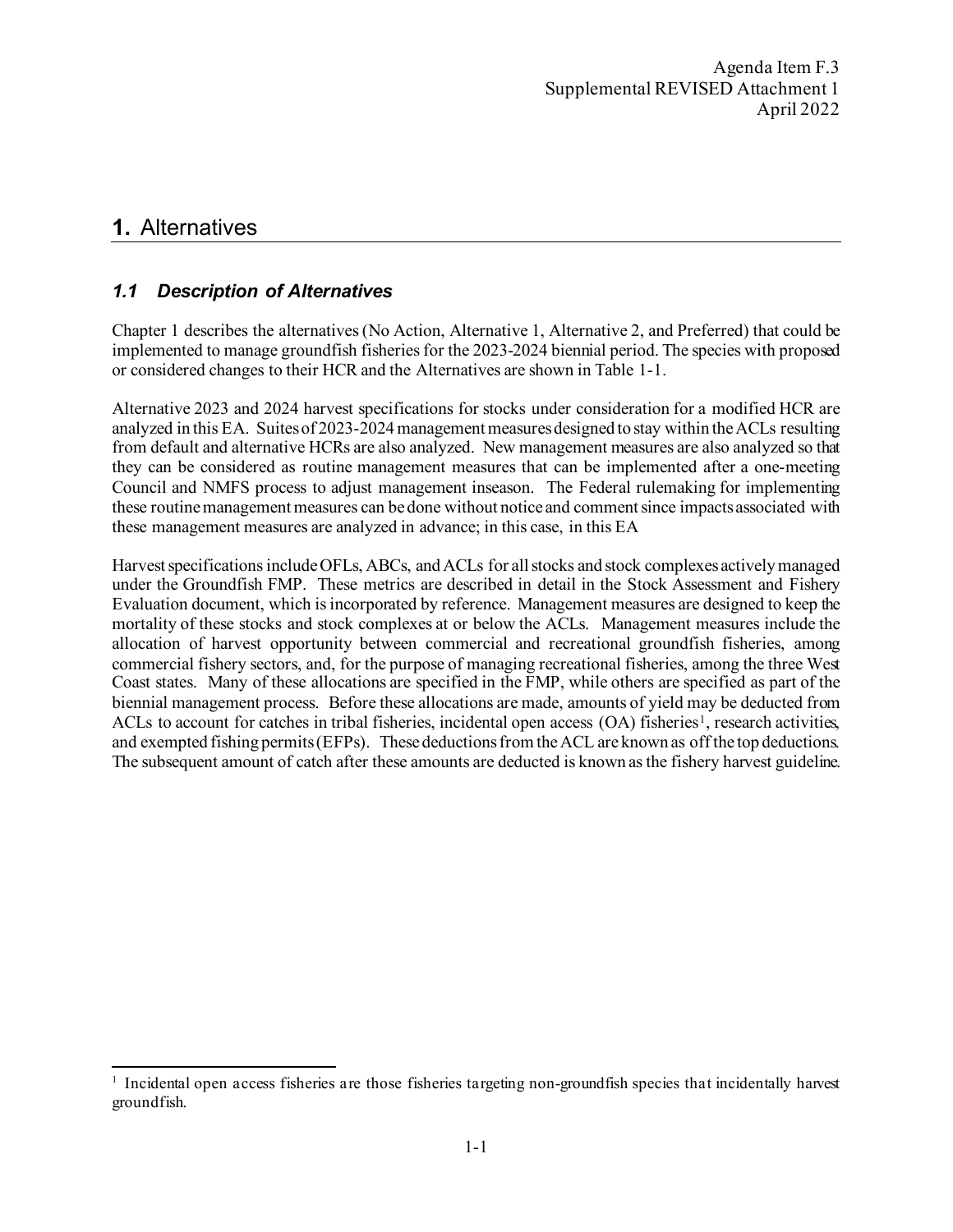| <b>Species</b>                | <b>No Action</b>                                                                                                                               | <b>Alternative 1</b>                                                                                                                                                                                                                                                                     | <b>Alternative 2</b> | Preferred                                  |
|-------------------------------|------------------------------------------------------------------------------------------------------------------------------------------------|------------------------------------------------------------------------------------------------------------------------------------------------------------------------------------------------------------------------------------------------------------------------------------------|----------------------|--------------------------------------------|
| Oregon Black<br>Rockfish      | $HCR: ACL =$<br>$\bullet$<br>$ABC(P^* =$<br>$0.45$ ).<br>ACL are 477<br>٠<br>mt in 2023,<br>471 mt in<br>2024.                                 | $\bullet$ HCR:<br>$ACL = 2020$<br>ABC ( $P^* =$<br>0.45)<br>512 mt ACL<br>for 2023 &<br>2024.<br><b>ACL</b><br>$\bullet$<br>Increase of 35<br>mt for 2023 and<br>41 mt for 2024<br>over No Action                                                                                        | Not applicable (NA)  | Alternative 1<br>Harvest<br>Specifications |
| Lingcod S of<br>40°10' N lat. | HCR: ACL <<br>$\bullet$<br>ABC w/40-10<br>adjustment $(P^*)$<br>$= 0.45$ ).<br>ACL of 726 mt<br>$\bullet$<br>in 2023 and<br>722 mt in<br>2024. | <b>HCR: ACL</b><br>$\bullet$<br>$<$ ABC w/40-<br>10 adjustment<br>$(P^* = 0.40)$ .<br>ACLs of<br>$\bullet$<br>633 mt in 2023<br>and 634 mt in<br>2024.<br>ACL is 97<br>$\bullet$<br>mt and 96 mt<br>and 96 mt<br>lower,<br>respectively for<br>2023 and 2024<br>than under No<br>Action. | Not applicable       | No Action Harvest<br>Specifications        |
| Lingcod N of<br>40°10' N lat. | $HCR: ACL =$<br>$ABC (P^* =$<br>$0.45$ ).<br>ACLs of 4,378<br>mt for 2023<br>and 3,854 mt<br>for 2024.                                         | HCR: ACL<br>$\bullet$<br>$= ABC (P^* =$<br>(0.40).<br>ACLs of<br>3,817 mt for<br>2023 and 3,418<br>mt for 2024.<br>ACLs are<br>561 mt lower in<br>2023 and 436<br>mt lower in<br>2024 than under<br>No Action.                                                                           | Not applicable       | No Action Harvest<br>Specifications        |

<span id="page-1-0"></span>**Table 1-1. Comparison of alternatives for stocks with proposed or considered changes to their default harvest control rule for 2023-2024.**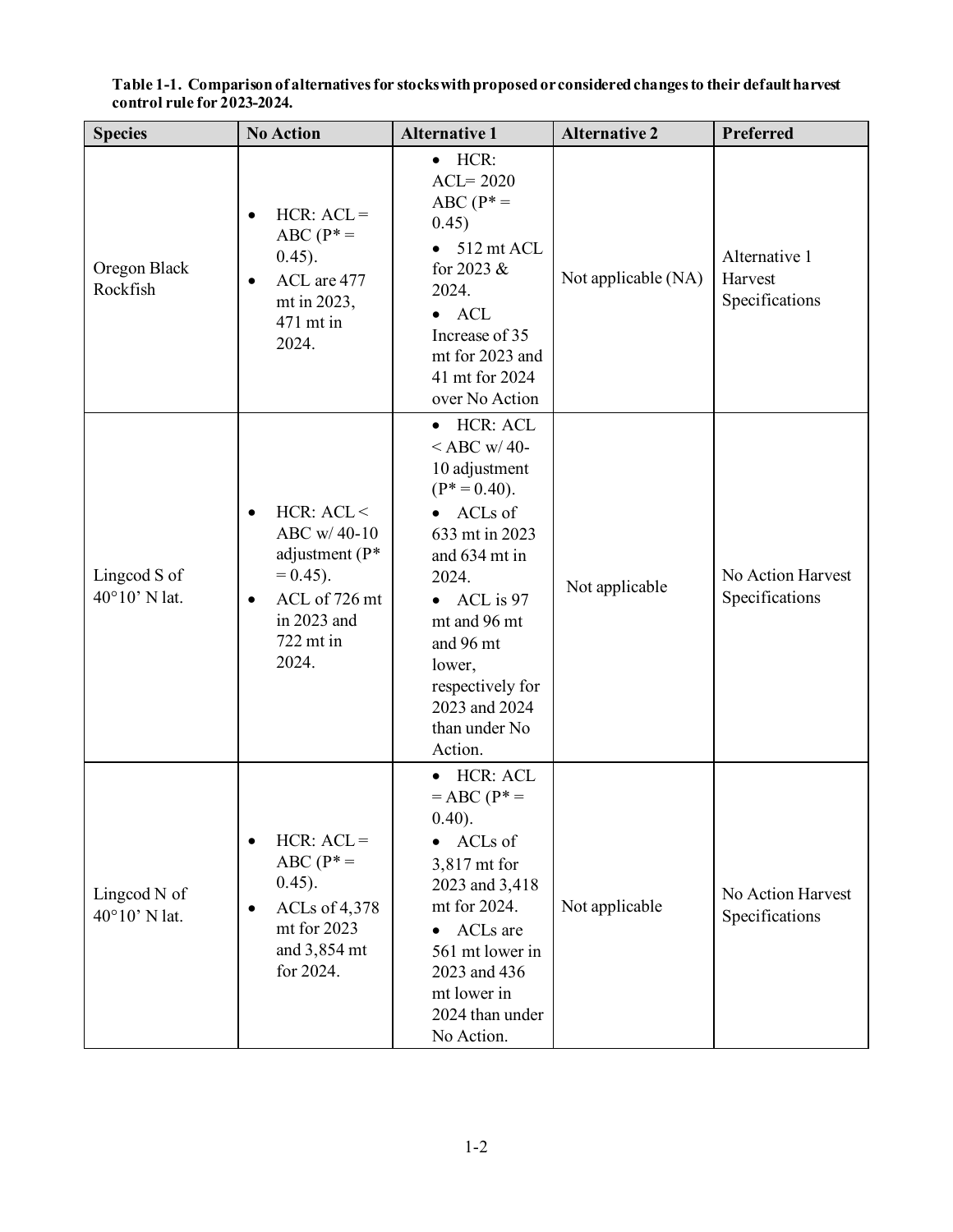| <b>Species</b>                                                  | <b>No Action</b>                                                                                                                           | <b>Alternative 1</b>                                                                                                                                                                                                                                                                 | <b>Alternative 2</b>                                                                                                                                                                                                                                              | Preferred                                  |
|-----------------------------------------------------------------|--------------------------------------------------------------------------------------------------------------------------------------------|--------------------------------------------------------------------------------------------------------------------------------------------------------------------------------------------------------------------------------------------------------------------------------------|-------------------------------------------------------------------------------------------------------------------------------------------------------------------------------------------------------------------------------------------------------------------|--------------------------------------------|
| Sablefish a/                                                    | $HCR: ACL =$<br>$\bullet$<br>$ABC(P^* =$<br>(0.45).<br>Coastwide<br>$\bullet$<br>ABC of 10,825<br>mt for 2023<br>and 9,923 mt<br>for 2024. | HCR: ACL<br>$= ABC (P^* =$<br>(0.40).<br>Coastwide<br>ABC of 10,107<br>mt for 2023 and<br>9,252 mt for<br>2024.<br>Coastwide<br>$\bullet$<br>ABC is 718 mt<br>$(2023)$ and 671<br>$mt(2024)$ lower<br>than under No<br>Action.                                                       | <b>HCR: ACL</b><br>$\bullet$<br>$= ABC (P^* =$<br>0.35)<br>Coastwide<br>$\bullet$<br>ABC of 9,412<br>mt for 2023 and<br>8,608 mt for<br>2024.<br>Coastwide<br>$\bullet$<br>ABC is 1,413<br>$mt(2023)$ and<br>1,315 mt (2024)<br>lower than<br>under No<br>Action. | Alternative 1<br>Harvest<br>Specifications |
| Spiny Dogfish                                                   | HCR: ACL<br>$= ABC (P^* =$<br>0.40)<br>Coastwide<br>$\bullet$<br>ACL of 1,456<br>mt for 2023<br>and 1,407 mt<br>for 2024.                  | HCR: ACL<br>$\bullet$<br>$= 1,075$ mt for<br>2023-2024, then<br>$ACL = ABC$<br>$(P^* = 0.40)$<br>thereafter.<br>Coastwide<br>ACL of 1,075<br>mt for 2023 and<br>2024.<br>Coastwide<br>$\bullet$<br>ACL is 381 mt<br>$(2023)$ and 332<br>$mt(2024)$ lower<br>than under No<br>Action. | Not applicable                                                                                                                                                                                                                                                    | No PPA Specified                           |
| Vermilion and<br><b>Sunset Rockfishes</b><br>S of 40°10' N lat. | $HCR: ACL =$<br>$ABC(P^* =$<br>(0.45).<br>ACLs of 277.2<br>$\bullet$<br>mt for 2023<br>and 277.3 for<br>2024.                              | <b>HCR: ACL</b><br>$\bullet$<br>$= ABC (P^* =$<br>(0.40).<br>ACLs of<br>$\bullet$<br>267.7 mt for<br>2023 and 266.2<br>for 2024.<br>ACLs are<br>9.5 mt lower in<br>2023 and 11.1<br>mt lower in<br>2024 than under<br>No Action.                                                     | Not applicable                                                                                                                                                                                                                                                    | No Action Harvest<br>Specifications        |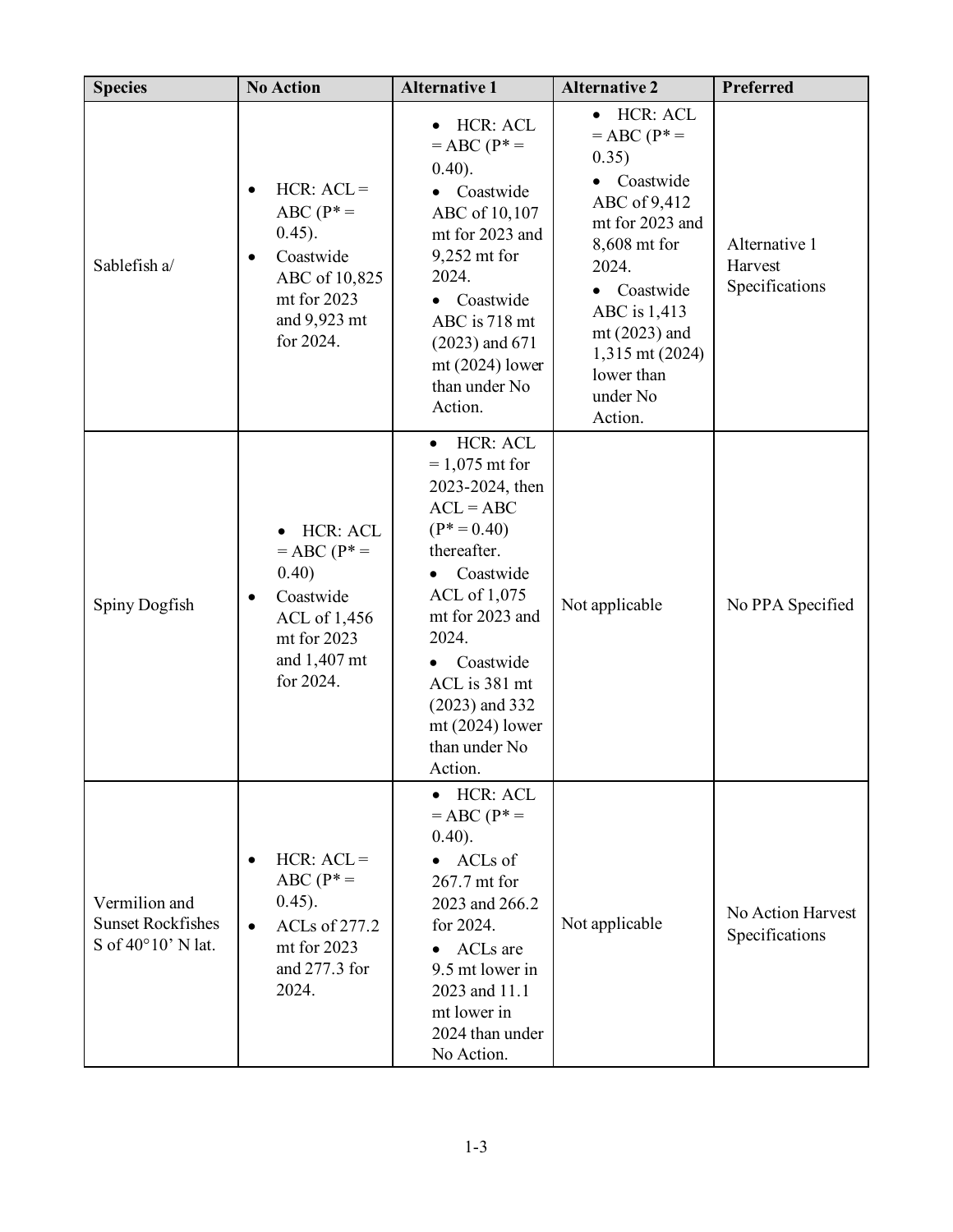| <b>Species</b>                                    | <b>No Action</b>                                                                                     | <b>Alternative 1</b>                                                                                           | <b>Alternative 2</b> | Preferred                           |
|---------------------------------------------------|------------------------------------------------------------------------------------------------------|----------------------------------------------------------------------------------------------------------------|----------------------|-------------------------------------|
| Vermilion Rockfish<br>N of $40^{\circ}10'$ N lat. | $HCR: ACL =$<br>$ABC(P^* =$<br>$(0.45)$ .<br>ACLs of $19.6$<br>$\bullet$<br>mt for 2023<br>and 2024. | HCR: ACL<br>$= ABC (P^*$<br>$= 0.40$ ).<br>ACLs of<br>$\bullet$<br>$18.3$ mt for<br>2023 and 18.1<br>for 2024. | Not applicable       | No Action Harvest<br>Specifications |

a/ The coastwide sablefish ABCs are apportioned north and south of 36° N. lat. to determine area-specific ACLs.

## *1.2 Harvest Specification Alternatives*

At the national level, National Standard 1 Guidelines at 50 CFR §600.310 define harvest specifications and what must be considered when specifying them. [FMP](https://pcouncil.org/documents/2016/08/pacific-coast-groundfish-fishery-management-plan.pdf/) Chapter 4 describes the framework for biennial specifications. The OFL, ABC, and the ACL for each stock is based on the best scientific information available including endorsed stock assessments, changes in Scientific and Statistical Committee (SSC) endorsed stock categories, or changes in SSC-endorsed sigma values (i.e., variances used to estimate the uncertainty in estimating OFLs. Any revised or new HCRs adopted by the Council and used to determine specifications for the subject biennial period become the new default for future biennial management cycles. The Alternatives are summarized i[n Table 1-1](#page-1-0) and detailed below in Section [2.1.1.](#page-33-0)

Alternative harvest specifications are based on the most recent assessments for actively managed stocks, including those managed in stock complexes. Results from new assessments conducted in 2021 were used to determine 2023 and 2024 harvest specifications for copper rockfish south of 34°27' N lat., copper rockfish in California north of 34°27' N lat., copper rockfish in Oregon, copper rockfish in Washington, Dover sole, lingcod south of 40°10' N lat., lingcod north of 40°10' N lat., quillback rockfish in California, quillback rockfish in Oregon, quillback rockfish in Washington, sablefish, spiny dogfish, squarespot rockfish south of 40°10' N lat., and vermilion and sunset rockfishes (assessed as a complex of two species). Catch-only projections updated the new harvest specifications in the most recent assessments for arrowtooth flounder, black rockfish in Oregon, canary rockfish, darkblotched rockfish, and petrale sole with actual total catches replacing the removal assumptions in the respective assessments for these stocks.

While the No Action harvest specifications are based on the same HCRs used in the previous biennium, the values have changed for some important stocks [\(Table 1-2\)](#page-4-0). Most of these changes are based on new 2021 assessments. The largest percent difference in the ACL from 2022 to 2023 is for arrowtooth flounder where the ACL under the No Action alternative is 120.3% higher than in 2022 (18,632 mt and 8,458 mt in 2023 and 2022, respectively) based on the results of the 2021 catch-only projection update [\(Table 1-2\)](#page-4-0). Increased ACLs relative to 2022 under the preferred (and No Action) alternative(s) are noted for sablefish based on the results of the new update assessment for this stock indicating a higher status and a higher exploitable biomass. In most cases, the ACLs are decreasing. Time-varying sigmas increase with increased age of the assessment for category 1 and 2 stocks accounting for most of the changes in stocks without a new assessment in 2021.

The Preferred Alternative 2023 and 2024 harvest specifications include the No Action HCRs for all stocks and stock complexes, except for black rockfish in Oregon, sablefish, and potentially for spiny dogfish (a preferred alternative has yet to be identified). Impact analyses of harvest specification alternatives for these stocks and other stocks with alternative HCRs under consideration as identified in [Table 1-1](#page-1-0) are found in Sectio[n 1.2.2.](#page-26-0)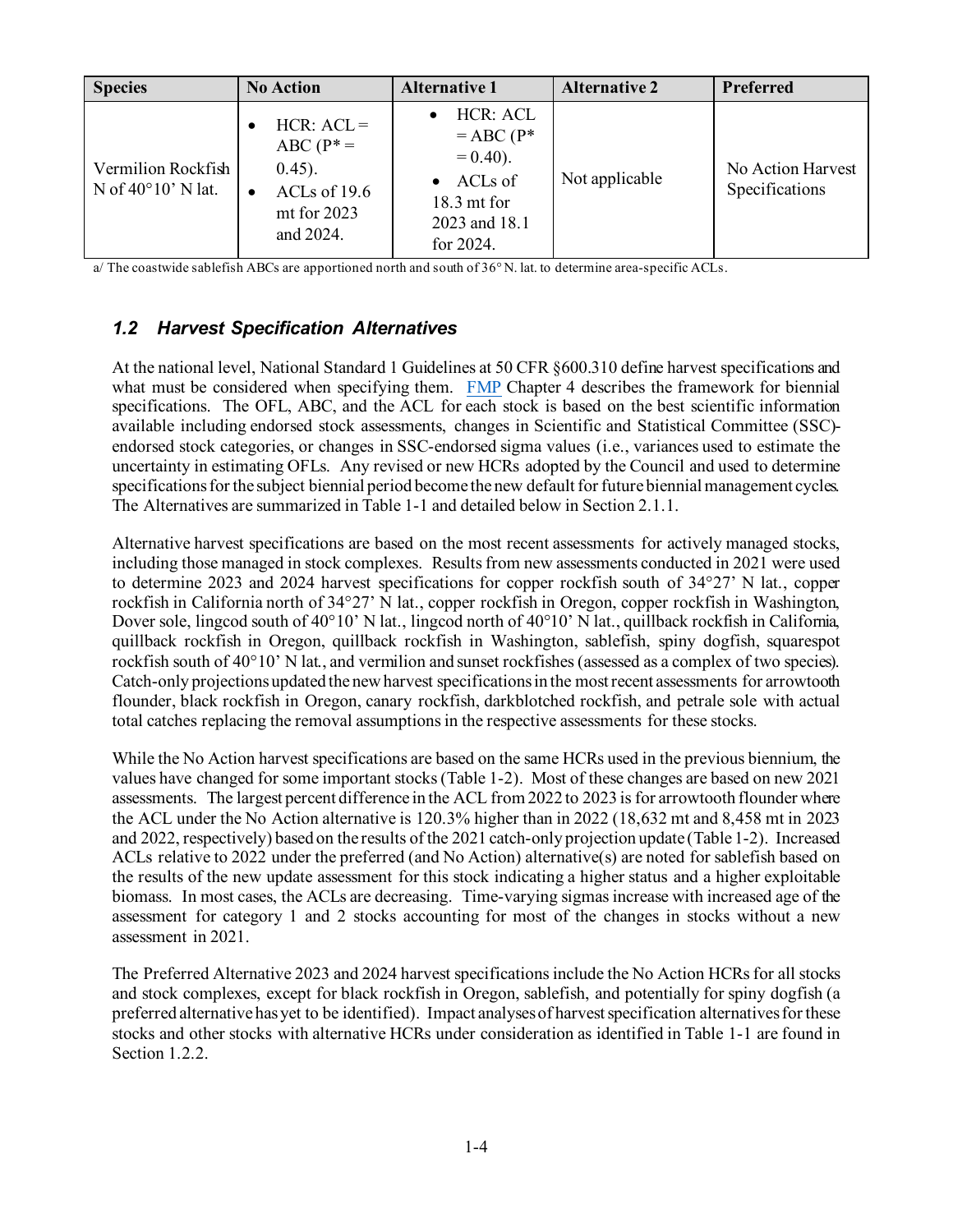|                            |           |        | $ACL$ (mt) |        | % Change     |
|----------------------------|-----------|--------|------------|--------|--------------|
| <b>Stock/Complex</b>       | Area      | 2022   | 2023       | 2024   | 2022 to 2023 |
| <b>Yelloweye Rockfish</b>  | CW        | 51     | 66         | 66     | 29.4%        |
| <b>Arrowtooth Flounder</b> | CW        | 8,458  | 18,632     | 14,178 | 120.3%       |
| <b>Big Skate</b>           | CW        | 1,389  | 1,320      | 1,267  | $-5.0\%$     |
| <b>Black Rockfish</b>      | <b>WA</b> | 291    | 290        | 289    | $-0.3%$      |
| <b>Black Rockfish</b>      | CA        | 341    | 334        | 329    | $-2.1%$      |
| Bocaccio                   | S of 4010 | 1,724  | 1,842      | 1,828  | 6.8%         |
| Cabezon                    | CA        | 195    | 182        | 171    | $-6.7\%$     |
| Cabezon/Kelp Greenling     | <b>WA</b> | 17     | 20         | 17     | 17.6%        |
| Cabezon/Kelp Greenling     | <b>OR</b> | 190    | 185        | 180    | $-2.6%$      |
| California Scorpionfish    | CW        | 275    | 262        | 252    | $-4.7%$      |
| Canary Rockfish            | CW        | 1,307  | 1,284      | 1,267  | $-1.8%$      |
| Chilipepper                | S of 4010 | 2,259  | 2,183      | 2,121  | $-3.4%$      |
| Cowcod                     | S of 4010 | 82     | 80         | 79     | $-2.4%$      |
| Darkblotched Rockfish      | CW        | 831    | 785        | 750    | $-5.5%$      |
| Dover Sole                 | CW        | 50,000 | 50,000     | 50,000 | $0.0\%$      |
| English Sole               | CW        | 9,101  | 9,018      | 8,960  | $-0.9%$      |
| Lingcod                    | N of 4010 | 4,958  | 4,378      | 3,854  | $-11.7%$     |
| Lingcod                    | S of 4010 | 1,172  | 726        | 722    | $-38.1%$     |
| Longnose Skate             | CW        | 1,761  | 1,708      | 1,660  | $-3.0\%$     |
| Longspine Thornyhead       | N of 3427 | 2,452  | 2,295      | 2,162  | $-6.4%$      |
| Longspine Thornyhead       | S of 3427 | 774    | 725        | 683    | $-6.3%$      |
| Pacific Ocean Perch        | N of 4010 | 3,711  | 3,573      | 3,443  | $-3.7%$      |
| Petrale Sole               | CW        | 3,660  | 3,485      | 3,285  | $-4.8%$      |
| <b>Sablefish</b>           | N of 36   | 6,172  | 7,924      | 7,253  | 28.4%        |
| Sablefish                  | S of 36   | 2,203  | 2,183      | 1,998  | $-0.9%$      |
| Shortspine Thornyhead      | N of 3427 | 1,393  | 1,359      | 1,328  | $-2.4%$      |
| Shortspine Thornyhead      | S of 3427 | 737    | 719        | 702    | $-2.4\%$     |
| Spiny Dogfish a/           | CW        | 1,585  | 1,456      | 1,407  | $-8.1%$      |
| Splitnose                  | S of 4010 | 1,630  | 1,592      | 1,553  | $-2.3%$      |
| Widow Rockfish             | CW        | 13,788 | 12,624     | 11,482 | $-8.4%$      |
| Yellowtail Rockfish        | N of 4010 | 5,831  | 5,666      | 5,560  | $-2.8%$      |
| Pacific Cod                | <b>CW</b> | 1,600  | 1,600      | 1,600  | $0.0\%$      |
| <b>Starry Flounder</b>     | <b>CW</b> | 392    | 392        | 392    | $0.0\%$      |
| Blue/Deacon/Black Rockfish | <b>OR</b> | 600    | 597        | 594    | $-0.5%$      |
| Nearshore Rockfish North   | N of 4010 | 77     | 88         | 88     | 14.3%        |
| Nearshore Rockfish South   | S of 4010 | 1,010  | 889        | 894    | $-12.0%$     |
| Other Fish                 | <b>CW</b> | 223    | 223        | 223    | $0.0\%$      |
| Other Flatfish             | <b>CW</b> | 4,838  | 4,862      | 4,874  | 0.5%         |

<span id="page-4-0"></span>**Table 1-2. Comparison of 2022and preferred 2023and 2024 groundfish ACLs. Stocks and complexes with a greater than 25% change in the ACL from 2022 to 2023in bold**.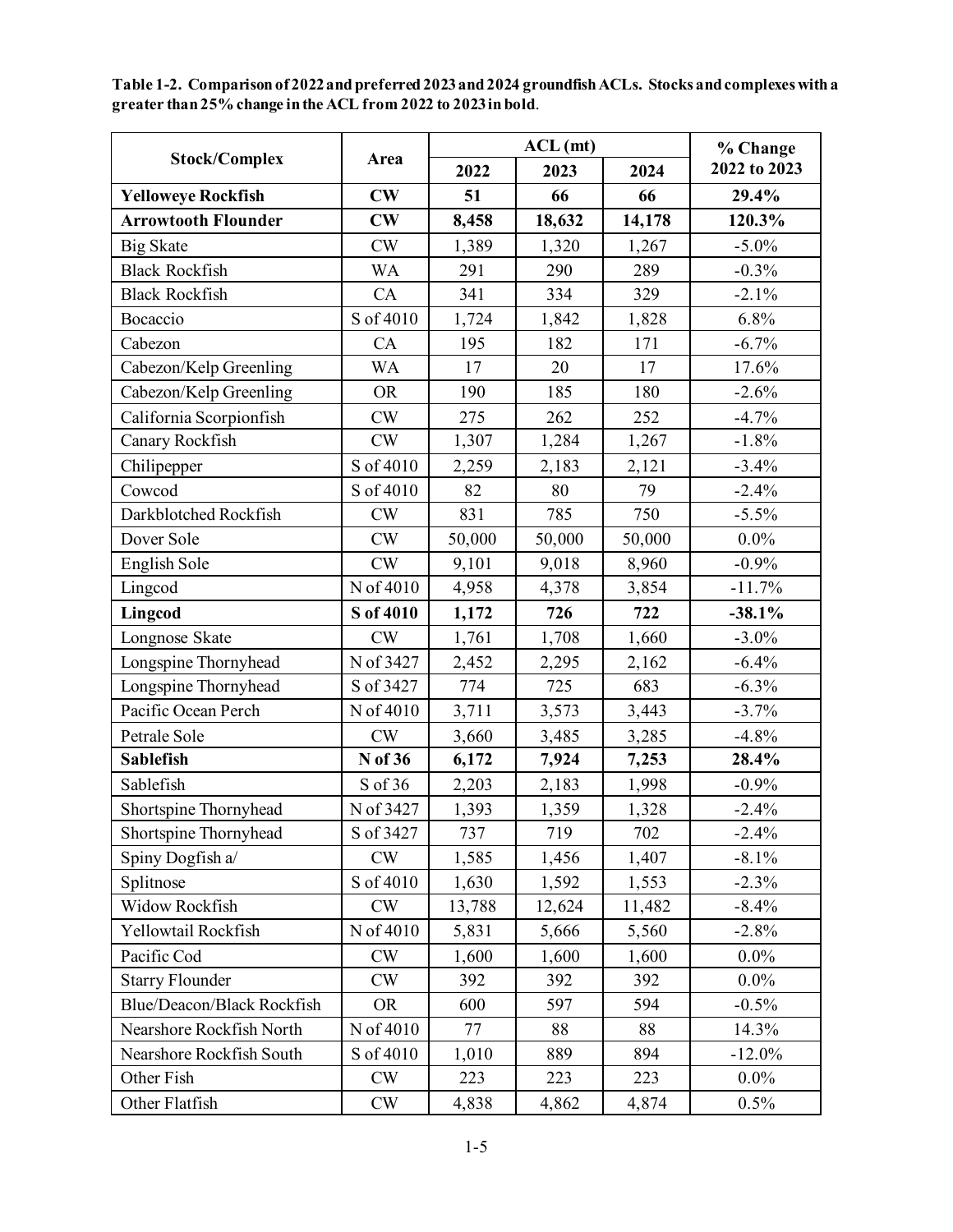|                      |           |       | % Change |       |              |
|----------------------|-----------|-------|----------|-------|--------------|
| <b>Stock/Complex</b> | Area      | 2022  | 2023     | 2024  | 2022 to 2023 |
| Shelf Rockfish North | N of 4010 | 1,450 | 1,283    | 1,278 | $-11.5%$     |
| Shelf Rockfish South | S of 4010 | 1,428 | 1,465    | 1,465 | 2.6%         |
| Slope Rockfish North | N of 4010 | 1,568 | 1,540    | 1,516 | $-1.8\%$     |
| Slope Rockfish South | S of 4010 | 705   | 701      | 697   | $-0.6\%$     |

a/ No preferred alternative identified yet for spiny dogfish. 2023 and 2024 ACLs are under default harvest control rules.

## **1.2.1 Default Harvest Specifications (No Action)**

Default harvest specifications would be implemented under the No Action Alternative. As discussed above, default harvest specifications are computed by applying the best scientific information available, such as new endorsed stock assessments, to current, default HCRs for all groundfish stocks. [Table 1-3](#page-6-0) and [Table](#page-16-0)  [1-4](#page-16-0) list the default harvest specifications for 2023 and 2024, respectively.

The Groundfish FMP specifies the framework for the No Action harvest specifications as follows, "… the harvest controls from the previous biennium (referred to as default harvest control rules, or default HCRs) are applied to the best available scientific information to determine the numerical values of the harvest specifications for the next biennial period. The default HCR would establish the harvest specifications based on the  $F_{MSY}$  (or proxy value) used in the previous biennium applied to the best current estimate of stock biomass to determine the OFL. The ABC is determined by applying the uncertainty buffer used in the previous biennium except that if the P\* approach was used, the same P\* value used in the previous biennium is applied. The ACL is determined using the appropriate method for current stock status, if known. If a stock has recovered such that stock size is now above the MSY biomass target, the default harvest control sets the ACL equal to the ABC using the same P<sup>\*</sup> value used in the previous biennium, if applicable. If the status has not changed or is unknown, the same method used in the previous cycle is used to compute the default HCR. This includes cases where a constant catch HCR was used in the previous cycle to set the ACL below the ABC, in which case the same constant catch numerical value is used as the default ACL for the next biennial cycle. In the case of a stock managed under a rebuilding plan, the default HCR is the one described in the current rebuilding plan."

The 2023 and 2024 ACL of 66 mt for yelloweye rockfish is 16 mt higher than in 2022. This is based on the projections from th[e 2017 rebuilding analysis](https://www.pcouncil.org/documents/2017/01/rebuilding-analysis-for-yelloweye-rockfish-sebastes-ruberrimus-based-on-the-2017-stock-assessment.pdf/) and the default HCR specifying ACLs based on the SPR harvest rate of 65 percent. This predicted slow rate of rebuilding is anticipated for this slow growing species.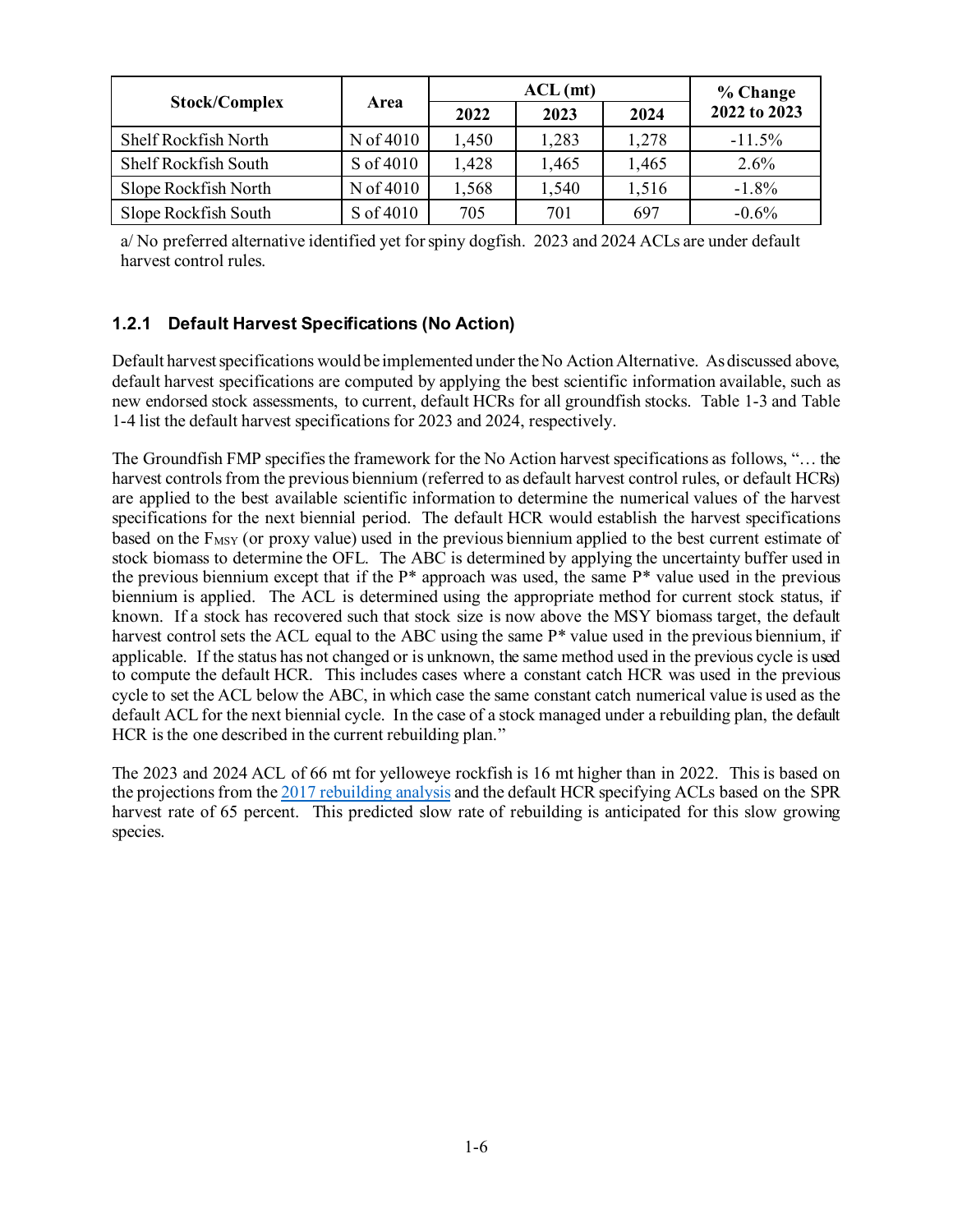**Table 1-3. 2023 harvest specifications (overfishing limits (OFLs in mt), acceptable biological catches (ABCs in mt), and annual catch limits (ACLs in mt)) under default harvest control rules for determining these specifications, for West Coast groundfish stocks and stock complexes (overfished/rebuilding stocks in CAPS; stocks with new assessments in bold; component stocks in stock complexes in italics).**

<span id="page-6-0"></span>

| <b>Stock or Complex</b> | Area          | Category                           | $P*$ | OFL     | ABC      | <b>ACL</b> | <b>Assess</b><br>Year | <b>Notes</b>                                                                                                                                                                                                                                         |
|-------------------------|---------------|------------------------------------|------|---------|----------|------------|-----------------------|------------------------------------------------------------------------------------------------------------------------------------------------------------------------------------------------------------------------------------------------------|
| Yelloweye Rockfish      | $\mathrm{CW}$ | 1 (Year Based)                     | 0.4  | 123     | 103      | 66         | 2017                  | OFL projected using a 50% SPR harvest rate in the 2017 stock<br>assessment. ACL projected using a 65% SPR harvest rate in the<br>2017 stock assessment. Sector-specific ACTs projected using a<br>70% SPR harvest rate in the 2017 stock assessment. |
| Arrowtooth Flounder     | $\mathrm{CW}$ | 2 (Year Based)                     | 0.4  | 26391   | 18632    | 18632      | 2017                  | OFL based on the 2021 catch-only update of the 2017 update<br>assessment.                                                                                                                                                                            |
| Big Skate               | $\mathrm{CW}$ | 2 (Year Based)                     | 0.45 | 1541    | 1320     | 1320       | 2019                  | OFL projected using a 50% SPR harvest rate in the 2019 big<br>skate assessment.                                                                                                                                                                      |
| <b>Black Rockfish</b>   | <b>WA</b>     | 1 (Year Based)                     | 0.45 | 319     | 290      | 290        | 2015                  | OFL projected using a 50% SPR from the 2019 catch-only<br>projection update.                                                                                                                                                                         |
| <b>Black Rockfish</b>   | CA            | 1 (Year Based)                     | 0.45 | 368     | 334      | 334        | 2015                  | OFL projected using a 50% SPR from the 2019 catch-only<br>projection update.                                                                                                                                                                         |
| Bocaccio                | S of 4010     | 1 (Year Based)                     | 0.45 | 2009    | 1842     | 1842       | 2017                  | OFL projected using a 50% SPR from the 2019 updated harvest<br>specification projections based on new sigmas with a 7.4%<br>reduction to subtract the portion of the assessed stock north of<br>40°10' N lat.; ACL = ABC ( $P^*$ = 0.45).            |
| Cabezon                 | CA            | 1 (Year Based)                     | 0.45 | 197     | 182      | 182        | 2019                  | OFL projected using a 45% SPR from the 2019 assessment.                                                                                                                                                                                              |
| Cabezon                 | $3427 - 42$   | 1 (Year Based)                     | 0.45 | 175     | 162.05   | 162.05     | 2019                  | OFL projected using a 45% SPR from the 2019 assessment.                                                                                                                                                                                              |
| Cabezon                 | S of 3427     | 1 (Year Based)                     | 0.45 | 21.7    | 20.0942  | 20.0942    | 2019                  | OFL projected using a 45% SPR from the 2019 assessment.                                                                                                                                                                                              |
| Cabezon/Kelp Greenling  | <b>WA</b>     |                                    |      | 25      | 20       | 20         | $\mathbf{r}$          | Sum of harvest specification contributions of component stocks<br>in the complex.                                                                                                                                                                    |
| Cabezon                 | <b>WA</b>     | 3 (Year Based)                     | 0.45 | 18.3    | 14.2374  | 14.2374    | 2019                  | OFL based on a DB-SRA assessment in the 2019 assessment.                                                                                                                                                                                             |
| Kelp Greenling          | <b>WA</b>     | 3 (Year Based)                     | 0.45 | 7.1     | 5.5238   | 5.5238     | 2015                  | OFL based on a 2015 DB-SRA estimate using a low<br>vulnerability prior.                                                                                                                                                                              |
| Cabezon/Kelp Greenling  | <b>OR</b>     |                                    |      | 202     | 185      | 185        | $\mathbf{r}$          | Sum of harvest specification contributions of component stocks<br>in the complex.                                                                                                                                                                    |
| Cabezon                 | <b>OR</b>     | 1 (Year Based)                     | 0.45 | 54.5    | 50.467   | 50.467     | 2019                  | OFL projected using a 45% SPR from the 2019 assessment.                                                                                                                                                                                              |
| Kelp Greenling          | <b>OR</b>     | 1 (Year Based)                     | 0.45 | 147.569 | 134.1402 | 134.1402   | 2015                  | OFL projected in the 2021 catch-only update of the 2015<br>assessment.                                                                                                                                                                               |
| California Scorpionfish | CW            | CA<br>Scorpionfish<br>(Year Based) | 0.45 | 290     | 262      | 262        | 2017                  | OFL from the 2019 catch-only update of the 2017 assessment.                                                                                                                                                                                          |
| Canary Rockfish         | CW            | 1 (Year Based)                     | 0.45 | 1413    | 1284     | 1284       | 2015                  | OFL from the 2019 catch-only update of the 2015 assessment.                                                                                                                                                                                          |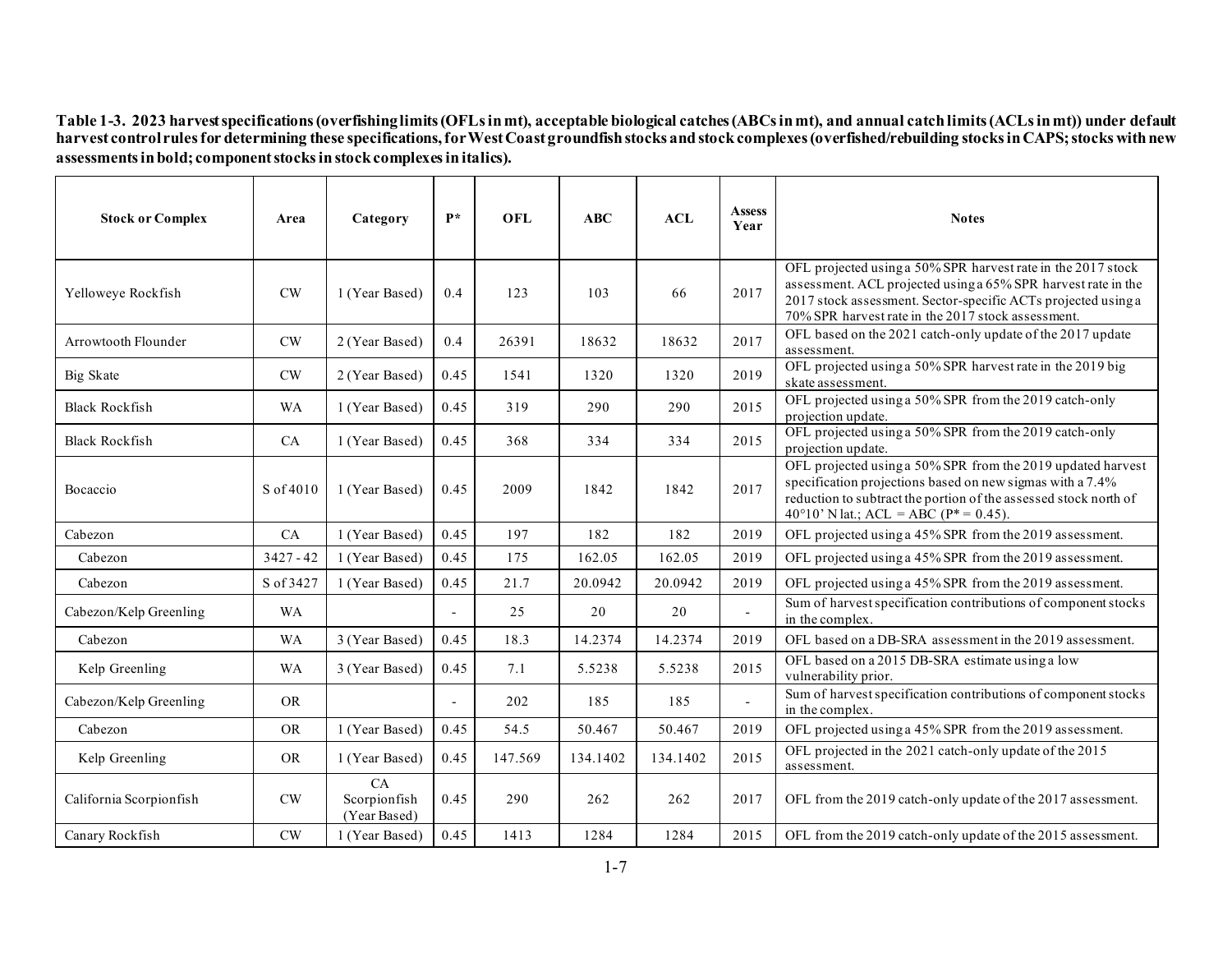| <b>Stock or Complex</b> | Area             | Category       | $P*$           | <b>OFL</b> | ABC     | ACL     | <b>Assess</b><br>Year | <b>Notes</b>                                                                                                                                                                                                                                                                                     |
|-------------------------|------------------|----------------|----------------|------------|---------|---------|-----------------------|--------------------------------------------------------------------------------------------------------------------------------------------------------------------------------------------------------------------------------------------------------------------------------------------------|
| Chilipepper             | S of 4010        | 1 (Year Based) | 0.45           | 2401       | 2183    | 2183    | 2015                  | OFL from the 2019 catch-only update of the 2015 assessment.<br>OFLs are apportioned to the north (7%) and south (93%) of<br>40°10' N lat. based on average historical landings.                                                                                                                  |
| Cowcod                  | S of 4010        |                | $\blacksquare$ | 113        | 80      | 80      | 2019                  | Harvest specifications are the sum of assessed area projections<br>(Conception area) and DBSRA estimates (Monterey area).<br>Sector allocations are based on a precautionary ACT of 50 mt<br>due to assessment uncertainty.                                                                      |
| Cowcod                  | $4010 -$<br>3427 | 3 (Year Based) | 0.4            | 18.9       | 11.3778 | 11.3778 | 2019                  | OFL is based on the 2019 DB-SRA estimate in Appendix B of<br>the 2019 cowcod assessment.                                                                                                                                                                                                         |
| Cowcod                  | S of 3427        | 2 (Year Based) | 0.4            | 93.7818    | 68.7421 | 68.7421 | 2019                  | OFL is based on a 50% SPR harvest rate projected in the 2019<br>assessment. ABC based on time varying cat. 2 sigma, $P^* = 0.4$ .                                                                                                                                                                |
| Darkblotched Rockfish   | $\mathrm{CW}$    | 1 (Year Based) | 0.45           | 856        | 785     | 785     | 2017                  | OFL projected using a 50% SPR in the 2021 catch-only<br>projection update.                                                                                                                                                                                                                       |
| Dover Sole              | CW               | 1 (Year Based) | 0.45           | 63834      | 59685   | 50000   | 2021                  | OFL projected using a 30% SPR harvest rate in the 2021 full<br>assessment. $ACL = 50,000$ mt.                                                                                                                                                                                                    |
| English Sole            | $\mathrm{CW}$    | 2 (Year Based) | 0.45           | 11133      | 9018    | 9018    | 2013                  | OFL projected using a 30% SPR harvest rate in the 2019 English<br>Sole Updated Harvest Specification Projections. ACL = ABC<br>$(P^* = 0.45)$ .                                                                                                                                                  |
| Lingcod                 | N of 4010        | 2 (Year Based) | 0.45           | 5010       | 4378    | 4378    | 2021                  | OFLs projected using a 45% SPR harvest rate in the 2021 full<br>assessment of lingcod N of 40°10' N lat.                                                                                                                                                                                         |
| Lingcod                 | S of 4010        | 2 (Year Based) | 0.45           | 846        | 739     | 739     | 2021                  | OFLs projected using a 45% SPR harvest rate in the 2021 full<br>assessment of lingcod S of 40°10' N lat.                                                                                                                                                                                         |
| Longnose Skate          | $\mathrm{CW}$    | 2 (Year Based) | 0.45           | 1993       | 1708    | 1708    | 2019                  | OFLs projected using a 45% SPR harvest rate in the 2019<br>assessment. ACL = ABC.                                                                                                                                                                                                                |
| Longspine Thornyhead    | CW               | 2 (Year Based) | 0.4            | 4616       | 3019    |         | 2013                  | Coastwide OFL projected using a 50% SPR harvest rate in the<br>2019 catch-only projection update. The coastwide ABC ( $P^*$ =<br>0.4) is apportioned N (76%) and S (24%) of 34°27' N lat. to<br>determine ACLs based on the 2003-2012 average swept area<br>biomass from the NMFS trawl survey.  |
| Longspine Thornyhead    | S of 3427        | 2 (Year Based) | 0.4            |            |         | 725     | 2013                  | Coastwide OFL projected using a 50% SPR harvest rate in the<br>2019 catch-only projection update. The coastwide ABC ( $P^*$ =<br>0.4) is apportioned N (76%) and S (24%) of 334°27' N lat. to<br>determine ACLs based on the 2003-2012 average swept area<br>biomass from the NMFS trawl survey. |
| Longspine Thornyhead    | N of 3427        | 2 (Year Based) | 0.4            |            |         | 2295    | 2013                  | Coastwide OFL projected using a 50% SPR harvest rate in the<br>2019 catch-only projection update. The coastwide ABC ( $P^*$ =<br>0.4) is apportioned N (76%) and S (24%) of 34°27' N lat. to<br>determine ACLs based on the 2003-2012 average swept area<br>biomass from the NMFS trawl survey.  |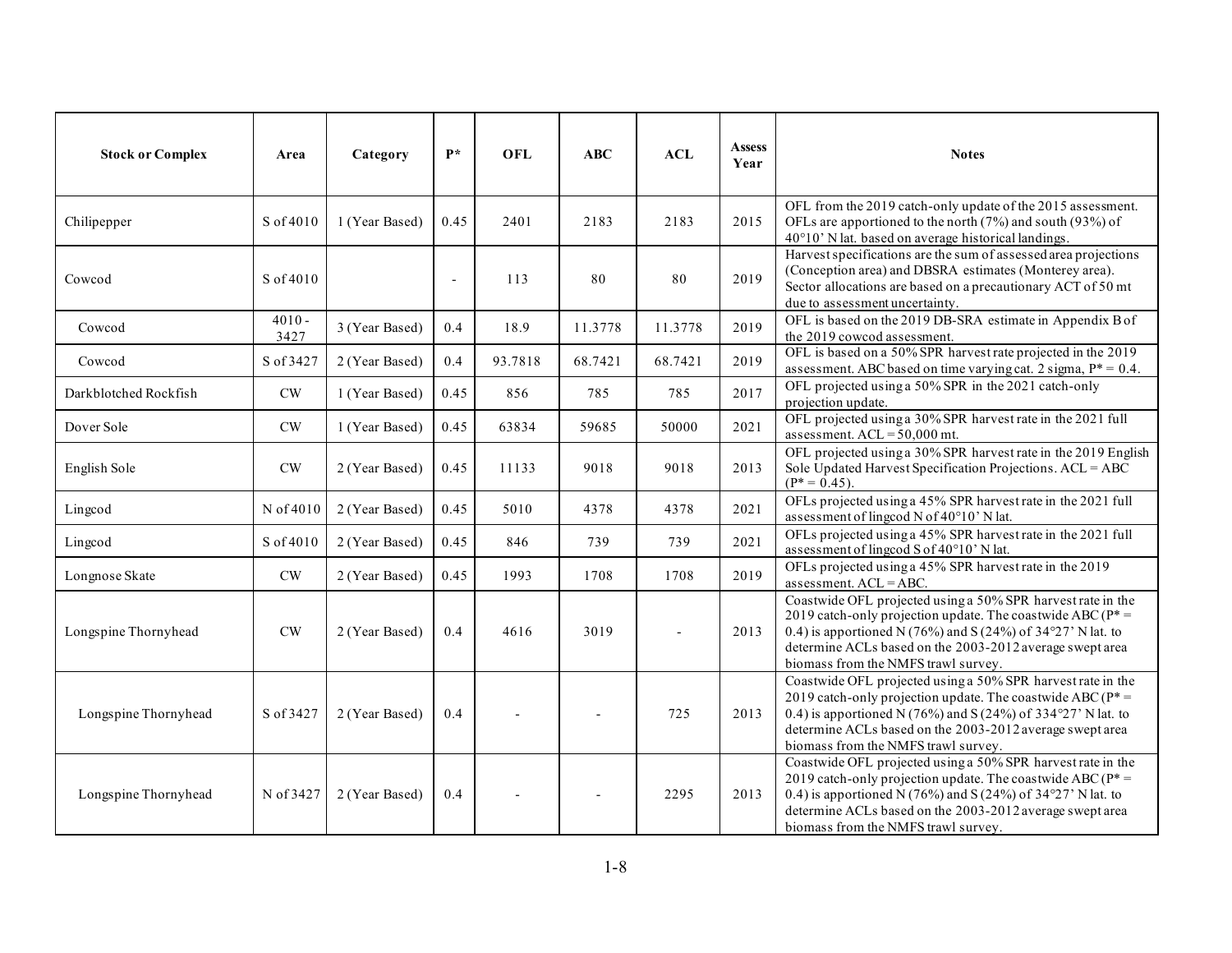| <b>Stock or Complex</b> | Area      | Category       | $\mathbf{P}^*$ | <b>OFL</b> | ABC   | <b>ACL</b> | <b>Assess</b><br>Year | <b>Notes</b>                                                                                                                                                                                                                                                                                                                                     |
|-------------------------|-----------|----------------|----------------|------------|-------|------------|-----------------------|--------------------------------------------------------------------------------------------------------------------------------------------------------------------------------------------------------------------------------------------------------------------------------------------------------------------------------------------------|
| Pacific Ocean Perch     | N of 4010 | 2 (Year Based) | 0.45           | 4248       | 3573  | 3573       | 2017                  | OFL projected using a 50% SPR harvest rate in the 2019 Pacific<br>Ocean Perch Updated Harvest Specification Projections. ACL =<br>ABC ( $P^* = 0.45$ ).                                                                                                                                                                                          |
| Petrale Sole            | CW        | 1 (Year Based) | 0.45           | 3763       | 3485  | 3485       | 2019                  | OFL projected using a 30% SPR harvest rate in the 2021 catch-<br>only projection update. ACL = ABC ( $P^* = 0.45$ ). 30 mt<br>allocation to non-trawl and the remainder to trawl. The<br>allocation percentages shown in the Allocation Type are an<br>artifact of the database; they are not used to allocate petrale sole.                     |
| Sablefish               | CW        | 1 (Year Based) | 0.45           | 11577      | 10825 |            | 2021                  | OFLs projected using a 45% SPR harvest rate in the 2021 update<br>assessment. ACL = ABC ( $P^*$ = 0.45). ACLs are based on an<br>apportionment of the coastwide ABC with 78.4% to the N and<br>21.6% to the S of 36° N lat. determined using the average 2014-<br>2018 annual swept area biomass estimates from the NMFS<br>NWFSC trawl survey.  |
| Sablefish               | $S$ of 36 | 1 (Year Based) | 0.45           |            |       | 2338       | 2019                  | OFLs projected using a 45% SPR harvest rate in the 2021 update<br>assessment. ACL = ABC ( $P^*$ = 0.45). ACLs are based on an<br>apportionment of the coastwide ABC with 78.4% to the N and<br>21.6% to the S of 36° N lat., determined using the average 2014-<br>2018 annual swept area biomass estimates from the NMFS<br>NWFSC trawl survey. |
| Sablefish               | $N$ of 36 | 1 (Year Based) | 0.45           |            |       | 8486       | 2021                  | OFLs projected using a 45% SPR harvest rate in the 2021 update<br>assessment. ACL = ABC ( $P^*$ = 0.45). ACLs are based on an<br>apportionment of the coastwide ABC with 78.4% to the N and<br>21.6% to the S of 36° N lat., determined using the average 2014-<br>2018 annual swept area biomass estimates from the NMFS<br>NWFSC trawl survey. |
| Shortspine Thornyhead   | CW        | 2 (Year Based) | 0.4            | 3177       | 2078  |            | 2013                  | Coastwide OFL projected using a 50% SPR harvest rate in the<br>2019 Catch-Only Projection Update. The coastwide ABC ( $P^*$ =<br>0.4) is apportioned N (65.4%) and S (34.6%) of 34°27' N lat.<br>based on 2003-2012 average swept area biomass in the NMFS<br>NWFSC trawl survey to determine ACLs.                                              |
| Shortspine Thornyhead   | N of 3427 | 2 (Year Based) | 0.4            |            |       | 1359       | 2013                  | Coastwide OFL projected using a 50% SPR harvest rate in the<br>2019 Catch-Only Projection Update. The coastwide ABC ( $P^*$ =<br>0.4) is apportioned N (65.4%) and S (34.6%) of 34°27' N lat.<br>based on 2003-2012 average swept area biomass in the NMFS<br>NWFSC trawl survey to determine ACLs.                                              |
| Shortspine Thornyhead   | S of 3427 | 2 (Year Based) | 0.4            |            |       | 719        | 2013                  | Coastwide OFL projected using a 50% SPR harvest rate in the<br>2019 Catch-Only Projection Update. The coastwide ABC (P*=<br>0.4) is apportioned N (65.4%) and S (34.6%) of 34°27' N lat.                                                                                                                                                         |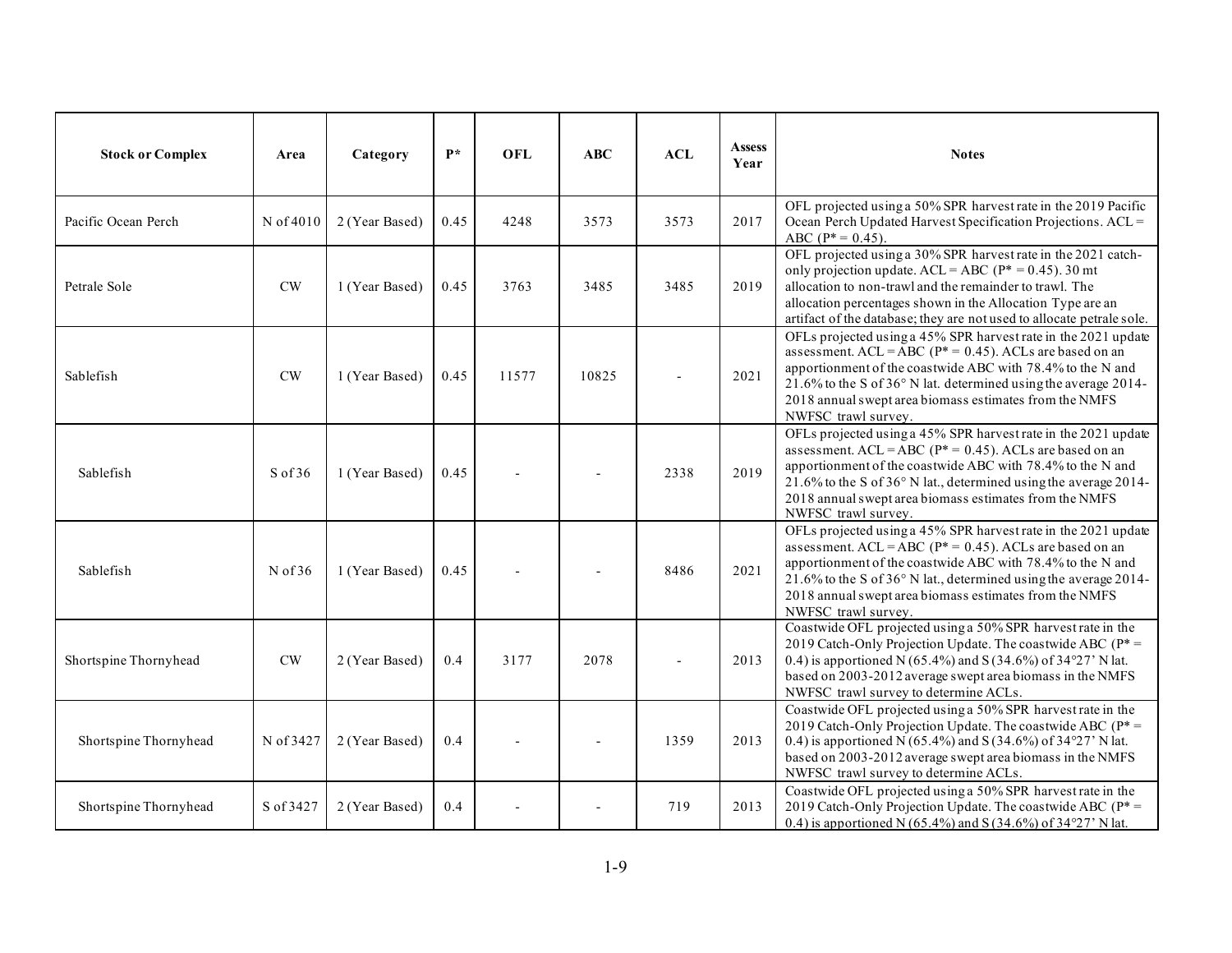| <b>Stock or Complex</b>    | Area          | Category       | $P*$           | OFL     | ABC     | ACL     | <b>Assess</b><br>Year    | <b>Notes</b>                                                                                                                                                                                                                                                                                                                           |
|----------------------------|---------------|----------------|----------------|---------|---------|---------|--------------------------|----------------------------------------------------------------------------------------------------------------------------------------------------------------------------------------------------------------------------------------------------------------------------------------------------------------------------------------|
|                            |               |                |                |         |         |         |                          | based on 2003-2012 average swept area biomass in the NMFS<br>NWFSC trawl survey to determine ACLs.                                                                                                                                                                                                                                     |
| Splitnose                  | S of 4010     | 1 (Year Based) | 0.45           | 1803    | 1592    | 1592    | 2009                     | OFL projected using a 50% SPR harvest rate in the 2019<br>Updated Harvest Specification Projections. Coastwide OFL is<br>apportioned N (35.8%) and S (64.2%) of 40°10' N lat. based on<br>average historical (1916-2008) landings.                                                                                                     |
| Widow Rockfish             | CW            | 1 (Year Based) | 0.45           | 13633   | 12624   | 12624   | 2019                     | OFL projected using a 50% SPR harvest rate in the 2019 update<br>assessment. ACL = ABC ( $P^*$ = 0.45). Non-trawls are allocated<br>400 mt and rest is allocated to trawl. The 91% and 9%<br>allocations noted in the Allocation Type section is an artifact<br>and is not used to allocate widow for the 2023-2024 biennial<br>cvcle. |
| Yellowtail Rockfish        | N of 4010     | 1 (Year Based) | 0.45           | 6178    | 5666    | 5666    | 2017                     | OFL projected using a 50% SPR harvest rate in the 2019<br>updated harvest specifications for yellowtail rockfish N. ACL =<br>ABC ( $P^* = 0.45$ ).                                                                                                                                                                                     |
| Pacific Cod                | CW            | 3 (Year Based) | 0.4            | 3200    | 1926    | 1600    | $\overline{a}$           | OFL is based on the highest historical catch (in 1985); ACL =<br>50% of the OFL.                                                                                                                                                                                                                                                       |
| <b>Starry Flounder</b>     | CW            | 3 (Year Based) | 0.4            | 652     | 392     | 392     | 2017                     | OFL based on the 2017 DB-SRA assessment of starry flounder.                                                                                                                                                                                                                                                                            |
| Spiny Dogfish              | $\mathrm{CW}$ | 2 (Year Based) | 0.4            | 1911    | 1456    | 1456    | 2021                     | OFL projected using a 50% SPR harvest rate from the 2021<br>assessment. ACL=ABC (P*=0.4).                                                                                                                                                                                                                                              |
| Blue/Deacon/Black Rockfish | <b>OR</b>     |                | 0.45           | 679     | 562     | 562     | $\mathcal{L}$            | Sum of harvest specification contributions of component stocks<br>in the complex.                                                                                                                                                                                                                                                      |
| <b>Black Rockfish</b>      | <b>OR</b>     | 2 (Year Based) | 0.45           | 578     | 477.428 | 477.428 | 2015                     | OFL projected using a 50% SPR from the 2021 projection<br>update.                                                                                                                                                                                                                                                                      |
| Blue                       | <b>OR</b>     | 2 (Year Based) | 0.45           | 100.593 | 84.5987 | 84.5987 | 2017                     | OFL projected using a 50% SPR from the 2021 updated harvest<br>specification projections for blue and deacon rockfishes.                                                                                                                                                                                                               |
| Nearshore Rockfish North   | N of 4010     |                | $\overline{a}$ | 106     | 89      | 88      |                          | Sum of harvest specification contributions of component stocks<br>in the complex.                                                                                                                                                                                                                                                      |
| <b>Black and Yellow</b>    | N of 4010     | 3 (Year Based) | 0.45           | 0.014   | 0.0109  | 0.0109  | $\sim$                   |                                                                                                                                                                                                                                                                                                                                        |
| Blue                       | $42 - 4010$   | 2 (Year Based) | 0.45           | 33.6    | 28.2576 | 28.2576 | 2017                     | OFL from the 2019 catch-only projection update. 10% of the CA<br>OFL is apportioned north of 40°10' N lat. (see Appendix D of<br>the 2017 Assessment).                                                                                                                                                                                 |
| Blue                       | <b>WA</b>     | 3 (Year Based) | 0.45           | 7.6     | 5.9128  | 5.9128  | 2017                     |                                                                                                                                                                                                                                                                                                                                        |
| Brown                      | N of 4010     | 2 (Year Based) | 0.45           | 2.08    | 1.6848  | 1.6848  | 2013                     | OFL from the 2019 harvest projection update. The portion of the<br>coastwide stock north of 40'10 N lat. based on the proportion of<br>cumulative removals by area during 1916-2012 (1.2%).                                                                                                                                            |
| Calico                     | N of 4010     | 3 (Year Based) | 0.45           | $\sim$  |         |         | $\overline{\phantom{a}}$ |                                                                                                                                                                                                                                                                                                                                        |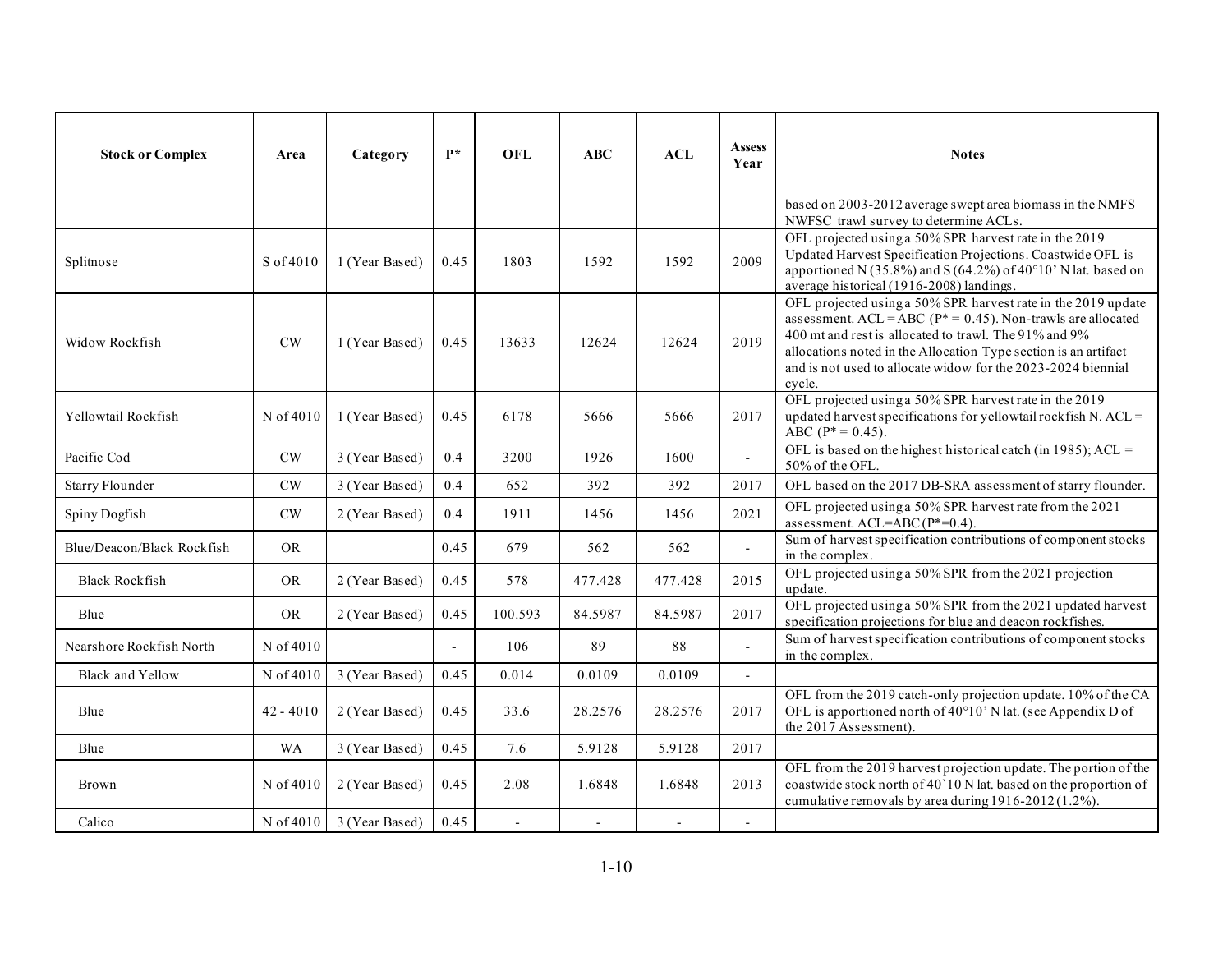| <b>Stock or Complex</b>  | Area             | Category       | $\mathbf{p} *$ | <b>OFL</b>       | <b>ABC</b>               | ACL              | <b>Assess</b><br>Year | <b>Notes</b>                                                                                                                                                                                                                                       |
|--------------------------|------------------|----------------|----------------|------------------|--------------------------|------------------|-----------------------|----------------------------------------------------------------------------------------------------------------------------------------------------------------------------------------------------------------------------------------------------|
| China                    | $4010 -$<br>4616 | 2 (Year Based) | 0.45           | 20.64            | 17.0486                  | 17.0486          | 2015                  | OFLs projected from the Central Model in the 2015 assessment<br>updated with 2019 catch-only projections.                                                                                                                                          |
| China                    | <b>WA</b>        | 2 (Year Based) | 0.45           | 10.07            | 8.3178                   | 8.3178           | 2015                  | OFLs projected from the North Model in the 2015 assessment<br>updated with 2019 catch-only projections.                                                                                                                                            |
| Copper                   | <b>WA</b>        | 2 (Year Based) | 0.45           | 2.15             | 1.88                     | 1.88             | 2021                  | OFL projected using a 50% SPR harvest rate from the 2021<br>assessment pf copper rockfish in WA.                                                                                                                                                   |
| Copper                   | <b>OR</b>        | 2 (Year Based) | 0.45           | 17.98            | 15.71                    | 15.71            | 2021                  | OFL projected using a 50% SPR harvest rate from the 2021<br>assessment pf copper rockfish in OR.                                                                                                                                                   |
| Copper                   | $42 - 4010$      | 2 (Year Based) | 0.45           | 3.64             | 3.18                     | 3.18             | 2021                  | OFL projected using a 50% SPR harvest rate from the 2021<br>assessment of copper rockfish in CA north of 34°27' N lat. with<br>3.9% of the OFL apportioned north of 40°10' N lat. based on the<br>estimated average 2002-2020 total catch by area. |
| Gopher                   | N of 4010        | 3 (Year Based) | 0.45           |                  |                          | $\overline{a}$   | 2011                  |                                                                                                                                                                                                                                                    |
| Grass                    | N of 4010        | 3 (Year Based) | 0.45           | 0.657            | 0.5111                   | 0.5111           | 2011                  |                                                                                                                                                                                                                                                    |
| Kelp                     | N of 4010        | 3 (Year Based) | 0.45           | 0.009            | 0.007                    | 0.007            | 2011                  |                                                                                                                                                                                                                                                    |
| Olive                    | N of 4010        | 3 (Year Based) | 0.45           | 0.315            | 0.2451                   | 0.2451           | 2011                  |                                                                                                                                                                                                                                                    |
| Quillback                | <b>WA</b>        | 3 (Year Based) | 0.45           | 2.855            | 2.221                    | 2.221            | 2021                  | OFL projected using a 50% SPR harvest rate MSY proxy from<br>the 2021 assessment of quillback rockfish in WA.                                                                                                                                      |
| Quillback                | <b>OR</b>        | 2 (Year Based) | 0.45           | 3.14             | 2.744                    | 2.744            | 2021                  | OFL projected using a 50% SPR harvest rate from the 2021<br>assessment of quillback rockfish in OR.                                                                                                                                                |
| Quillback                | $42 - 4010$      | 2 (Year Based) | 0.45           | +.016<br>1.04656 | 0.888<br>0.91469         | 0.013<br>0.05456 | 2021                  | OFL projected using a 50% SPR harvest rate from the 2021<br>assessment of quillback rockfish in CA, with 49.6% of the OFL<br>apportioned north of 40°10' N lat. based on the estimated<br>average 2002-2020 total catch by area.                   |
| Treefish                 | N of 4010        | 3 (Year Based) | 0.45           | 0.2165           | 0.1684                   | 0.1684           | 2011                  |                                                                                                                                                                                                                                                    |
| Nearshore Rockfish South | S of 4010        |                | $\mathbf{r}$   | 1094             | 901                      | 889              | $\blacksquare$        | Sum of harvest specification contributions of component stocks<br>in the complex.                                                                                                                                                                  |
| Blue                     | $4010 -$<br>3427 | 2 (Year Based) | 0.45           | 302.4            | 254.3184                 | 254.3184         | 2017                  | OFL from the 2019 catch-only projection update. 90% of the CA<br>OFL is apportioned south of 40°10' N lat. (see Appendix D of<br>the 2017 Assessment).                                                                                             |
| Blue                     | S of 3427        | 3 (Year Based) | 0.45           | 21.8             | 16.9604                  | 16.9604          | 2017                  |                                                                                                                                                                                                                                                    |
| Brown                    | S of 4010        | 2 (Year Based) | 0.45           | 178.2189         | 144.3573                 | 144.3573         | 2013                  | The portion of the coastwide stock south of 40°10' N lat. based<br>on the proportion of cumulative removals by area during 1916-<br>2012 (98.8%).                                                                                                  |
| Calico                   | S of 4010        | 3 (Year Based) | 0.45           | $\overline{a}$   | $\overline{\phantom{a}}$ | $\blacksquare$   | $\blacksquare$        |                                                                                                                                                                                                                                                    |

 $\mathbf l$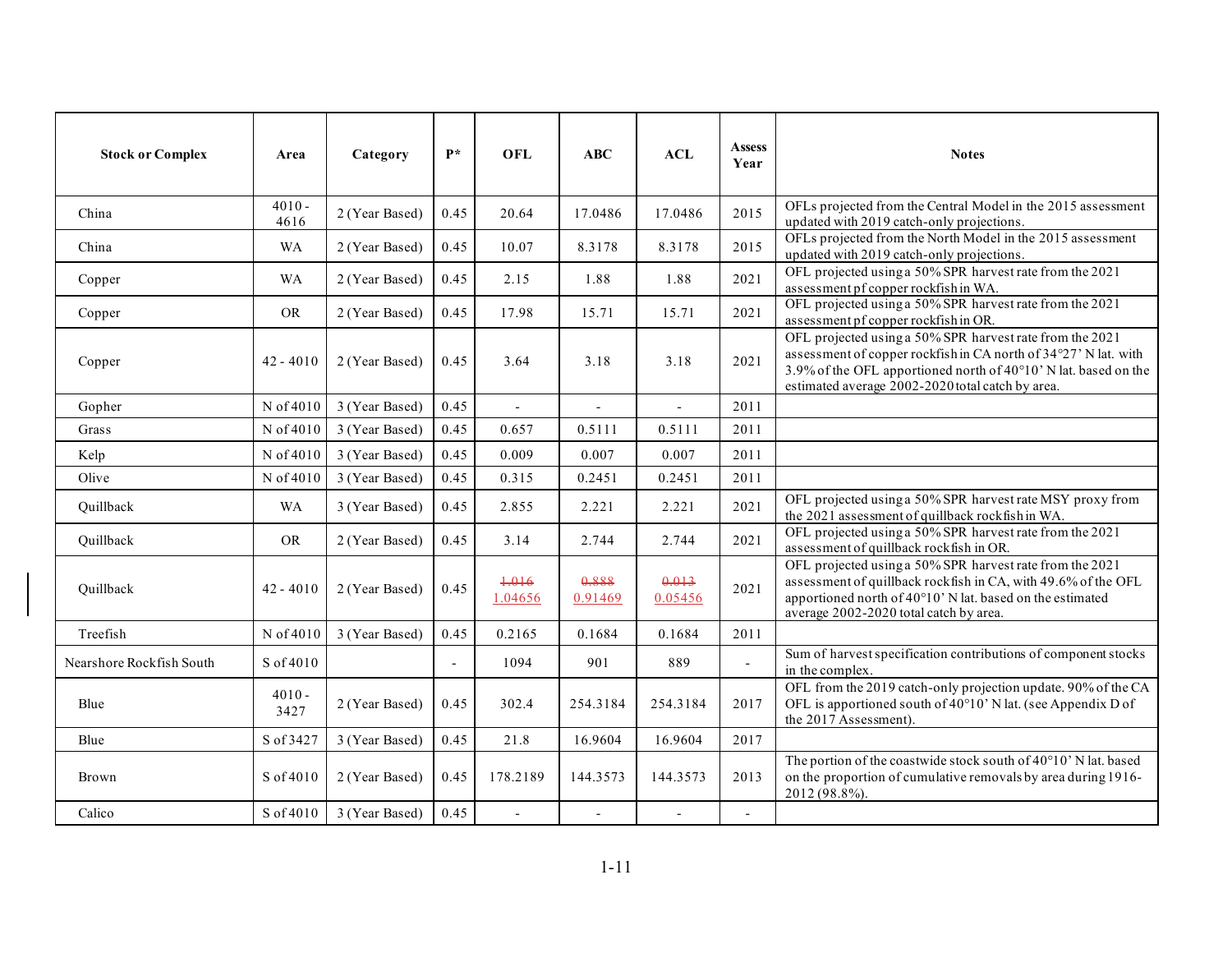| <b>Stock or Complex</b> | Area             | Category       | $P*$                     | <b>OFL</b>       | ABC               | ACL              | <b>Assess</b><br>Year    | <b>Notes</b>                                                                                                                                                                                                                                        |
|-------------------------|------------------|----------------|--------------------------|------------------|-------------------|------------------|--------------------------|-----------------------------------------------------------------------------------------------------------------------------------------------------------------------------------------------------------------------------------------------------|
| China                   | S of 4010        | 2 (Year Based) | 0.45                     | 16.39            | 13.5381           | 13.5381          | 2015                     | OFLs projected from the South Model in the 2015 assessment<br>updated with 2019 catch-only projections.                                                                                                                                             |
| Copper                  | $4010 -$<br>3427 | 2 (Year Based) | 0.45                     | 89.8             | 78.49             | 78.49            | 2021                     | OFL projected using a 50% SPR harvest rate from the 2021<br>assessment of copper rockfish in CA north of 34°27' N lat. with<br>96.1% of the OFL apportioned south of 40°10' N lat. based on<br>the estimated average 2002-2020 total catch by area. |
| Copper                  | S of 3427        | 2 (Year Based) | 0.45                     | 23               | 20.1              | 9.9              | 2021                     | OFL projected using a 50% SPR harvest rate from the 2021<br>assessment of copper rockfish in CA south of 34°27' N lat.                                                                                                                              |
| Gopher                  | S of 4010        | 2 (Year Based) | 0.45                     | 136              | 118.864           | 118.864          | 2019                     |                                                                                                                                                                                                                                                     |
| Grass                   | S of 4010        | 3 (Year Based) | 0.45                     | 59.63            | 46.39             | 46.39            | 2011                     |                                                                                                                                                                                                                                                     |
| Kelp                    | S of 4010        | 3 (Year Based) | 0.45                     | 27.6594          | 21.519            | 21.519           | 2011                     |                                                                                                                                                                                                                                                     |
| Olive                   | S of 4010        | 3 (Year Based) | 0.45                     | 224.64           | 174.77            | 174.77           | 2011                     |                                                                                                                                                                                                                                                     |
| Ouillback               | S of 4010        | 2 (Year Based) | 0.45                     | 1.033<br>1.06344 | 0.903<br>0.929447 | 0.014<br>0.05544 | 2021                     | OFL projected using a 50% SPR harvest rate from the 2021<br>assessment of quillback rockfish in CA, with 50.4% of the OFL<br>apportioned south of 40°10' N lat. based on the estimated<br>average 2002-2020 total catch by area.                    |
| Treefish                | S of 4010        | 3 (Year Based) | 0.45                     | 13.23            | 10.29             | 10.29            | 2011                     |                                                                                                                                                                                                                                                     |
| Other Fish              | $\mathrm{CW}$    |                | $\overline{a}$           | 286              | 223               | 223              |                          | Sum of harvest specification contributions of component stocks<br>in the complex.                                                                                                                                                                   |
| Kelp Greenling          | CA               | 3 (Year Based) | 0.45                     | 118.9            | 92.50             | 92.50            | 2011                     |                                                                                                                                                                                                                                                     |
| Leopard Shark           | CW               | 3 (Year Based) | 0.45                     | 167.1            | 130               | 130              | 2011                     |                                                                                                                                                                                                                                                     |
| Other Flatfish          | CW               |                | $\overline{\phantom{a}}$ | 7887             | 4862              | 4862             | $\overline{a}$           | Sum of harvest specification contributions of component stocks<br>in the complex.                                                                                                                                                                   |
| <b>Butter Sole</b>      | CW               | 3 (Year Based) | 0.4                      | 4.63             | 2.79              | 2.79             | $\overline{\phantom{a}}$ |                                                                                                                                                                                                                                                     |
| Curlfin Sole            | $\mathrm{CW}$    | 3 (Year Based) | 0.4                      | 8.24             | 4.96              | 4.96             | $\overline{\phantom{a}}$ |                                                                                                                                                                                                                                                     |
| Flathead Sole           | CW               | 3 (Year Based) | 0.4                      | 35               | 21.07             | 21.07            | $\overline{a}$           |                                                                                                                                                                                                                                                     |
| Pacific Sanddab         | $\mathrm{CW}$    | 3 (Year Based) | 0.4                      | 4801             | 2890.2            | 2890.2           | 2011                     |                                                                                                                                                                                                                                                     |
| Rex Sole                | CW               | 2 (Year Based) | 0.4                      | 2197.89          | 1437.42           | 1437.42          | 2013                     | OFL projected using a 50% SPR harvest rate from the 2013<br>ExSSS assessment and updated with 2019 catch-only<br>projections.                                                                                                                       |
| Rock Sole               | $\mathrm{CW}$    | 3 (Year Based) | 0.4                      | 66.7             | 40.15             | 40.15            | 2011                     |                                                                                                                                                                                                                                                     |
| Sand Sole               | CW               | 3 (Year Based) | 0.4                      | 773.2            | 465.47            | 465.47           | 2011                     |                                                                                                                                                                                                                                                     |
| Pacific Whiting         | CW               |                |                          | $\overline{a}$   |                   | 369400           | 2021                     |                                                                                                                                                                                                                                                     |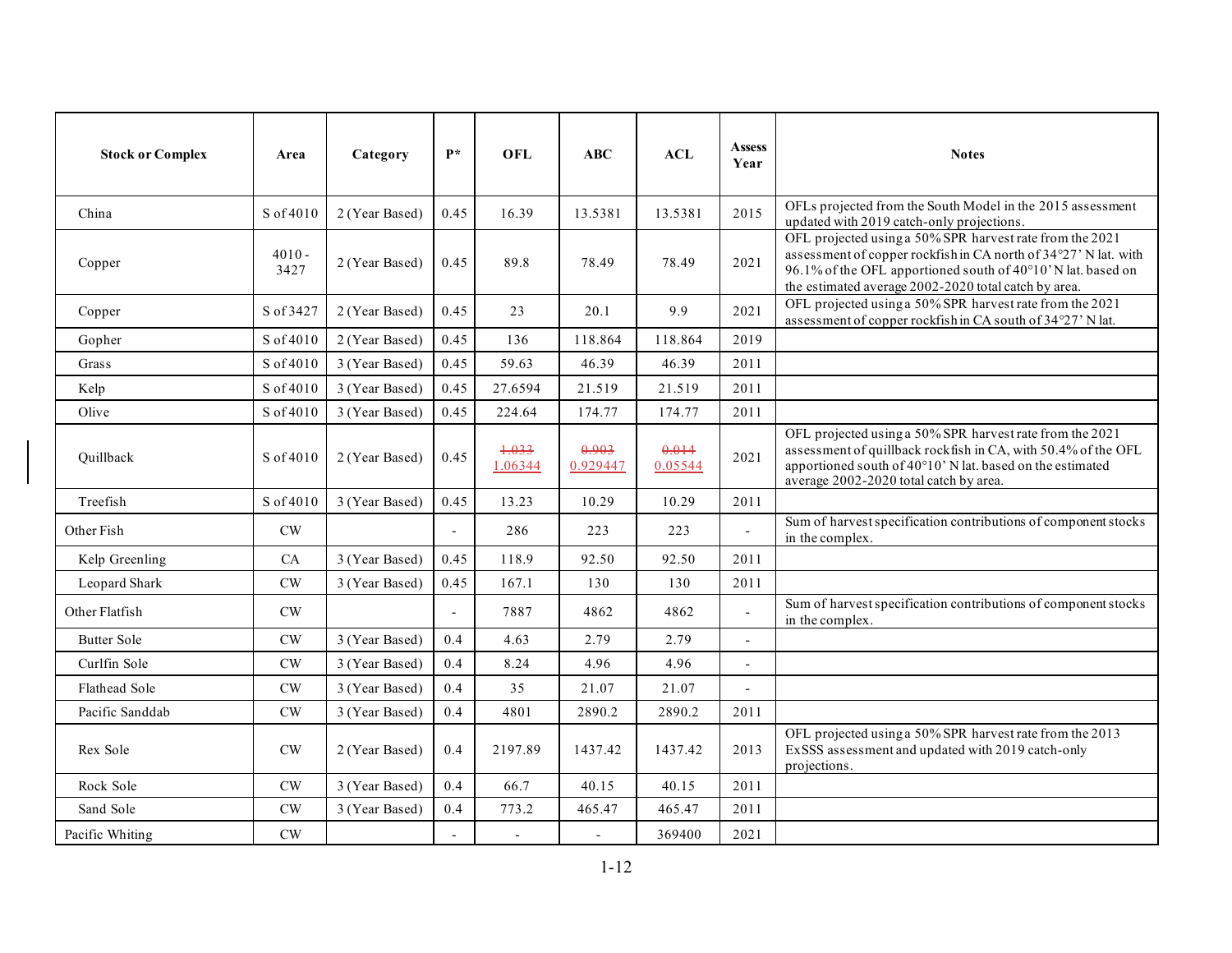| <b>Stock or Complex</b> | Area        | Category       | $P*$                     | <b>OFL</b>               | ABC                      | ACL                      | <b>Assess</b><br>Year    | <b>Notes</b>                                                                                                                                                                                                                                              |
|-------------------------|-------------|----------------|--------------------------|--------------------------|--------------------------|--------------------------|--------------------------|-----------------------------------------------------------------------------------------------------------------------------------------------------------------------------------------------------------------------------------------------------------|
| Shelf Rockfish North    | N of 4010   |                | $\overline{\phantom{a}}$ | 1614                     | 1283                     | 1283                     | $\blacksquare$           | Sum of harvest specification contributions of component stocks<br>in the complex.                                                                                                                                                                         |
| Bocaccio                | N of 4010   | 3 (Year Based) | 0.45                     | 284                      | 220.95                   | 220.95                   | 2011                     |                                                                                                                                                                                                                                                           |
| Bronzespotted           | N of 4010   | 3 (Year Based) | 0.45                     | $\overline{\phantom{a}}$ | $\overline{\phantom{a}}$ | $\overline{\phantom{a}}$ | $\overline{\phantom{a}}$ |                                                                                                                                                                                                                                                           |
| Chameleon               | N of 4010   | 3 (Year Based) | 0.45                     |                          | $\overline{\phantom{a}}$ | $\overline{\phantom{a}}$ | $\overline{\phantom{a}}$ |                                                                                                                                                                                                                                                           |
| Chilipepper             | N of 4010   | 1 (Year Based) | 0.45                     | 180.74                   | 164.29                   | 164.29                   | 2015                     | OFLs are apportioned to the north $(7%)$ and south $(93%)$ of<br>40°10' N lat. based on average historical landings.                                                                                                                                      |
| Cowcod                  | N of 4010   | 3 (Year Based) | 0.45                     | 0.57                     | 0.44                     | 0.44                     | 2019                     |                                                                                                                                                                                                                                                           |
| Flag                    | N of 4010   | 3 (Year Based) | 0.45                     | 0.1                      | $0.08\,$                 | 0.08                     | 2011                     |                                                                                                                                                                                                                                                           |
| Freckled                | N of 4010   | 3 (Year Based) | 0.45                     | $\overline{a}$           |                          | $\overline{a}$           | $\overline{a}$           |                                                                                                                                                                                                                                                           |
| Greenblotched           | N of 4010   | 3 (Year Based) | 0.45                     | 1.3                      | 1.01                     | 1.01                     | 2011                     |                                                                                                                                                                                                                                                           |
| Greenspotted            | $42 - 4010$ | 2 (Year Based) | 0.45                     | 9.39                     | 7.46                     | 7.46                     | 2011                     | OFLs are projected using a 50% SPR harvest rate from the<br>northern California model and updated in 2021. The portion of<br>the assessed area north of 40°10' N lat. (22.2% of OFL from<br>northern California model) based on average historical catch. |
| Greenspotted            | WA-OR       | 3 (Year Based) | 0.45                     | 6.1                      | 4.75                     | 4.75                     | 2011                     |                                                                                                                                                                                                                                                           |
| Greenstriped            | N of 4010   | 3 (Year Based) | 0.45                     | 623.61                   | 485.17                   | 485.17                   | 2009                     | OFL based on the MSY associated with the FMSY proxy in the<br>2009 assessment. The portion of the coastwide stock north of<br>40°10' N lat. (84.5%) is based on the mean of the 2003-2008<br>swept area biomass estimates from the NMFS trawl survey.     |
| Halfbanded              | N of 4010   | 3 (Year Based) | 0.45                     | $\overline{a}$           | $\overline{\phantom{a}}$ | $\blacksquare$           | $\blacksquare$           |                                                                                                                                                                                                                                                           |
| Harlequin               | N of 4010   | 3 (Year Based) | 0.45                     |                          | $\blacksquare$           | $\blacksquare$           | $\overline{a}$           |                                                                                                                                                                                                                                                           |
| Honeycomb               | N of 4010   | 3 (Year Based) | 0.45                     | $\blacksquare$           | $\overline{\phantom{a}}$ | $\overline{\phantom{a}}$ | $\overline{\phantom{a}}$ |                                                                                                                                                                                                                                                           |
| Mexican                 | N of 4010   | 3 (Year Based) | 0.45                     |                          | $\blacksquare$           | $\overline{\phantom{a}}$ | $\overline{\phantom{a}}$ |                                                                                                                                                                                                                                                           |
| Pink                    | N of 4010   | 3 (Year Based) | 0.45                     | 0.004                    | 0.003                    | 0.003                    | 2011                     |                                                                                                                                                                                                                                                           |
| Pinkrose                | N of 4010   | 3 (Year Based) | 0.45                     | $\overline{a}$           |                          | $\overline{a}$           | $\overline{a}$           |                                                                                                                                                                                                                                                           |
| Puget Sound             | N of 4010   | 3 (Year Based) | 0.45                     | $\overline{a}$           |                          |                          | $\overline{a}$           |                                                                                                                                                                                                                                                           |
| Pygmy                   | N of 4010   | 3 (Year Based) | 0.45                     | $\overline{a}$           | $\overline{\phantom{a}}$ | $\blacksquare$           | $\sim$                   |                                                                                                                                                                                                                                                           |
| Redstripe               | N of 4010   | 3 (Year Based) | 0.45                     | 269.9                    | 209.98                   | 209.98                   | 2011                     |                                                                                                                                                                                                                                                           |
| Rosethorn               | N of 4010   | 3 (Year Based) | 0.45                     | 12.9                     | 10.04                    | 10.04                    | 2011                     |                                                                                                                                                                                                                                                           |
| Rosy                    | N of 4010   | 3 (Year Based) | 0.45                     | $\overline{3}$           | 2.334                    | 2.334                    | 2011                     |                                                                                                                                                                                                                                                           |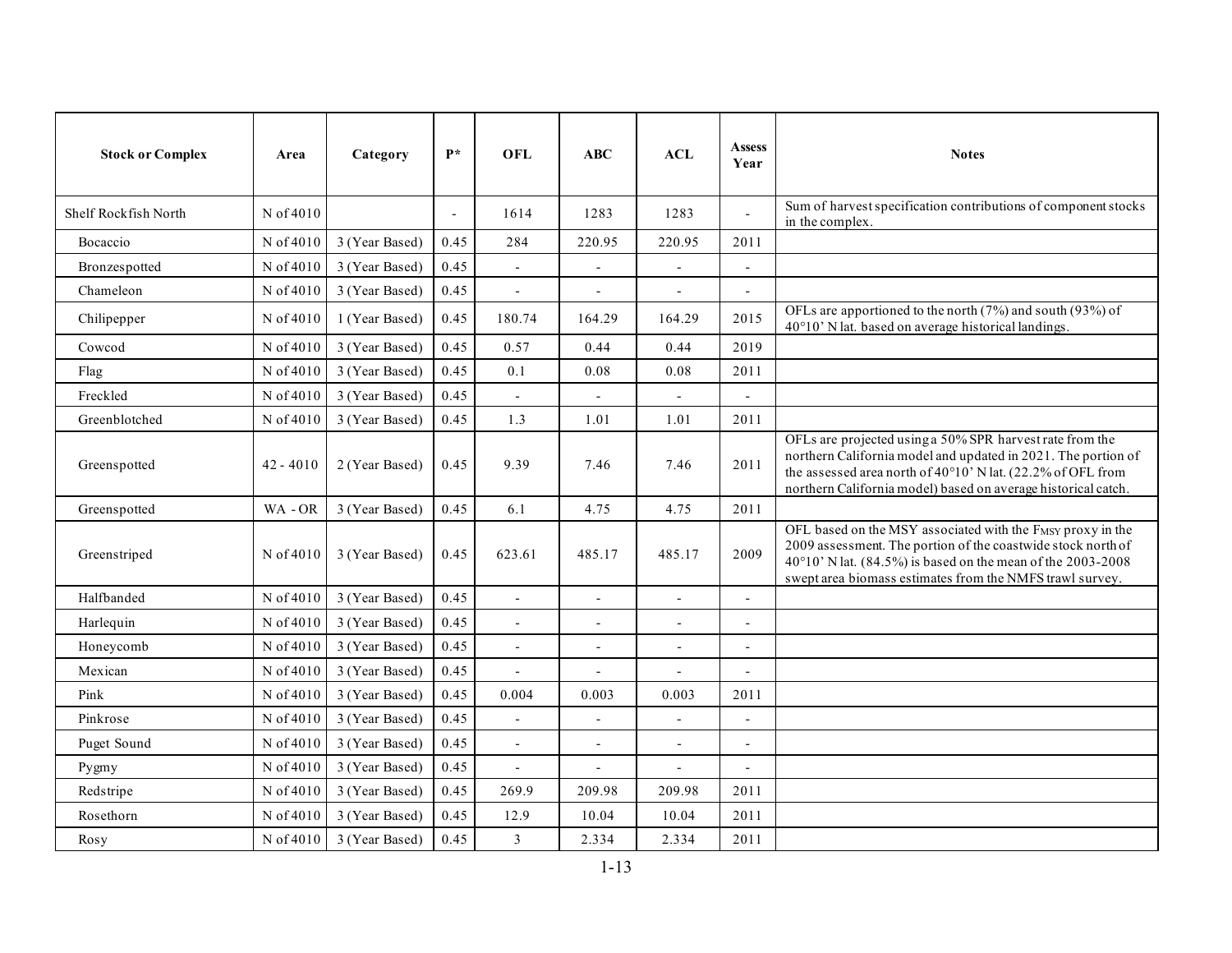| <b>Stock or Complex</b> | Area             | Category       | $\mathbf{p} *$ | <b>OFL</b>     | ABC     | ACL                      | <b>Assess</b><br>Year    | <b>Notes</b>                                                                                                                                                                                                                                                         |
|-------------------------|------------------|----------------|----------------|----------------|---------|--------------------------|--------------------------|----------------------------------------------------------------------------------------------------------------------------------------------------------------------------------------------------------------------------------------------------------------------|
| Silvergray              | N of 4010        | 3 (Year Based) | 0.45           | 159.4          | 124.01  | 124.01                   | 2011                     |                                                                                                                                                                                                                                                                      |
| Speckled                | N of 4010        | 3 (Year Based) | 0.45           | 0.2            | 0.156   | 0.156                    | 2011                     |                                                                                                                                                                                                                                                                      |
| Squarespot              | $42 - 4010$      | 2 (Year Based) | 0.45           | $\overline{a}$ |         | $\sim$                   | 2021                     | OFL projected using a 50% SPR harvest rate from the 2021<br>squarespot rockfish assessment in CA.                                                                                                                                                                    |
| Starry                  | N of 4010        | 3 (Year Based) | 0.45           | 0.0037         | 0.0029  | 0.0029                   | 2011                     |                                                                                                                                                                                                                                                                      |
| Stripetail              | N of 4010        | 3 (Year Based) | 0.45           | 40.4           | 31.43   | 31.43                    | 2011                     |                                                                                                                                                                                                                                                                      |
| Swordspine              | N of 4010        | 3 (Year Based) | 0.45           | 0.0001         | 0.0001  | 0.0001                   | 2011                     |                                                                                                                                                                                                                                                                      |
| Tiger                   | N of 4010        | 3 (Year Based) | 0.45           | $\mathbf{1}$   | 0.778   | 0.778                    | 2011                     |                                                                                                                                                                                                                                                                      |
| Vermilion               | <b>WA</b>        | 2 (Year Based) | 0.45           | 0.82           | 0.716   | 0.716                    | 2021                     | OFL projected from the 2021 assessment of vermilion rockfish<br>in WA.                                                                                                                                                                                               |
| Vermilion               | <b>OR</b>        | 1 (Year Based) | 0.45           | 13.48          | 12.60   | 12.60                    | 2021                     | OFL projected from the 2021 assessment of vermilion rockfish<br>in OR.                                                                                                                                                                                               |
| Vermilion               | $42 - 4010$      | 1 (Year Based) | 0.45           | 6.99           | 6.54    | 6.54                     | 2021                     | OFL projected from the 2021 assessment of vermilion rockfish<br>in CA. The OFLs N $(4.4\%)$ and S $(95.6\%)$ of $40^{\circ}10'$ N lat. are<br>based on an apportionment of the estimated biomass in CAN of<br>34°27' N lat.                                          |
| Shelf Rockfish South    | S of 4010        |                |                | 1835           | 1469    | 1469                     | $\overline{a}$           | Sum of harvest specification contributions of component stocks<br>in the complex.                                                                                                                                                                                    |
| Bronzespotted           | S of 4010        | 3 (Year Based) | 0.45           | 3.6            | 2.801   | 2.801                    | 2011                     |                                                                                                                                                                                                                                                                      |
| Chameleon               | S of 4010        | 3 (Year Based) | 0.45           | $\overline{a}$ |         |                          | $\overline{a}$           |                                                                                                                                                                                                                                                                      |
| Flag                    | S of 4010        | 3 (Year Based) | 0.45           | 23.4           | 18.205  | 18.205                   | 2011                     |                                                                                                                                                                                                                                                                      |
| Freckled                | S of 4010        | 3 (Year Based) | 0.45           |                |         |                          | $\overline{\phantom{a}}$ |                                                                                                                                                                                                                                                                      |
| Greenblotched           | S of 4010        | 3 (Year Based) | 0.45           | 23.1           | 17.972  | 17.972                   | 2011                     |                                                                                                                                                                                                                                                                      |
| Greenspotted            | $4010 -$<br>3427 | 2 (Year Based) | 0.45           | 32.902         | 26.157  | 26.157                   | 2011                     | OFLs are projected using a 50% SPR harvest rate from the<br>northern California model and updated in 2021. The portion of<br>the assessed area north of $40^{\circ}10'$ . N lat. (22.2% of OFL from<br>northern California model) based on average historical catch. |
| Greenspotted            | S of 3427        | 2 (Year Based) | 0.45           | 45.68          | 36.316  | 36.316                   | 2011                     | OFLs are projected using a 50% SPR harvest rate from the<br>southern California model and updated in 2021.                                                                                                                                                           |
| Greenstriped            | S of 4010        | 3 (Year Based) | 0.45           | 114.39         | 88.9954 | 88.9954                  | 2009                     | OFL based on the MSY associated with the FMSY proxy in the<br>2009 assessment. The portion of the coastwide stock south of<br>40°10' N lat. (15.5%) is based on the mean of the 2003-2008<br>swept area biomass estimates from the NMFS trawl survey.                |
| Halfbanded              | S of 4010        | 3 (Year Based) | 0.45           | $\mathbf{r}$   |         | $\overline{\phantom{a}}$ | $\blacksquare$           |                                                                                                                                                                                                                                                                      |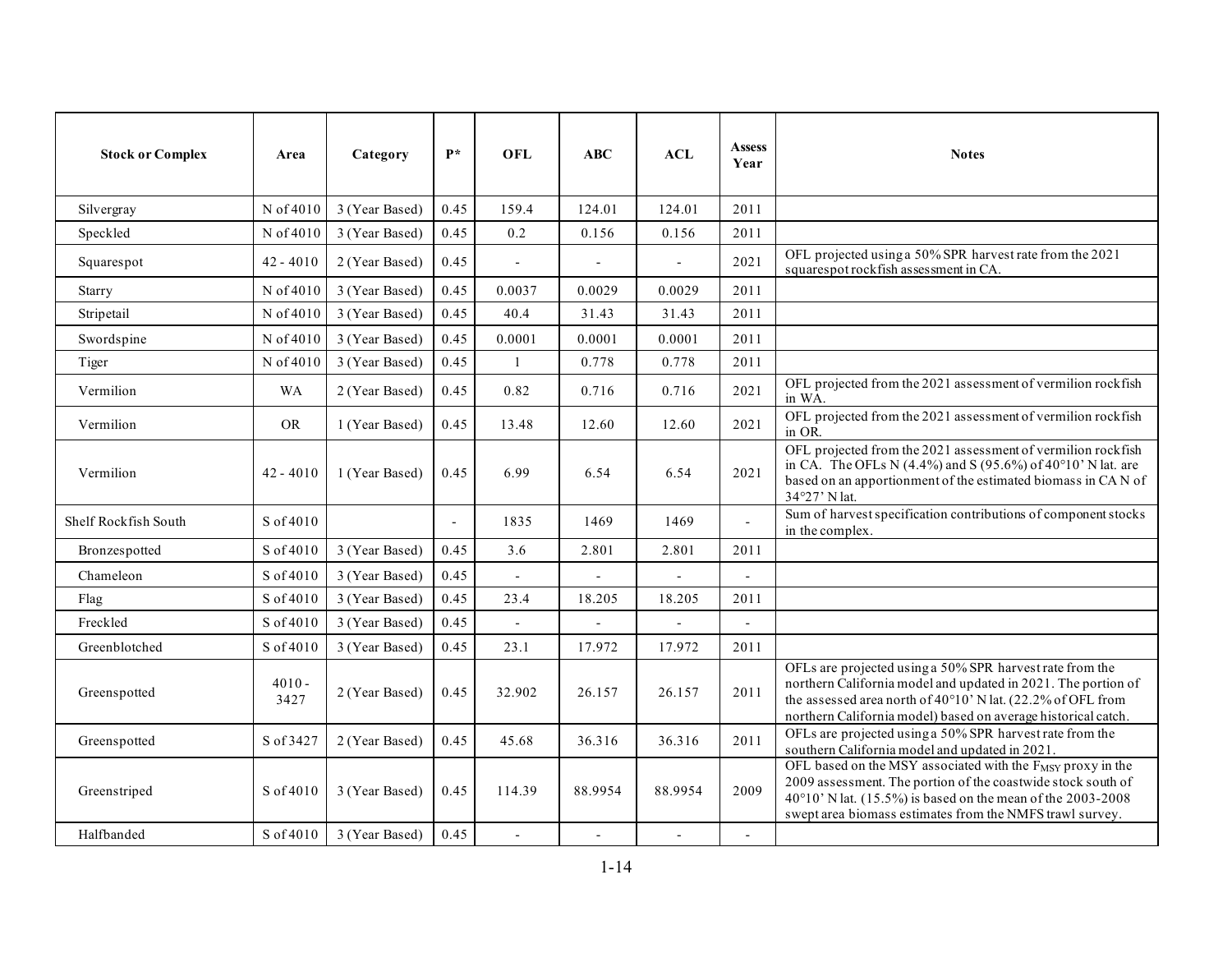| <b>Stock or Complex</b> | Area             | Category       | $P*$           | <b>OFL</b>   | ABC     | ACL            | <b>Assess</b><br>Year    | <b>Notes</b>                                                                                                                                                                                                                                          |
|-------------------------|------------------|----------------|----------------|--------------|---------|----------------|--------------------------|-------------------------------------------------------------------------------------------------------------------------------------------------------------------------------------------------------------------------------------------------------|
| Harlequin               | S of 4010        | 3 (Year Based) | 0.45           |              |         | $\overline{a}$ |                          |                                                                                                                                                                                                                                                       |
| Honeycomb               | S of 4010        | 3 (Year Based) | 0.45           | 9.9          | 7.702   | 7.702          | 2011                     |                                                                                                                                                                                                                                                       |
| Mexican                 | S of 4010        | 3 (Year Based) | 0.45           | 5.1          | 3.968   | 3.968          | 2011                     |                                                                                                                                                                                                                                                       |
| Pink                    | S of 4010        | 3 (Year Based) | 0.45           | 2.5          | 1.945   | 1.945          | 2011                     |                                                                                                                                                                                                                                                       |
| Pinkrose                | S of 4010        | 3 (Year Based) | 0.45           | $\mathbf{r}$ |         |                |                          |                                                                                                                                                                                                                                                       |
| Pygmy                   | S of 4010        | 3 (Year Based) | 0.45           |              |         |                | $\overline{\phantom{a}}$ |                                                                                                                                                                                                                                                       |
| Redstripe               | S of 4010        | 3 (Year Based) | 0.45           | 0.5          | 0.389   | 0.389          | 2011                     |                                                                                                                                                                                                                                                       |
| Rosethorn               | S of 4010        | 3 (Year Based) | 0.45           | 2.1          | 1.634   | 1.634          | 2011                     |                                                                                                                                                                                                                                                       |
| Rosy                    | S of 4010        | 3 (Year Based) | 0.45           | 44.5         | 34.62   | 34.62          | 2011                     |                                                                                                                                                                                                                                                       |
| Silvergray              | S of 4010        | 3 (Year Based) | 0.45           | 0.5          | 0.389   | 0.389          | 2011                     |                                                                                                                                                                                                                                                       |
| Speckled                | S of 4010        | 3 (Year Based) | 0.45           | 39.4         | 30.653  | 30.653         | 2011                     |                                                                                                                                                                                                                                                       |
| Squarespot              | S of 4010        | 2 (Year Based) | 0.45           | 11.1         | 9.701   | 9.701          | 2021                     | OFL projected using a 50% SPR harvest rate from the 2021<br>squarespot rockfish assessment in CA.                                                                                                                                                     |
| Starry                  | S of 4010        | 3 (Year Based) | 0.45           | 62.6         | 48.703  | 48.703         | 2011                     |                                                                                                                                                                                                                                                       |
| Stripetail              | S of 4010        | 3 (Year Based) | 0.45           | 23.6         | 18.361  | 18.361         | 2011                     |                                                                                                                                                                                                                                                       |
| Swordspine              | S of 4010        | 3 (Year Based) | 0.45           | 14.2         | 11.048  | 11.048         | 2011                     |                                                                                                                                                                                                                                                       |
| Tiger                   | S of 4010        | 3 (Year Based) | 0.45           | 0.04         | 0.031   | 0.031          | 2011                     |                                                                                                                                                                                                                                                       |
| Vermilion               | $4010 -$<br>3427 | 1 (Year Based) | 0.45           | 151.877      | 142.005 | 142.005        | 2021                     | OFL projected from the 2021 assessment of vermilion and<br>sunset rockfishes in CAN of 34°27' N lat. The OFLs N (4.4%)<br>and S (95.6%) of 40 $^{\circ}$ 10' N lat. are based on an apportionment of<br>the estimated biomass in CAN of 34°27' N lat. |
| Vermilion               | S of 3427        | 2 (Year Based) | 0.45           | 159.36       | 139.28  | 139.28         | 2021                     | OFL projected from the 2021 assessment of vermilion and<br>sunset rockfishes in CAS of 34°27' N lat.                                                                                                                                                  |
| Yellowtail Rockfish     | S of 4010        | 3 (Year Based) | 0.45           | 1064.4       | 828.103 | 828.103        | 2011                     |                                                                                                                                                                                                                                                       |
| Slope Rockfish North    | N of 4010        |                | $\blacksquare$ | 1819         | 1540    | 1540           |                          | Sum of harvest specification contributions of component stocks<br>in the complex.                                                                                                                                                                     |
| Aurora                  | N of 4010        | 1 (Year Based) | 0.45           | 17.408       | 15.667  | 15.667         | 2013                     | The portion of the coastwide stock north of $40^{\circ}10'$ N lat. (19%)<br>is based on average survey biomass.                                                                                                                                       |
| Bank                    | N of 4010        | 3 (Year Based) | 0.45           | 17.2         | 13.382  | 13.382         | 2011                     |                                                                                                                                                                                                                                                       |
| Blackgill Rockfish      | N of 4010        | 3 (Year Based) | 0.45           | 4.7          | 3.657   | 3.657          | 2011                     |                                                                                                                                                                                                                                                       |
| Redbanded               | N of 4010        | 3 (Year Based) | 0.45           | 45.3         | 35.243  | 35.243         | 2011                     |                                                                                                                                                                                                                                                       |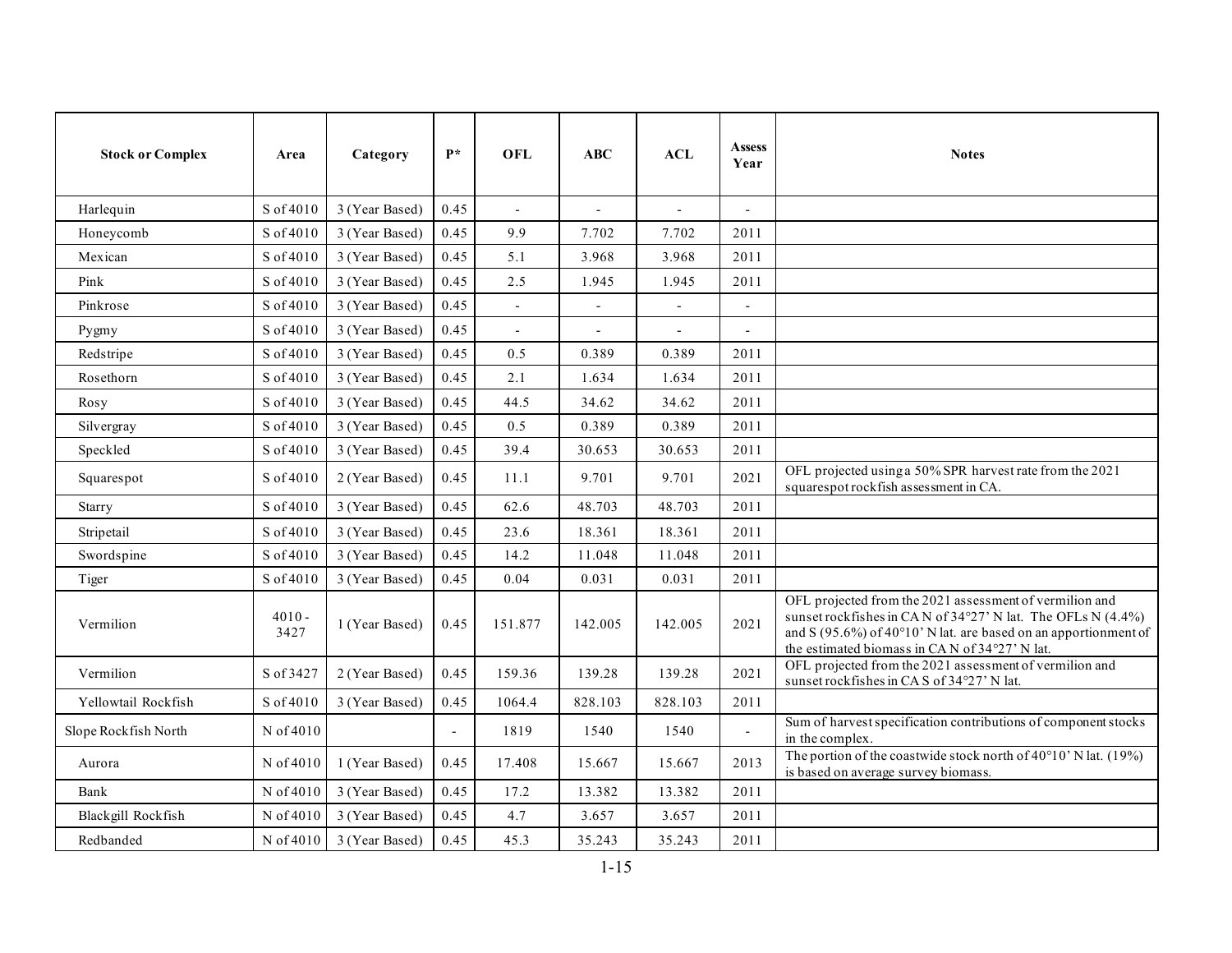| <b>Stock or Complex</b> | Area      | Category       | $\mathbf{P}^*$ | OFL          | ABC     | ACL            | <b>Assess</b><br>Year | <b>Notes</b>                                                                                                                                                                                                                       |
|-------------------------|-----------|----------------|----------------|--------------|---------|----------------|-----------------------|------------------------------------------------------------------------------------------------------------------------------------------------------------------------------------------------------------------------------------|
| Rougheye/Blackspotted   | N of 4010 | 2 (Year Based) | 0.45           | 233.24       | 188.924 | 188.924        | 2013                  | The coastwide OFLs are apportioned north (98%) and south<br>(2%) based on average landings during 1985-2012.                                                                                                                       |
| Sharpchin               | N of 4010 | 2 (Year Based) | 0.45           | 285.288      | 231.083 | 231.083        | 2013                  | OFLs are apportioned north and south of 40°10'N lat. (80% N,<br>20% S) based on average swept area biomass estimates from the<br>triennial survey.                                                                                 |
| Shortraker              | N of 4010 | 3 (Year Based) | 0.45           | 18.7         | 14.549  | 14.549         | 2011                  |                                                                                                                                                                                                                                    |
| Splitnose               | N of 4010 | 1 (Year Based) | 0.45           | 1005.264     | 887.648 | 887.648        | 2009                  | OFL projected using a 50% SPR harvest rate in the 2019<br>Updated Harvest Specification Projections. Coastwide OFL is<br>apportioned N (35.8%) and S (64.2%) of 40°10' N lat. based on<br>average historical (1916-2008) landings. |
| Yellowmouth             | N of 4010 | 3 (Year Based) | 0.45           | 192.4        | 149.687 | 149.687        | 2011                  |                                                                                                                                                                                                                                    |
| Slope Rockfish South    | S of 4010 |                | $\overline{a}$ | 870          | 701     | 701            | $\overline{a}$        | Sum of harvest specification contributions of component stocks<br>in the complex.                                                                                                                                                  |
| Aurora                  | S of 4010 | 1 (Year Based) | 0.45           | 74.212       | 66.791  | 66.791         | 2013                  | The portion of the coastwide stock north of 40°10' N lat. (19%)<br>is based on average survey biomass.                                                                                                                             |
| Bank                    | S of 4010 | 3 (Year Based) | 0.45           | 503.2        | 391.49  | 391.49         | 2011                  |                                                                                                                                                                                                                                    |
| Blackgill Rockfish      | S of 4010 | 2 (Year Based) | 0.45           | 205          | 172.405 | 172.405        | 2017                  |                                                                                                                                                                                                                                    |
| Pacific Ocean Perch     | S of 4010 | 3 (Year Based) | 0.45           | $\mathbf{r}$ |         | $\overline{a}$ | $\overline{a}$        |                                                                                                                                                                                                                                    |
| Redbanded               | S of 4010 | 3 (Year Based) | 0.45           | 10.4         | 8.091   | 8.091          | 2011                  |                                                                                                                                                                                                                                    |
| Rougheye/Blackspotted   | S of 4010 | 2 (Year Based) | 0.45           | 4.76         | 3.856   | 3.856          | 2013                  | The coastwide OFLs are apportioned north (98%) and south<br>(2%) of 40°10' N lat. based on average landings during 1985-<br>2012.                                                                                                  |
| Sharpchin               | S of 4010 | 2 (Year Based) | 0.45           | 71.322       | 57.771  | 57.771         | 2013                  | OFLs are apportioned north and south of 40°10'N lat. (80% N,<br>20% S) based on average swept area biomass estimates from the<br>triennial survey.                                                                                 |
| Shortraker              | S of 4010 | 3 (Year Based) | 0.45           | 0.1          | 0.078   | 0.078          | 2011                  |                                                                                                                                                                                                                                    |
| Yellowmouth             | S of 4010 | 3 (Year Based) | 0.45           | $0.8\,$      | 0.622   | 0.622          | 2011                  |                                                                                                                                                                                                                                    |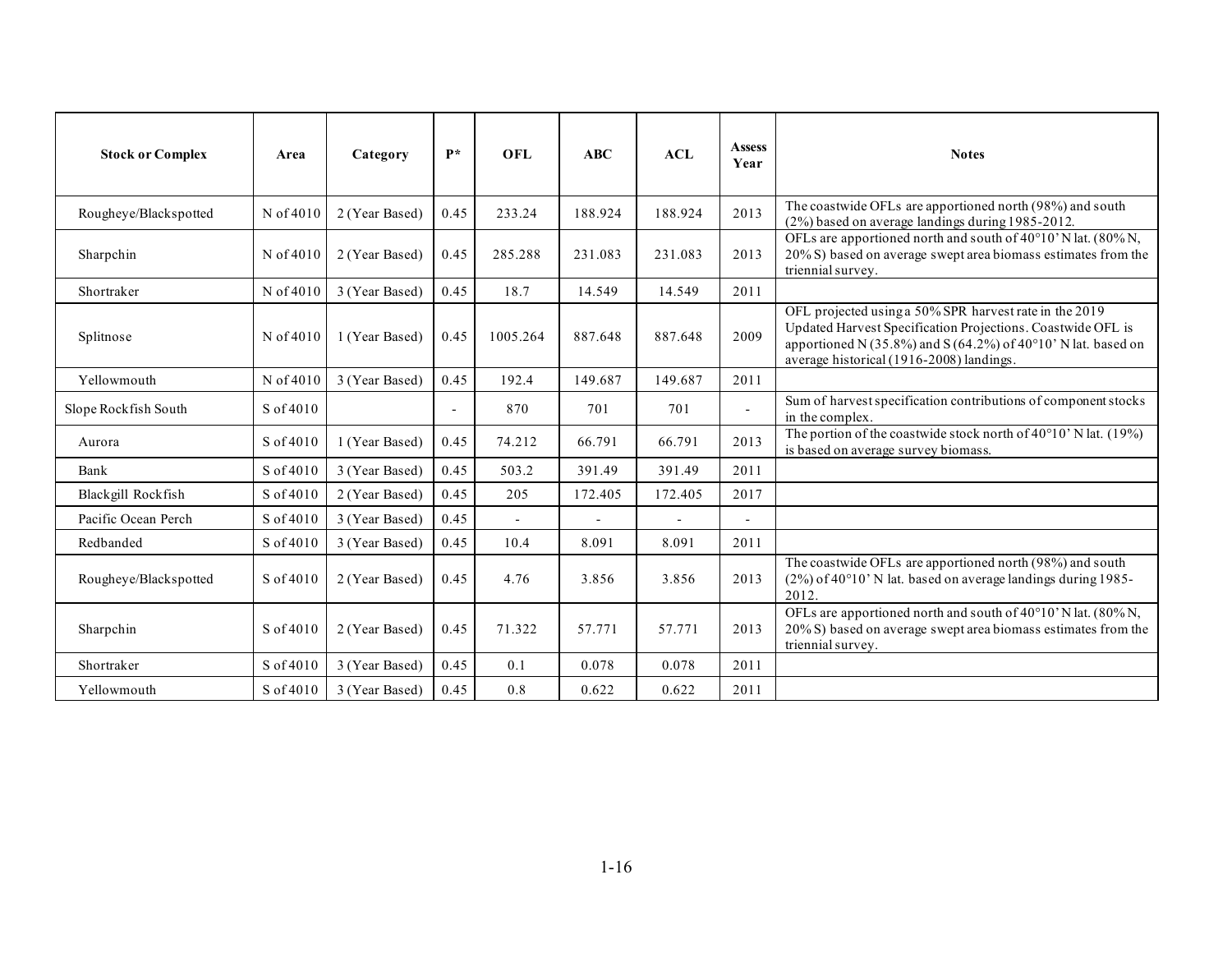**Table 1-4. 2024 harvest specifications (overfishing limits (OFLs in mt), acceptable biological catches (ABCs in mt), and annual catch limits (ACLs in mt)) under default harvest control rules for determining these specifications, for West Coast groundfish stocks and stockcomplexes (overfished/rebuilding stocks in CAPS; stocks with new assessments in bold; component stocks in stock complexes in italics).**

<span id="page-16-0"></span>

| <b>Stock or Complex</b> | Area        | Category                           | $P*$ | <b>OFL</b> | ABC     | ACL     | <b>Assess</b><br>Year | <b>Notes</b>                                                                                                                                                                                                                                         |
|-------------------------|-------------|------------------------------------|------|------------|---------|---------|-----------------------|------------------------------------------------------------------------------------------------------------------------------------------------------------------------------------------------------------------------------------------------------|
| Yelloweye Rockfish      | CW          | 1 (Year Based)                     | 0.4  | 123        | 103     | 66      | 2017                  | OFL projected using a 50% SPR harvest rate in the 2017 stock<br>assessment. ACL projected using a 65% SPR harvest rate in the<br>2017 stock assessment. Sector-specific ACTs projected using a<br>70% SPR harvest rate in the 2017 stock assessment. |
| Arrowtooth Flounder     | <b>CW</b>   | 2 (Year Based)                     | 0.4  | 20459      | 14178   | 14178   | 2017                  | OFL based on the 2021 catch-only update of the 2017 update<br>assessment.                                                                                                                                                                            |
| Big Skate               | <b>CW</b>   | 2 (Year Based)                     | 0.45 | 1492       | 1267    | 1267    | 2019                  | OFL projected using a 50% SPR harvest rate in the 2019 big<br>skate assessment.                                                                                                                                                                      |
| <b>Black Rockfish</b>   | <b>WA</b>   | 1 (Year Based)                     | 0.45 | 319        | 289     | 289     | 2015                  | OFL projected using a 50% SPR from the 2019 catch-only<br>projection update.                                                                                                                                                                         |
| <b>Black Rockfish</b>   | CA          | 1 (Year Based)                     | 0.45 | 364        | 329     | 329     | 2015                  | OFL projected using a 50% SPR from the 2019 catch-only<br>projection update.                                                                                                                                                                         |
| Bocaccio                | S of 4010   | 1 (Year Based)                     | 0.45 | 2002       | 1828    | 1828    | 2017                  | OFL projected using a 50% SPR from the 2019 updated harvest<br>specification projections based on new sigmas with a 7.4%<br>reduction to subtract the portion of the assessed stock north of<br>40°10' N lat.; ACL = ABC ( $P^*$ = 0.45).            |
| Cabezon                 | CA          | 1 (Year Based)                     | 0.45 | 185        | 171     | 171     | 2019                  | OFL projected using a 45% SPR from the 2019 assessment.                                                                                                                                                                                              |
| Cabezon                 | $3427 - 42$ | 1 (Year Based)                     | 0.45 | 164.3      | 151.485 | 151.485 | 2019                  | OFL projected using a 45% SPR from the 2019 assessment.                                                                                                                                                                                              |
| Cabezon                 | S of 3427   | 1 (Year Based)                     | 0.45 | 21         | 19.362  | 19.362  | 2019                  | OFL projected using a 45% SPR from the 2019 assessment.                                                                                                                                                                                              |
| Cabezon/Kelp Greenling  | WA          |                                    |      | 22         | 17      | 17      | $\overline{a}$        | Sum of harvest specification contributions of component stocks<br>in the complex.                                                                                                                                                                    |
| Cabezon                 | <b>WA</b>   | 3 (Year Based)                     | 0.45 | 14.9       | 11.592  | 11.592  | 2019                  | OFL based on a DB-SRA assessment in the 2019 assessment.                                                                                                                                                                                             |
| Kelp Greenling          | WA          | 3 (Year Based)                     | 0.45 | 7.1        | 5.524   | 5.524   | 2015                  | OFL based on a 2015 DB-SRA estimate using a low<br>vulnerability prior.                                                                                                                                                                              |
| Cabezon/Kelp Greenling  | <b>OR</b>   |                                    |      | 198        | 180     | 180     | $\overline{a}$        | Sum of harvest specification contributions of component stocks<br>in the complex.                                                                                                                                                                    |
| Cabezon                 | <b>OR</b>   | 1 (Year Based)                     | 0.45 | 53.4       | 49.235  | 49.235  | 2019                  | OFL projected using a 45% SPR from the 2019 assessment.                                                                                                                                                                                              |
| Kelp Greenling          | <b>OR</b>   | 1 (Year Based)                     | 0.45 | 144.899    | 130.989 | 130.989 | 2015                  | OFL projected in the 2021 catch-only update of the 2015<br>assessment.                                                                                                                                                                               |
| California Scorpionfish | CW          | CA<br>Scorpionfish<br>(Year Based) | 0.45 | 280        | 252     | 252     | 2017                  | OFL from the 2019 catch-only update of the 2017 assessment.                                                                                                                                                                                          |
| Canary Rockfish         | CW          | 1 (Year Based)                     | 0.45 | 1401       | 1267    | 1267    | 2015                  | OFL from the 2019 catch-only update of the 2015 assessment.                                                                                                                                                                                          |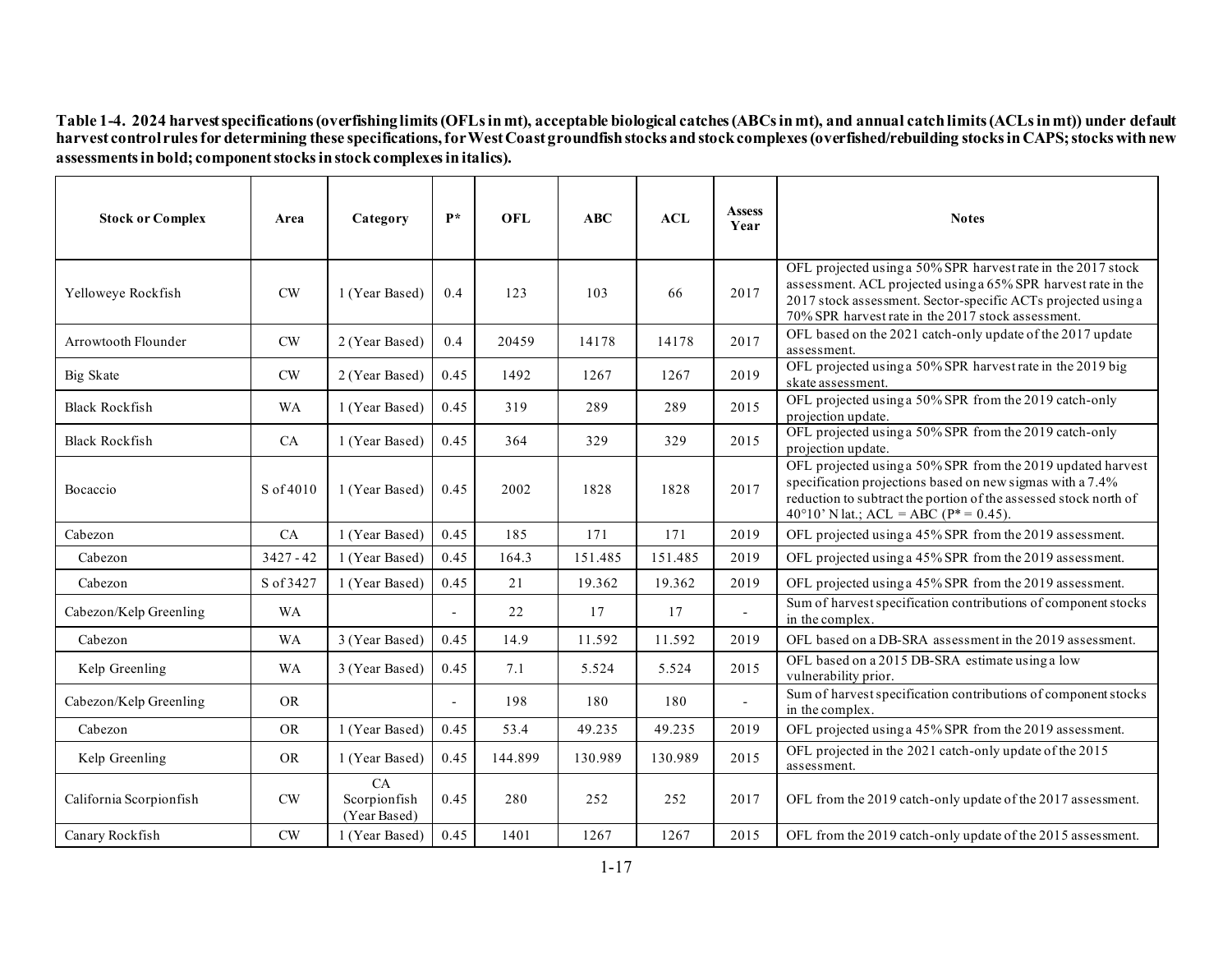| <b>Stock or Complex</b> | Area             | Category       | $P*$   | <b>OFL</b> | <b>ABC</b> | ACL    | <b>Assess</b><br>Year | <b>Notes</b>                                                                                                                                                                                                                                                                                             |
|-------------------------|------------------|----------------|--------|------------|------------|--------|-----------------------|----------------------------------------------------------------------------------------------------------------------------------------------------------------------------------------------------------------------------------------------------------------------------------------------------------|
| Chilipepper             | S of 4010        | 1 (Year Based) | 0.45   | 2346       | 2121       | 2121   | 2015                  | OFL from the 2019 catch-only update of the 2015 assessment.<br>OFLs are apportioned to the north (7%) and south (93%) of<br>40°10' N lat. based on average historical landings.                                                                                                                          |
| Cowcod                  | S of 4010        |                | $\sim$ | 112        | 79         | 79     | 2019                  | Harvest specifications are the sum of assessed area projections<br>(Conception area) and DBSRA estimates (Monterey area).<br>Sector allocations are based on a precautionary ACT of 50 mt<br>due to assessment uncertainty.                                                                              |
| Cowcod                  | $4010 -$<br>3427 | 3 (Year Based) | 0.4    | 19.2       | 11.558     | 11.558 | 2019                  | OFL is based on the 2019 DB-SRA estimate in Appendix B of<br>the 2019 cowcod assessment.                                                                                                                                                                                                                 |
| Cowcod                  | S of 3427        | 2 (Year Based) | 0.4    | 93.265     | 67.058     | 67.058 | 2019                  | OFL is based on a 50% SPR harvest rate projected in the 2019<br>assessment. ABC based on time varying cat. 2 sigma, $P^* = 0.4$ .                                                                                                                                                                        |
| Darkblotched Rockfish   | $\mathrm{CW}$    | 1 (Year Based) | 0.45   | 822        | 750        | 750    | 2017                  | OFL projected using a 50% SPR in the 2021 catch-only<br>projection update.                                                                                                                                                                                                                               |
| Dover Sole              | $\mathrm{CW}$    | 1 (Year Based) | 0.45   | 55859      | 51949      | 50000  | 2021                  | OFL projected using a 30% SPR harvest rate in the 2021 full<br>assessment. $ACL = 50,000$ mt.                                                                                                                                                                                                            |
| English Sole            | CW               | 2 (Year Based) | 0.45   | 11158      | 8960       | 8960   | 2013                  | OFL projected using a 30% SPR harvest rate in the 2019<br>English Sole Updated Harvest Specification Projections. ACL =<br>$ABC (P^* = 0.45).$                                                                                                                                                           |
| Lingcod                 | N of 4010        | 2 (Year Based) | 0.45   | 4455       | 3854       | 3854   | 2021                  | OFLs projected using a 45% SPR harvest rate in the 2021 full<br>assessment of lingcod N of 40°10' N lat.                                                                                                                                                                                                 |
| Lingcod                 | S of 4010        | 2 (Year Based) | 0.45   | 855        | 740        | 740    | 2021                  | OFLs projected using a 45% SPR harvest rate in the 2021 full<br>assessment of lingcod S of 40°10' N lat.                                                                                                                                                                                                 |
| Longnose Skate          | $\mathrm{CW}$    | 2 (Year Based) | 0.45   | 1955       | 1660       | 1660   | 2019                  | OFLs projected using a 45% SPR harvest rate in the 2019<br>assessment. ACL = ABC.                                                                                                                                                                                                                        |
| Longspine Thornyhead    | <b>CW</b>        | 2 (Year Based) | 0.4    | 4433       | 2846       |        | 2013                  | Coastwide OFL projected using a 50% SPR harvest rate in the<br>2019 catch-only projection update. The coastwide ABC ( $P^*$ =<br>0.4) is apportioned N (76%) and S (24%) of 34°27' N lat. to<br>determine ACLs based on the 2003-2012 average swept area<br>biomass from the NMFS trawl survey.          |
| Longspine Thornyhead    | S of 3427        | 2 (Year Based) | 0.4    |            |            | 683    | 2013                  | Coastwide OFL projected using a 50% SPR harvest rate in the<br>2019 catch-only projection update. The coastwide ABC ( $P^*$ =<br>0.4) is apportioned N (76%) and S (24%) of 334°27' N lat. to<br>determine ACLs based on the 2003-2012 average swept area<br>biomass from the NMFS trawl survey.         |
| Longspine Thornyhead    | N of 3427        | 2 (Year Based) | 0.4    |            |            | 2162   | 2013                  | Coastwide OFL projected using a 50% SPR harvest rate in the<br>2019 catch-only projection update. The coastwide ABC ( $P^*$ =<br>0.4) is apportioned N (76%) and S (24%) of $34^{\circ}27'$ N lat. to<br>determine ACLs based on the 2003-2012 average swept area<br>biomass from the NMFS trawl survey. |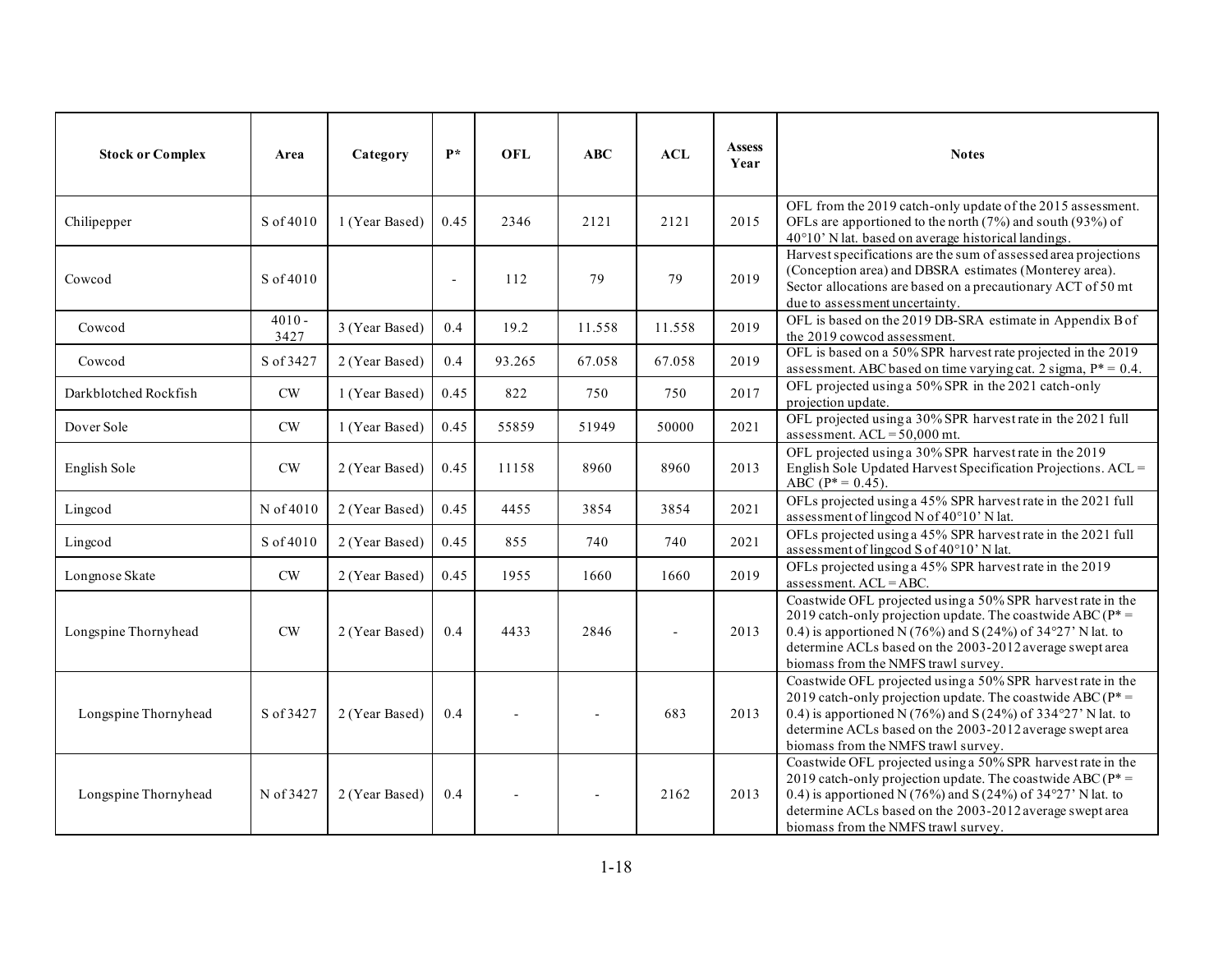| <b>Stock or Complex</b> | Area      | Category       | $\mathbf{P}^*$ | <b>OFL</b> | ABC  | <b>ACL</b> | <b>Assess</b><br>Year | <b>Notes</b>                                                                                                                                                                                                                                                                                                                                             |
|-------------------------|-----------|----------------|----------------|------------|------|------------|-----------------------|----------------------------------------------------------------------------------------------------------------------------------------------------------------------------------------------------------------------------------------------------------------------------------------------------------------------------------------------------------|
| Pacific Ocean Perch     | N of 4010 | 2 (Year Based) | 0.45           | 4133       | 3443 | 3443       | 2017                  | OFL projected using a 50% SPR harvest rate in the 2019 Pacific<br>Ocean Perch Updated Harvest Specification Projections. ACL =<br>ABC ( $P^* = 0.45$ ).                                                                                                                                                                                                  |
| Petrale Sole            | CW        | 1 (Year Based) | 0.45           | 3563       | 3285 | 3285       | 2019                  | OFL projected using a 30% SPR harvest rate in the 2021 catch-<br>only projection update. ACL = ABC ( $P^* = 0.45$ ). 30 mt<br>allocation to non-trawl and the remainder to trawl. The<br>allocation percentages shown in the Allocation Type are an<br>artifact of the database; they are not used to allocate petrale sole.                             |
| Sablefish               | <b>CW</b> | 1 (Year Based) | 0.45           | 10670      | 9923 |            | 2021                  | OFLs projected using a 45% SPR harvest rate in the 2021<br>update assessment. $ACL = ABC (P^* = 0.45)$ . ACLs are based on<br>an apportionment of the coastwide ABC with 78.4% to the N<br>and 21.6% to the S of $36^{\circ}$ N lat. determined using the average<br>2014-2018 annual swept area biomass estimates from the NMFS<br>NWFSC trawl survey.  |
| Sablefish               | $S$ of 36 | 1 (Year Based) | 0.45           |            |      | 2143       | 2019                  | OFLs projected using a 45% SPR harvest rate in the 2021<br>update assessment. $ACL = ABC (P^* = 0.45)$ . ACLs are based on<br>an apportionment of the coastwide ABC with 78.4% to the N<br>and 21.6% to the S of $36^{\circ}$ N lat., determined using the average<br>2014-2018 annual swept area biomass estimates from the NMFS<br>NWFSC trawl survey. |
| Sablefish               | N of $36$ | 1 (Year Based) | 0.45           |            |      | 7780       | 2021                  | OFLs projected using a 45% SPR harvest rate in the 2021<br>update assessment. ACL = ABC ( $P^*$ = 0.45). ACLs are based on<br>an apportionment of the coastwide ABC with 78.4% to the N<br>and 21.6% to the S of $36^{\circ}$ N lat., determined using the average<br>2014-2018 annual swept area biomass estimates from the NMFS<br>NWFSC trawl survey. |
| Shortspine Thornyhead   | <b>CW</b> | 2 (Year Based) | 0.4            | 3162       | 2030 |            | 2013                  | Coastwide OFL projected using a 50% SPR harvest rate in the<br>2019 Catch-Only Projection Update. The coastwide ABC ( $P^*$ =<br>0.4) is apportioned N (65.4%) and S (34.6%) of 34°27' N lat.<br>based on 2003-2012 average swept area biomass in the NMFS<br>NWFSC trawl survey to determine ACLs.                                                      |
| Shortspine Thornyhead   | N of 3427 | 2 (Year Based) | 0.4            |            |      | 1328       | 2013                  | Coastwide OFL projected using a 50% SPR harvest rate in the<br>2019 Catch-Only Projection Update. The coastwide ABC ( $P^*$ =<br>0.4) is apportioned N (65.4%) and S (34.6%) of 34°27' N lat.<br>based on 2003-2012 average swept area biomass in the NMFS<br>NWFSC trawl survey to determine ACLs.                                                      |
| Shortspine Thornyhead   | S of 3427 | 2 (Year Based) | 0.4            |            |      | 702        | 2013                  | Coastwide OFL projected using a 50% SPR harvest rate in the<br>2019 Catch-Only Projection Update. The coastwide ABC ( $P^*$ =<br>0.4) is apportioned N (65.4%) and S (34.6%) of $34^{\circ}27'$ N lat.                                                                                                                                                   |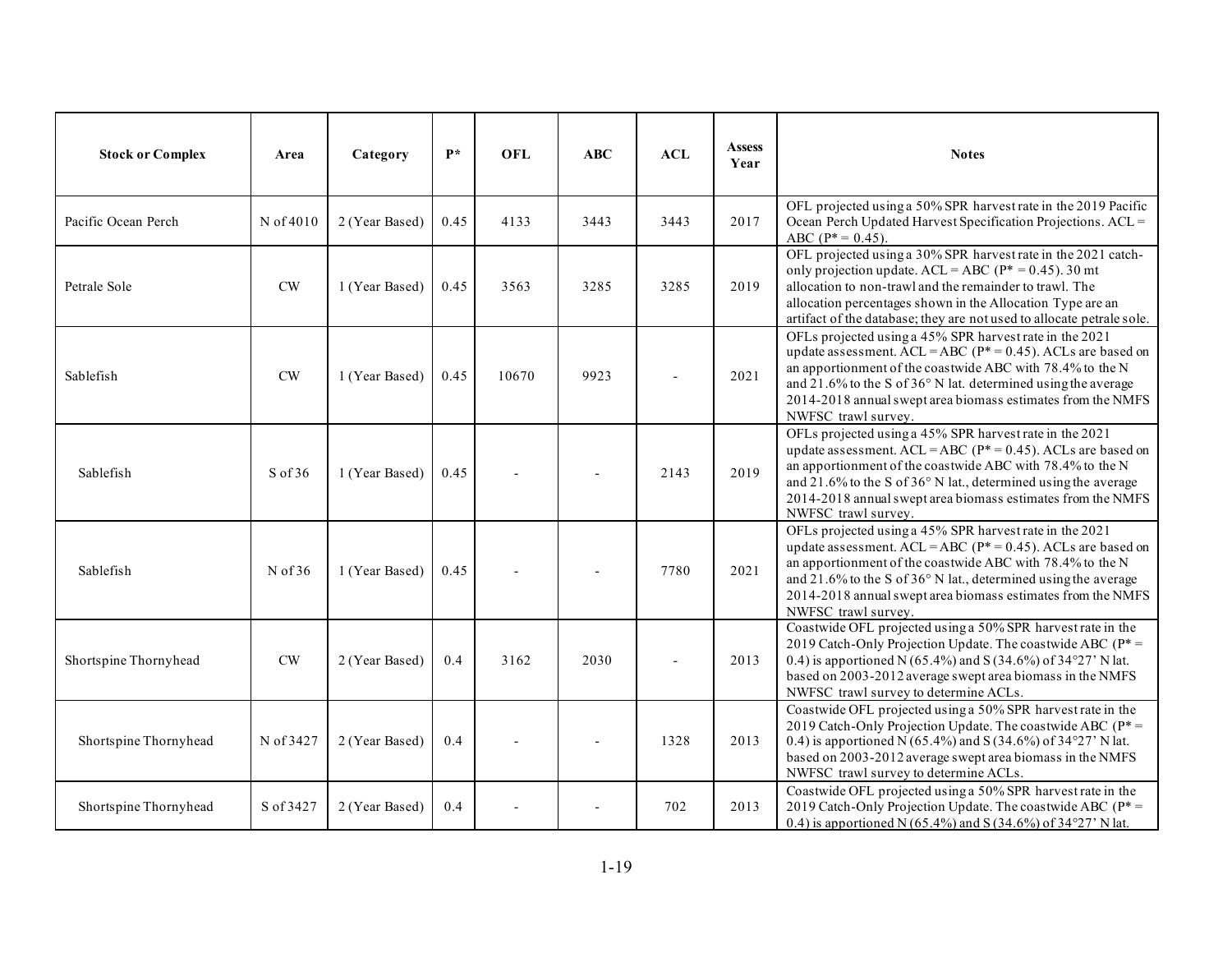| <b>Stock or Complex</b>    | Area          | Category       | $\mathbf{p} *$ | <b>OFL</b>     | ABC     | ACL     | <b>Assess</b><br>Year    | <b>Notes</b>                                                                                                                                                                                                                                                                                                                           |
|----------------------------|---------------|----------------|----------------|----------------|---------|---------|--------------------------|----------------------------------------------------------------------------------------------------------------------------------------------------------------------------------------------------------------------------------------------------------------------------------------------------------------------------------------|
|                            |               |                |                |                |         |         |                          | based on 2003-2012 average swept area biomass in the NMFS<br>NWFSC trawl survey to determine ACLs.                                                                                                                                                                                                                                     |
| Splitnose                  | S of 4010     | 1 (Year Based) | 0.45           | 1766           | 1553    | 1553    | 2009                     | OFL projected using a 50% SPR harvest rate in the 2019<br>Updated Harvest Specification Projections. Coastwide OFL is<br>apportioned N (35.8%) and S (64.2%) of 40°10' N lat. based on<br>average historical (1916-2008) landings.                                                                                                     |
| Widow Rockfish             | CW            | 1 (Year Based) | 0.45           | 12453          | 11482   | 11482   | 2019                     | OFL projected using a 50% SPR harvest rate in the 2019 update<br>assessment. ACL = ABC ( $P^*$ = 0.45). Non-trawls are allocated<br>400 mt and rest is allocated to trawl. The 91% and 9%<br>allocations noted in the Allocation Type section is an artifact<br>and is not used to allocate widow for the 2023-2024 biennial<br>cycle. |
| Yellowtail Rockfish        | N of 4010     | 1 (Year Based) | 0.45           | 6090           | 5560    | 5560    | 2017                     | OFL projected using a 50% SPR harvest rate in the 2019<br>updated harvest specifications for yellowtail rockfish N. ACL =<br>ABC ( $P^* = 0.45$ ).                                                                                                                                                                                     |
| Pacific Cod                | $\mathrm{CW}$ | 3 (Year Based) | 0.4            | 3200           | 1926    | 1600    |                          | OFL is based on the highest historical catch (in 1985); ACL =<br>50% of the OFL.                                                                                                                                                                                                                                                       |
| <b>Starry Flounder</b>     | CW            | 3 (Year Based) | 0.4            | 652            | 392     | 392     | 2017                     | OFL based on the 2017 DB-SRA assessment of starry flounder.                                                                                                                                                                                                                                                                            |
| Spiny Dogfish              | $\mathrm{CW}$ | 2 (Year Based) | 0.4            | 1883           | 1407    | 1407    | 2021                     | OFL projected using a 50% SPR harvest rate from the 2021<br>assessment. ACL=ABC(P*=0.4).                                                                                                                                                                                                                                               |
| Blue/Deacon/Black Rockfish | <b>OR</b>     |                | 0.45           | 674            | 553     | 553     | $\mathbf{r}$             | Sum of harvest specification contributions of component stocks<br>in the complex.                                                                                                                                                                                                                                                      |
| <b>Black Rockfish</b>      | <b>OR</b>     | 2 (Year Based) | 0.45           | 576            | 471.168 | 471.168 | 2015                     | OFL projected using a 50% SPR from the 2021 projection<br>update.                                                                                                                                                                                                                                                                      |
| Blue                       | <b>OR</b>     | 2 (Year Based) | 0.45           | 98.362         | 81.9355 | 81.9355 | 2017                     | OFL projected using a 50% SPR from the 2021 updated harvest<br>specification projections for blue and deacon rockfishes.                                                                                                                                                                                                               |
| Nearshore Rockfish North   | N of 4010     |                | $\mathcal{L}$  | 105            | 88      | 87      | $\overline{a}$           | Sum of harvest specification contributions of component stocks<br>in the complex.                                                                                                                                                                                                                                                      |
| <b>Black and Yellow</b>    | N of 4010     | 3 (Year Based) | 0.45           | 0.0135         | 0.0105  | 0.0105  | $\overline{\phantom{a}}$ |                                                                                                                                                                                                                                                                                                                                        |
| Blue                       | $42 - 4010$   | 2 (Year Based) | 0.45           | 33.6           | 28.5264 | 28.5264 | 2017                     | OFL from the 2019 catch-only projection update. 10% of the<br>CA OFL is apportioned north of 40°10' N lat. (see Appendix D<br>of the 2017 Assessment).                                                                                                                                                                                 |
| Blue                       | <b>WA</b>     | 3 (Year Based) | 0.45           | 7.4            | 5.7572  | 5.7572  | 2017                     |                                                                                                                                                                                                                                                                                                                                        |
| Brown                      | N of 4010     | 2 (Year Based) | 0.45           | 2.09           | 1.6783  | 1.7052  | 2013                     | OFL from the 2019 harvest projection update. The portion of the<br>coastwide stock north of 40'10 N lat. based on the proportion of<br>cumulative removals by area during 1916-2012(1.2%).                                                                                                                                             |
| Calico                     | N of 4010     | 3 (Year Based) | 0.45           | $\overline{a}$ |         |         | $\overline{a}$           |                                                                                                                                                                                                                                                                                                                                        |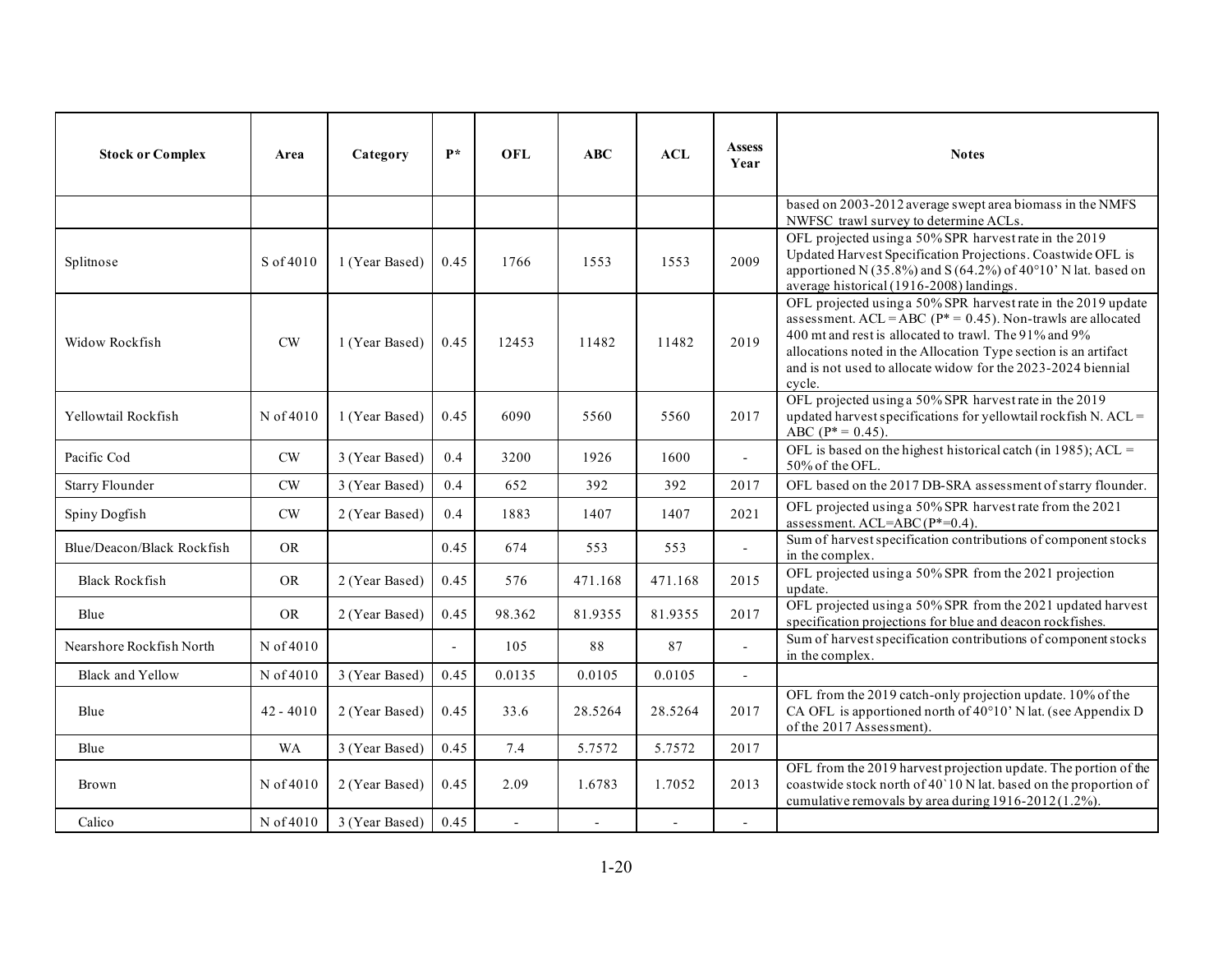| <b>Stock or Complex</b>  | Area             | Category       | $\mathbf{P}^*$ | <b>OFL</b>      | <b>ABC</b>      | ACL             | <b>Assess</b><br>Year    | <b>Notes</b>                                                                                                                                                                                                                                       |
|--------------------------|------------------|----------------|----------------|-----------------|-----------------|-----------------|--------------------------|----------------------------------------------------------------------------------------------------------------------------------------------------------------------------------------------------------------------------------------------------|
| China                    | $4010 -$<br>4616 | 2 (Year Based) | 0.45           | 20.25           | 16.5645         | 16.5645         | 2015                     | OFLs projected from the Central Model in the 2015 assessment<br>updated with 2019 catch-only projections.                                                                                                                                          |
| China                    | <b>WA</b>        | 2 (Year Based) | 0.45           | 9.75            | 7.9755          | 7.9755          | 2015                     | OFLs projected from the North Model in the 2015 assessment<br>updated with 2019 catch-only projections.                                                                                                                                            |
| Copper                   | <b>WA</b>        | 2 (Year Based) | 0.45           | 2.18            | 1.883           | 1.883           | 2021                     | OFL projected using a 50% SPR harvest rate from the 2021<br>assessment pf copper rockfish in WA.                                                                                                                                                   |
| Copper                   | <b>OR</b>        | 2 (Year Based) | 0.45           | 17.38           | 15.03           | 15.03           | 2021                     | OFL projected using a 50% SPR harvest rate from the 2021<br>assessment pf copper rockfish in OR.                                                                                                                                                   |
| Copper                   | $42 - 4010$      | 2 (Year Based) | 0.45           | 3.7             | 3.2             | 3.2             | 2021                     | OFL projected using a 50% SPR harvest rate from the 2021<br>assessment of copper rockfish in CA north of 34°27' N lat. with<br>3.9% of the OFL apportioned north of 40°10' N lat. based on the<br>estimated average 2002-2020 total catch by area. |
| Gopher                   | N of 4010        | 3 (Year Based) | 0.45           |                 |                 | $\overline{a}$  | 2011                     |                                                                                                                                                                                                                                                    |
| Grass                    | N of 4010        | 3 (Year Based) | 0.45           | 0.657           | 0.511           | 0.511           | 2011                     |                                                                                                                                                                                                                                                    |
| Kelp                     | N of 4010        | 3 (Year Based) | 0.45           | 0.009           | 0.007           | 0.007           | 2011                     |                                                                                                                                                                                                                                                    |
| Olive                    | N of 4010        | 3 (Year Based) | 0.45           | 0.315           | 0.245           | 0.245           | 2011                     |                                                                                                                                                                                                                                                    |
| Quillback                | <b>WA</b>        | 3 (Year Based) | 0.45           | 2.86            | 2.225           | 2.225           | 2021                     | OFL projected using a 50% SPR harvest rate MSY proxy from<br>the 2021 assessment of quillback rockfish in WA.                                                                                                                                      |
| Quillback                | <b>OR</b>        | 2 (Year Based) | 0.45           | 3.15            | 2.725           | 2.725           | 2021                     | OFL projected using a 50% SPR harvest rate from the 2021<br>assessment of quillback rockfish in OR.                                                                                                                                                |
| Ouillback                | $42 - 4010$      | 2 (Year Based) | 0.45           | $+15$<br>1.1805 | جووبو<br>1.0211 | 0.167<br>0.2083 | 2021                     | OFL projected using a 50% SPR harvest rate from the 2021<br>assessment of quillback rockfish in CA, with 49.6% of the OFL<br>apportioned north of 40°10' N lat. based on the estimated<br>average 2002-2020 total catch by area.                   |
| Treefish                 | N of 4010        | 3 (Year Based) | 0.45           | 0.217           | 0.168           | 0.168           | 2011                     |                                                                                                                                                                                                                                                    |
| Nearshore Rockfish South | S of 4010        |                | $\overline{a}$ | 1101            | 905             | 894             | $\overline{a}$           | Sum of harvest specification contributions of component stocks<br>in the complex.                                                                                                                                                                  |
| Blue                     | $4010 -$<br>3427 | 2 (Year Based) | 0.45           | 302.4           | 256.7376        | 256.7376        | 2017                     | OFL from the 2019 catch-only projection update. 90% of the<br>CA OFL is apportioned south of 40°10'N lat. (see Appendix D<br>of the 2017 Assessment).                                                                                              |
| Blue                     | S of 3427        | 3 (Year Based) | 0.45           | 21.8            | 16.9604         | 16.9604         | 2017                     |                                                                                                                                                                                                                                                    |
| Brown                    | S of 4010        | 2 (Year Based) | 0.45           | 179.1085        | 143.8241        | 143.8241        | 2013                     | The portion of the coastwide stock south of 40°10' N lat. based<br>on the proportion of cumulative removals by area during 1916-<br>2012 (98.8%).                                                                                                  |
| Calico                   | S of 4010        | 3 (Year Based) | 0.45           | $\overline{a}$  | $\overline{a}$  | $\blacksquare$  | $\overline{\phantom{a}}$ |                                                                                                                                                                                                                                                    |

ı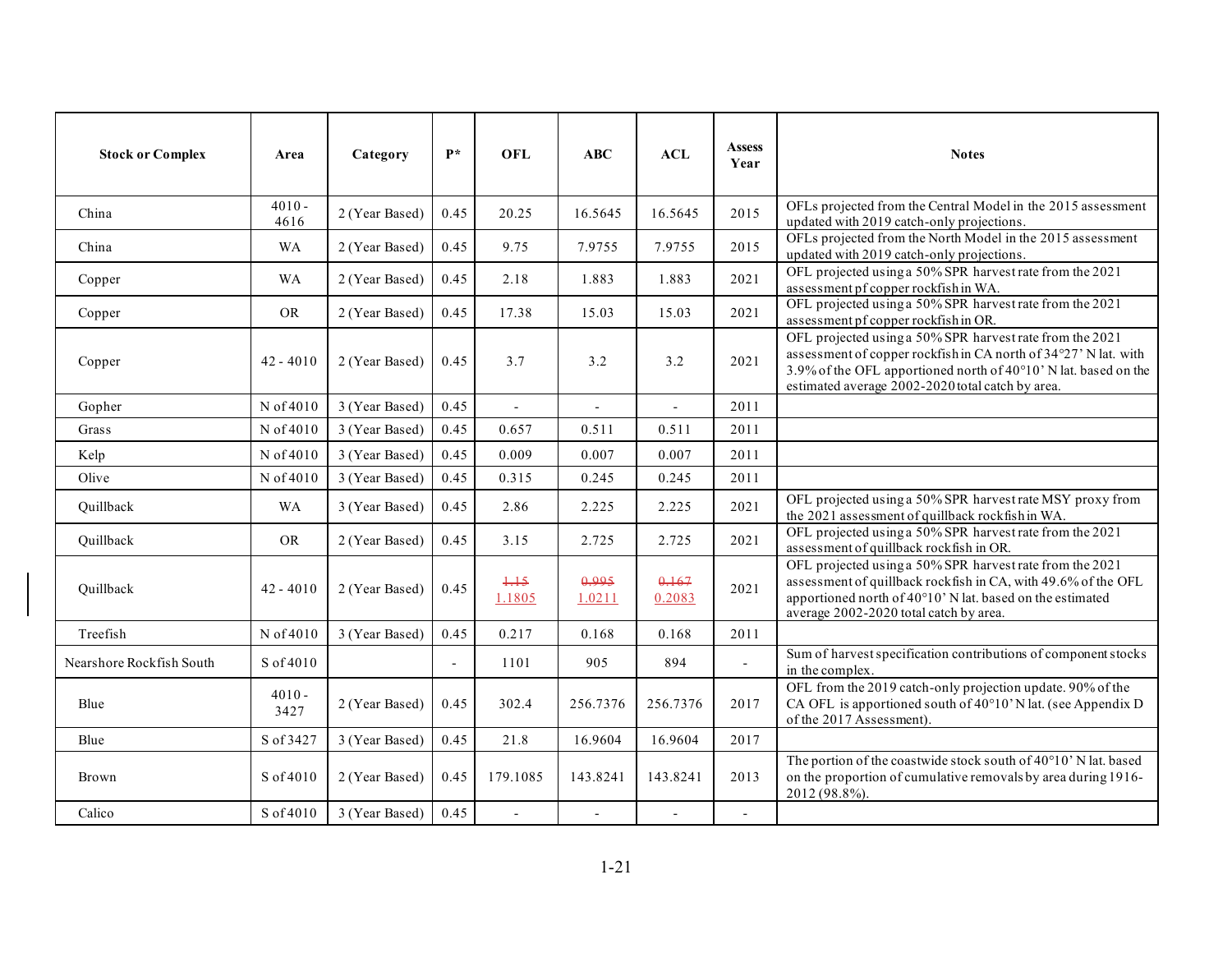| <b>Stock or Complex</b> | Area             | Category       | $P*$                     | <b>OFL</b>       | ABC                 | <b>ACL</b>     | <b>Assess</b><br>Year    | <b>Notes</b>                                                                                                                                                                                                                                        |
|-------------------------|------------------|----------------|--------------------------|------------------|---------------------|----------------|--------------------------|-----------------------------------------------------------------------------------------------------------------------------------------------------------------------------------------------------------------------------------------------------|
| China                   | S of 4010        | 2 (Year Based) | 0.45                     | 16.82            | 13.7588             | 13.7588        | 2015                     | OFLs projected from the South Model in the 2015 assessment<br>updated with 2019 catch-only projections.                                                                                                                                             |
| Copper                  | $4010 -$<br>3427 | 2 (Year Based) | 0.45                     | 91.2             | 78.89               | 78.89          | 2021                     | OFL projected using a 50% SPR harvest rate from the 2021<br>assessment of copper rockfish in CA north of 34°27' N lat. with<br>96.1% of the OFL apportioned south of 40°10' N lat. based on<br>the estimated average 2002-2020 total catch by area. |
| Copper                  | S of 3427        | 2 (Year Based) | 0.45                     | 26.4             | 22.84               | 12.67          | 2021                     | OFL projected using a 50% SPR harvest rate from the 2021<br>assessment of copper rockfish in CA south of 34°27' N lat.                                                                                                                              |
| Gopher                  | S of 4010        | 2 (Year Based) | 0.45                     | 137              | 118.505             | 118.505        | 2019                     |                                                                                                                                                                                                                                                     |
| Grass                   | S of 4010        | 3 (Year Based) | 0.45                     | 59.627           | 46.39               | 46.39          | 2011                     |                                                                                                                                                                                                                                                     |
| Kelp                    | S of 4010        | 3 (Year Based) | 0.45                     | 27.6594          | 21.519              | 21.519         | 2011                     |                                                                                                                                                                                                                                                     |
| Olive                   | S of 4010        | 3 (Year Based) | 0.45                     | 224.643          | 174.772             | 174.772        | 2011                     |                                                                                                                                                                                                                                                     |
| Quillback               | S of 4010        | 2 (Year Based) | 0.45                     | $+169$<br>1.1995 | $+0.01 +$<br>1.0376 | 0.17<br>0.2117 | 2021                     | OFL projected using a 50% SPR harvest rate from the 2021<br>assessment of quillback rockfish in CA, with 50.4% of the OFL<br>apportioned south of 40°10' N lat. based on the estimated<br>average 2002-2020 total catch by area.                    |
| Treefish                | S of 4010        | 3 (Year Based) | 0.45                     | 13.23            | 10.293              | 10.293         | 2011                     |                                                                                                                                                                                                                                                     |
| Other Fish              | CW               |                | $\sim$                   | 286              | 223                 | 223            |                          | Sum of harvest specification contributions of component stocks<br>in the complex.                                                                                                                                                                   |
| Kelp Greenling          | CA               | 3 (Year Based) | 0.45                     | 118.9            | 92.504              | 92.504         | 2011                     |                                                                                                                                                                                                                                                     |
| Leopard Shark           | CW               | 3 (Year Based) | 0.45                     | 167.1            | 130.004             | 130            | 2011                     |                                                                                                                                                                                                                                                     |
| Other Flatfish          | $\mathrm{CW}$    |                | $\overline{\phantom{a}}$ | 7946             | 4874                | 4874           | $\overline{a}$           | Sum of harvest specification contributions of component stocks<br>in the complex.                                                                                                                                                                   |
| <b>Butter Sole</b>      | CW               | 3 (Year Based) | 0.4                      | 4.631            | 2.788               | 2.788          | $\overline{a}$           |                                                                                                                                                                                                                                                     |
| Curlfin Sole            | CW               | 3 (Year Based) | 0.4                      | 8.242            | 4.962               | 4.962          | $\overline{\phantom{a}}$ |                                                                                                                                                                                                                                                     |
| Flathead Sole           | CW               | 3 (Year Based) | 0.4                      | 35               | 21.07               | 21.07          | $\overline{a}$           |                                                                                                                                                                                                                                                     |
| Pacific Sanddab         | CW               | 3 (Year Based) | 0.4                      | 4801             | 2890.202            | 2890.202       | 2011                     |                                                                                                                                                                                                                                                     |
| Rex Sole                | CW               | 2 (Year Based) | 0.4                      | 2257.36          | 1449.225            | 1449.225       | 2013                     | OFL projected using a 50% SPR harvest rate from the 2013<br>ExSSS assessment and updated with 2019 catch-only<br>projections.                                                                                                                       |
| Rock Sole               | $\mathrm{CW}$    | 3 (Year Based) | 0.4                      | 66.7             | 40.153              | 40.153         | 2011                     |                                                                                                                                                                                                                                                     |
| Sand Sole               | CW               | 3 (Year Based) | 0.4                      | 773.2            | 465.466             | 465.466        | 2011                     |                                                                                                                                                                                                                                                     |
| Pacific Whiting         | CW               |                |                          |                  |                     |                | 2021                     |                                                                                                                                                                                                                                                     |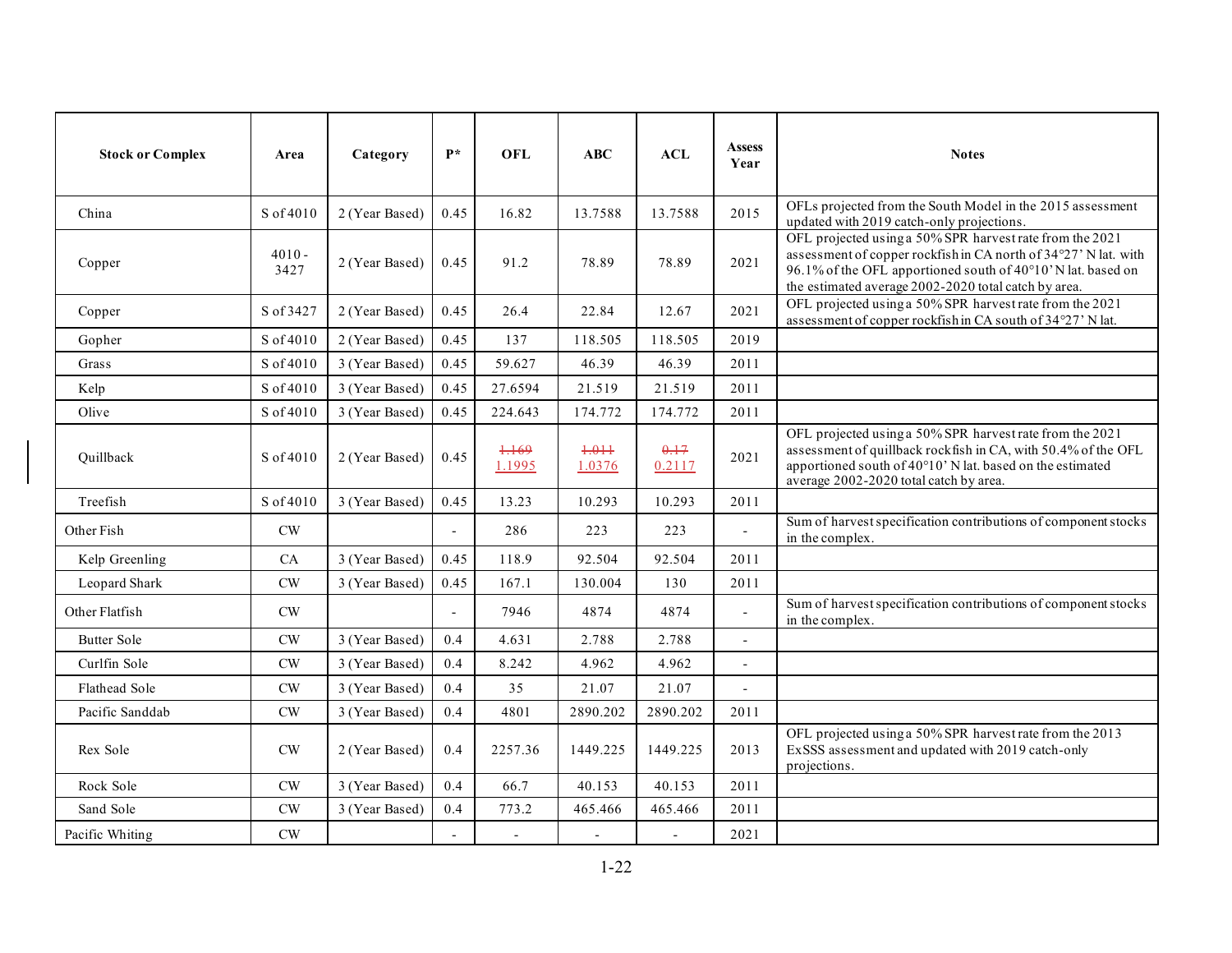| <b>Stock or Complex</b> | Area        | Category       | $\mathbf{P}^*$ | <b>OFL</b>               | ABC                      | <b>ACL</b>               | <b>Assess</b><br>Year    | <b>Notes</b>                                                                                                                                                                                                                                              |
|-------------------------|-------------|----------------|----------------|--------------------------|--------------------------|--------------------------|--------------------------|-----------------------------------------------------------------------------------------------------------------------------------------------------------------------------------------------------------------------------------------------------------|
| Shelf Rockfish North    | N of 4010   |                | $\sim$         | 1610                     | 1278                     | 1278                     | $\blacksquare$           | Sum of harvest specification contributions of component stocks<br>in the complex.                                                                                                                                                                         |
| Bocaccio                | N of 4010   | 3 (Year Based) | 0.45           | 284.014                  | 220.963                  | 220.963                  | 2011                     |                                                                                                                                                                                                                                                           |
| Bronzespotted           | N of 4010   | 3 (Year Based) | 0.45           | $\overline{a}$           | $\overline{\phantom{a}}$ | $\overline{\phantom{a}}$ | $\blacksquare$           |                                                                                                                                                                                                                                                           |
| Chameleon               | N of 4010   | 3 (Year Based) | 0.45           | $\blacksquare$           | $\overline{\phantom{a}}$ | $\overline{\phantom{a}}$ | $\blacksquare$           |                                                                                                                                                                                                                                                           |
| Chilipepper             | N of 4010   | 1 (Year Based) | 0.45           | 176.61                   | 159.655                  | 159.655                  | 2015                     | OFLs are apportioned to the north $(7%)$ and south $(93%)$ of<br>40°10' N lat. based on average historical landings.                                                                                                                                      |
| Cowcod                  | N of 4010   | 3 (Year Based) | 0.45           | 0.567                    | 0.441                    | 0.441                    | 2019                     |                                                                                                                                                                                                                                                           |
| Flag                    | N of 4010   | 3 (Year Based) | 0.45           | 0.072                    | 0.056                    | 0.056                    | 2011                     |                                                                                                                                                                                                                                                           |
| Freckled                | N of 4010   | 3 (Year Based) | 0.45           | $\overline{a}$           |                          | $\overline{a}$           |                          |                                                                                                                                                                                                                                                           |
| Greenblotched           | N of 4010   | 3 (Year Based) | 0.45           | 1.277                    | 0.994                    | 0.994                    | 2011                     |                                                                                                                                                                                                                                                           |
| Greenspotted            | $42 - 4010$ | 2 (Year Based) | 0.45           | 9.453                    | 7.449                    | 7.449                    | 2011                     | OFLs are projected using a 50% SPR harvest rate from the<br>northern California model and updated in 2021. The portion of<br>the assessed area north of 40°10' N lat. (22.2% of OFL from<br>northern California model) based on average historical catch. |
| Greenspotted            | WA-OR       | 3 (Year Based) | 0.45           | 6.078                    | 4.729                    | 4.729                    | 2011                     |                                                                                                                                                                                                                                                           |
| Greenstriped            | N of 4010   | 3 (Year Based) | 0.45           | 623.61                   | 485.169                  | 485.169                  | 2009                     | OFL based on the MSY associated with the FMSY proxy in the<br>2009 assessment. The portion of the coastwide stock north of<br>40°10' N lat. (84.5%) is based on the mean of the 2003-2008<br>swept area biomass estimates from the NMFS trawl survey.     |
| Halfbanded              | N of 4010   | 3 (Year Based) | 0.45           | $\overline{a}$           | $\overline{\phantom{a}}$ | $\blacksquare$           | $\blacksquare$           |                                                                                                                                                                                                                                                           |
| Harlequin               | N of 4010   | 3 (Year Based) | 0.45           | $\overline{a}$           | $\overline{a}$           | $\overline{a}$           | $\overline{\phantom{a}}$ |                                                                                                                                                                                                                                                           |
| Honeycomb               | N of 4010   | 3 (Year Based) | 0.45           | $\overline{\phantom{a}}$ | $\overline{\phantom{a}}$ | $\overline{\phantom{a}}$ | $\blacksquare$           |                                                                                                                                                                                                                                                           |
| Mexican                 | N of 4010   | 3 (Year Based) | 0.45           | $\overline{a}$           | $\overline{\phantom{a}}$ | $\overline{\phantom{a}}$ | $\overline{\phantom{a}}$ |                                                                                                                                                                                                                                                           |
| Pink                    | N of 4010   | 3 (Year Based) | 0.45           | 0.004                    | 0.003                    | 0.003                    | 2011                     |                                                                                                                                                                                                                                                           |
| Pinkrose                | N of 4010   | 3 (Year Based) | 0.45           | $\overline{a}$           | $\overline{a}$           | $\overline{\phantom{a}}$ | $\overline{a}$           |                                                                                                                                                                                                                                                           |
| Puget Sound             | N of 4010   | 3 (Year Based) | 0.45           | $\overline{a}$           | $\overline{a}$           |                          |                          |                                                                                                                                                                                                                                                           |
| Pygmy                   | N of 4010   | 3 (Year Based) | 0.45           | $\overline{a}$           | $\overline{\phantom{a}}$ | $\overline{a}$           | $\overline{\phantom{a}}$ |                                                                                                                                                                                                                                                           |
| Redstripe               | N of 4010   | 3 (Year Based) | 0.45           | 269.911                  | 209.990                  | 209.990                  | 2011                     |                                                                                                                                                                                                                                                           |
| Rosethorn               | N of 4010   | 3 (Year Based) | 0.45           | 12.897                   | 10.034                   | 10.034                   | 2011                     |                                                                                                                                                                                                                                                           |
| Rosy                    | N of 4010   | 3 (Year Based) | 0.45           | 3.034                    | 2.361                    | 2.361                    | 2011                     |                                                                                                                                                                                                                                                           |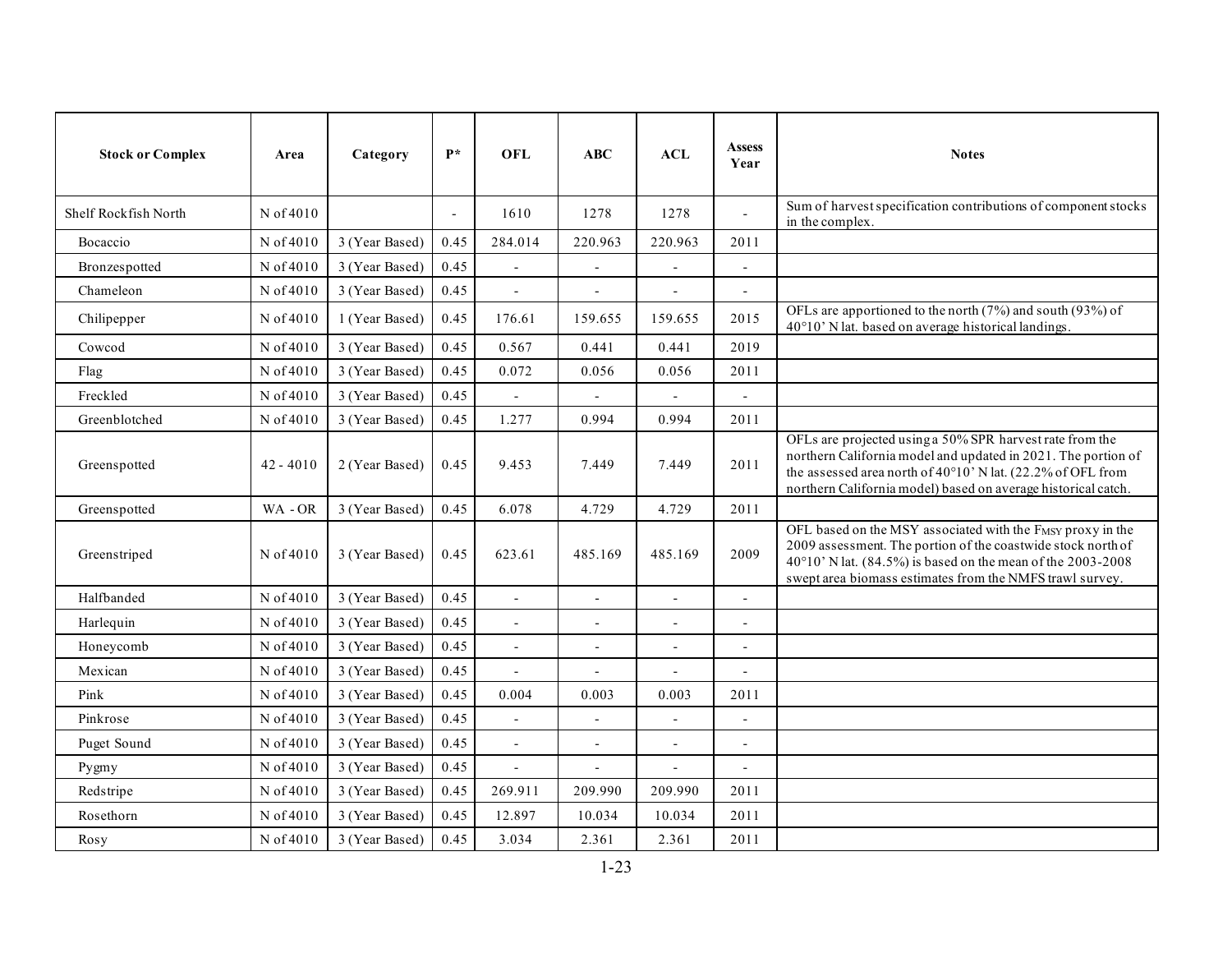| <b>Stock or Complex</b> | Area             | Category       | $\mathbf{P}^*$ | <b>OFL</b>     | ABC            | ACL                      | <b>Assess</b><br>Year | <b>Notes</b>                                                                                                                                                                                                                                              |
|-------------------------|------------------|----------------|----------------|----------------|----------------|--------------------------|-----------------------|-----------------------------------------------------------------------------------------------------------------------------------------------------------------------------------------------------------------------------------------------------------|
| Silvergray              | N of 4010        | 3 (Year Based) | 0.45           | 159.420        | 124.029        | 124.029                  | 2011                  |                                                                                                                                                                                                                                                           |
| Speckled                | N of 4010        | 3 (Year Based) | 0.45           | 0.171          | 0.133          | 0.133                    | 2011                  |                                                                                                                                                                                                                                                           |
| Squarespot              | $42 - 4010$      | 2 (Year Based) | 0.45           | $\overline{a}$ | $\overline{a}$ | $\sim$                   | 2021                  | OFL projected using a 50% SPR harvest rate from the 2021<br>squarespot rockfish assessment in CA.                                                                                                                                                         |
| Starry                  | N of 4010        | 3 (Year Based) | 0.45           | 0.004          | 0.003          | 0.003                    | 2011                  |                                                                                                                                                                                                                                                           |
| Stripetail              | N of 4010        | 3 (Year Based) | 0.45           | 40.395         | 31.428         | 31.428                   | 2011                  |                                                                                                                                                                                                                                                           |
| Swordspine              | N of 4010        | 3 (Year Based) | 0.45           | 0.0001         | 0.0001         | 0.0001                   | 2011                  |                                                                                                                                                                                                                                                           |
| Tiger                   | N of 4010        | 3 (Year Based) | 0.45           | 0.969          | 0.754          | 0.754                    | 2011                  |                                                                                                                                                                                                                                                           |
| Vermilion               | <b>WA</b>        | 2 (Year Based) | 0.45           | 0.812          | 0.702          | 0.702                    | 2021                  | OFL projected from the 2021 assessment of vermilion rockfish<br>in WA.                                                                                                                                                                                    |
| Vermilion               | <b>OR</b>        | 1 (Year Based) | 0.45           | 13.38          | 12.45          | 12.45                    | 2021                  | OFL projected from the 2021 assessment of vermilion rockfish<br>in OR.                                                                                                                                                                                    |
| Vermilion               | $42 - 4010$      | 1 (Year Based) | 0.45           | 7.12           | 6.62           | 6.62                     | 2021                  | OFL projected from the 2021 assessment of vermilion rockfish<br>in CA. The OFLs N (4.4%) and S (95.6%) of 40°10' N lat. are<br>based on an apportionment of the estimated biomass in CAN of<br>34°27' N lat.                                              |
| Shelf Rockfish South    | S of 4010        |                |                | 1838           | 1469           | 1469                     |                       | Sum of harvest specification contributions of component stocks<br>in the complex.                                                                                                                                                                         |
| Bronzespotted           | S of 4010        | 3 (Year Based) | 0.45           | 3.647          | 2.837          | 2.837                    | 2011                  |                                                                                                                                                                                                                                                           |
| Chameleon               | S of 4010        | 3 (Year Based) | 0.45           |                |                |                          | $\overline{a}$        |                                                                                                                                                                                                                                                           |
| Flag                    | S of 4010        | 3 (Year Based) | 0.45           | 23.424         | 18.224         | 18.224                   | 2011                  |                                                                                                                                                                                                                                                           |
| Freckled                | S of 4010        | 3 (Year Based) | 0.45           |                |                | $\overline{\phantom{a}}$ |                       |                                                                                                                                                                                                                                                           |
| Greenblotched           | S of 4010        | 3 (Year Based) | 0.45           | 23.131         | 17.996         | 17.996                   | 2011                  |                                                                                                                                                                                                                                                           |
| Greenspotted            | $4010 -$<br>3427 | 2 (Year Based) | 0.45           | 33.128         | 26.105         | 26.105                   | 2011                  | OFLs are projected using a 50% SPR harvest rate from the<br>northern California model and updated in 2021. The portion of<br>the assessed area north of 40°10' N lat. (22.2% of OFL from<br>northern California model) based on average historical catch. |
| Greenspotted            | S of 3427        | 2 (Year Based) | 0.45           | 45.86          | 36.138         | 36.138                   | 2011                  | OFLs are projected using a 50% SPR harvest rate from the<br>southern California model and updated in 2021.                                                                                                                                                |
| Greenstriped            | S of 4010        | 3 (Year Based) | 0.45           | 114.39         | 88.995         | 88.995                   | 2009                  | OFL based on the MSY associated with the FMSY proxy in the<br>2009 assessment. The portion of the coastwide stock south of<br>40°10' N lat. (15.5%) is based on the mean of the 2003-2008<br>swept area biomass estimates from the NMFS trawl survey.     |
| Halfbanded              | S of 4010        | 3 (Year Based) | 0.45           | $\overline{a}$ | $\overline{a}$ | $\blacksquare$           | $\blacksquare$        |                                                                                                                                                                                                                                                           |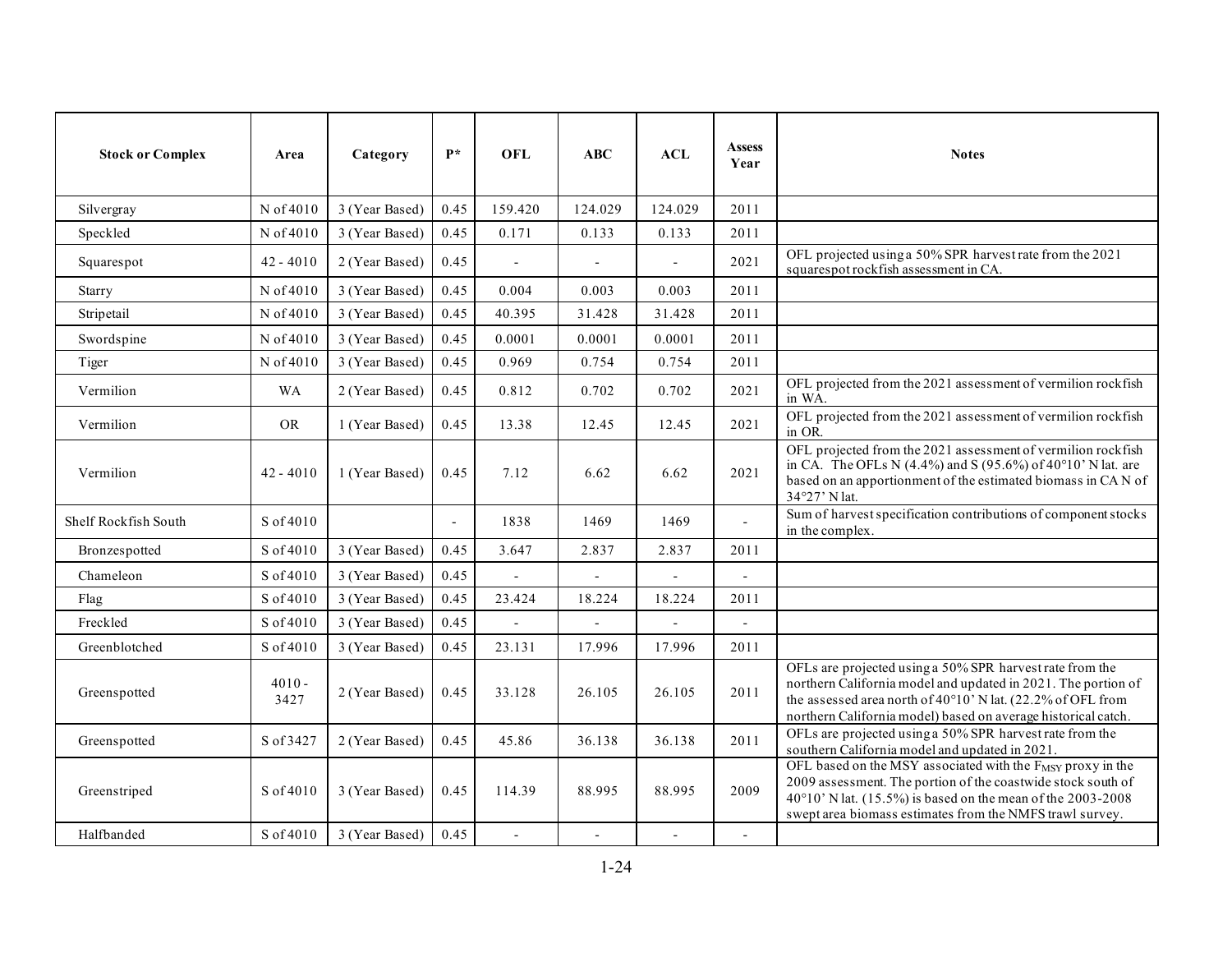| <b>Stock or Complex</b> | Area             | Category       | $P^*$ | <b>OFL</b>               | ABC                      | ACL                      | <b>Assess</b><br>Year    | <b>Notes</b>                                                                                                                                                                                                                               |
|-------------------------|------------------|----------------|-------|--------------------------|--------------------------|--------------------------|--------------------------|--------------------------------------------------------------------------------------------------------------------------------------------------------------------------------------------------------------------------------------------|
| Harlequin               | S of 4010        | 3 (Year Based) | 0.45  | $\overline{a}$           | $\overline{a}$           | $\overline{a}$           | $\overline{a}$           |                                                                                                                                                                                                                                            |
| Honeycomb               | S of 4010        | 3 (Year Based) | 0.45  | 9.867                    | 7.676                    | 7.676                    | 2011                     |                                                                                                                                                                                                                                            |
| Mexican                 | S of 4010        | 3 (Year Based) | 0.45  | 5.053                    | 3.931                    | 3.931                    | 2011                     |                                                                                                                                                                                                                                            |
| Pink                    | S of 4010        | 3 (Year Based) | 0.45  | 2.5                      | 1.945                    | 1.945                    | 2011                     |                                                                                                                                                                                                                                            |
| Pinkrose                | S of 4010        | 3 (Year Based) | 0.45  | $\overline{a}$           |                          |                          |                          |                                                                                                                                                                                                                                            |
| Pygmy                   | S of 4010        | 3 (Year Based) | 0.45  | $\overline{\phantom{a}}$ | $\overline{\phantom{a}}$ | $\overline{\phantom{a}}$ | $\overline{\phantom{a}}$ |                                                                                                                                                                                                                                            |
| Redstripe               | S of 4010        | 3 (Year Based) | 0.45  | 0.493                    | 0.383                    | 0.383                    | 2011                     |                                                                                                                                                                                                                                            |
| Rosethorn               | S of 4010        | 3 (Year Based) | 0.45  | 2.131                    | 1.658                    | 1.658                    | 2011                     |                                                                                                                                                                                                                                            |
| Rosy                    | S of 4010        | 3 (Year Based) | 0.45  | 44.508                   | 34.627                   | 34.627                   | 2011                     |                                                                                                                                                                                                                                            |
| Silvergray              | S of 4010        | 3 (Year Based) | 0.45  | 0.538                    | 0.418                    | 0.418                    | 2011                     |                                                                                                                                                                                                                                            |
| Speckled                | S of 4010        | 3 (Year Based) | 0.45  | 39.381                   | 30.639                   | 30.639                   | 2011                     |                                                                                                                                                                                                                                            |
| Squarespot              | S of 4010        | 2 (Year Based) | 0.45  | 11.1                     | 9.602                    | 9.602                    | 2021                     | OFL projected using a 50% SPR harvest rate from the 2021<br>squarespot rockfish assessment in CA.                                                                                                                                          |
| Starry                  | S of 4010        | 3 (Year Based) | 0.45  | 62.572                   | 48.681                   | 48.681                   | 2011                     |                                                                                                                                                                                                                                            |
| Stripetail              | S of 4010        | 3 (Year Based) | 0.45  | 23.623                   | 18.379                   | 18.379                   | 2011                     |                                                                                                                                                                                                                                            |
| Swordspine              | S of 4010        | 3 (Year Based) | 0.45  | 14.216                   | 11.06                    | 11.06                    | 2011                     |                                                                                                                                                                                                                                            |
| Tiger                   | S of 4010        | 3 (Year Based) | 0.45  | 0.04                     | 0.031                    | 0.031                    | 2011                     |                                                                                                                                                                                                                                            |
| Vermilion               | $4010 -$<br>3427 | 1 (Year Based) | 0.45  | 154.75                   | 143.92                   | 143.92                   | 2021                     | OFL projected from the 2021 assessment of vermilion and<br>sunset rockfishes in CAN of 34°27' N lat. The OFLs N (4.4%)<br>and S (95.6%) of 40°10' N lat. are based on an apportionment of<br>the estimated biomass in CAN of 34°27' N lat. |
| Vermilion               | S of 3427        | 2 (Year Based) | 0.45  | 158.81                   | 137.37                   | 137.37                   | 2021                     | OFL projected from the 2021 assessment of vermilion and<br>sunset rockfishes in CAS of 34°27' N lat.                                                                                                                                       |
| Yellowtail Rockfish     | S of 4010        | 3 (Year Based) | 0.45  | 1064.439                 | 828.134                  | 828.134                  | 2011                     |                                                                                                                                                                                                                                            |
| Slope Rockfish North    | N of 4010        |                |       | 1797                     | 1516                     | 1516                     | $\overline{\phantom{a}}$ | Sum of harvest specification contributions of component stocks<br>in the complex.                                                                                                                                                          |
| Aurora                  | N of 4010        | 1 (Year Based) | 0.45  | 17.355                   | 15.550                   | 15.550                   | 2013                     | The portion of the coastwide stock north of $40^{\circ}10'$ N lat. (19%)<br>is based on average survey biomass.                                                                                                                            |
| Bank                    | N of 4010        | 3 (Year Based) | 0.45  | 17.238                   | 13.411                   | 13.411                   | 2011                     |                                                                                                                                                                                                                                            |
| Blackgill Rockfish      | N of 4010        | 3 (Year Based) | 0.45  | 4.7                      | 3.657                    | 3.657                    | 2011                     |                                                                                                                                                                                                                                            |
| Redbanded               | N of 4010        | 3 (Year Based) | 0.45  | 45.262                   | 35.214                   | 35.214                   | 2011                     |                                                                                                                                                                                                                                            |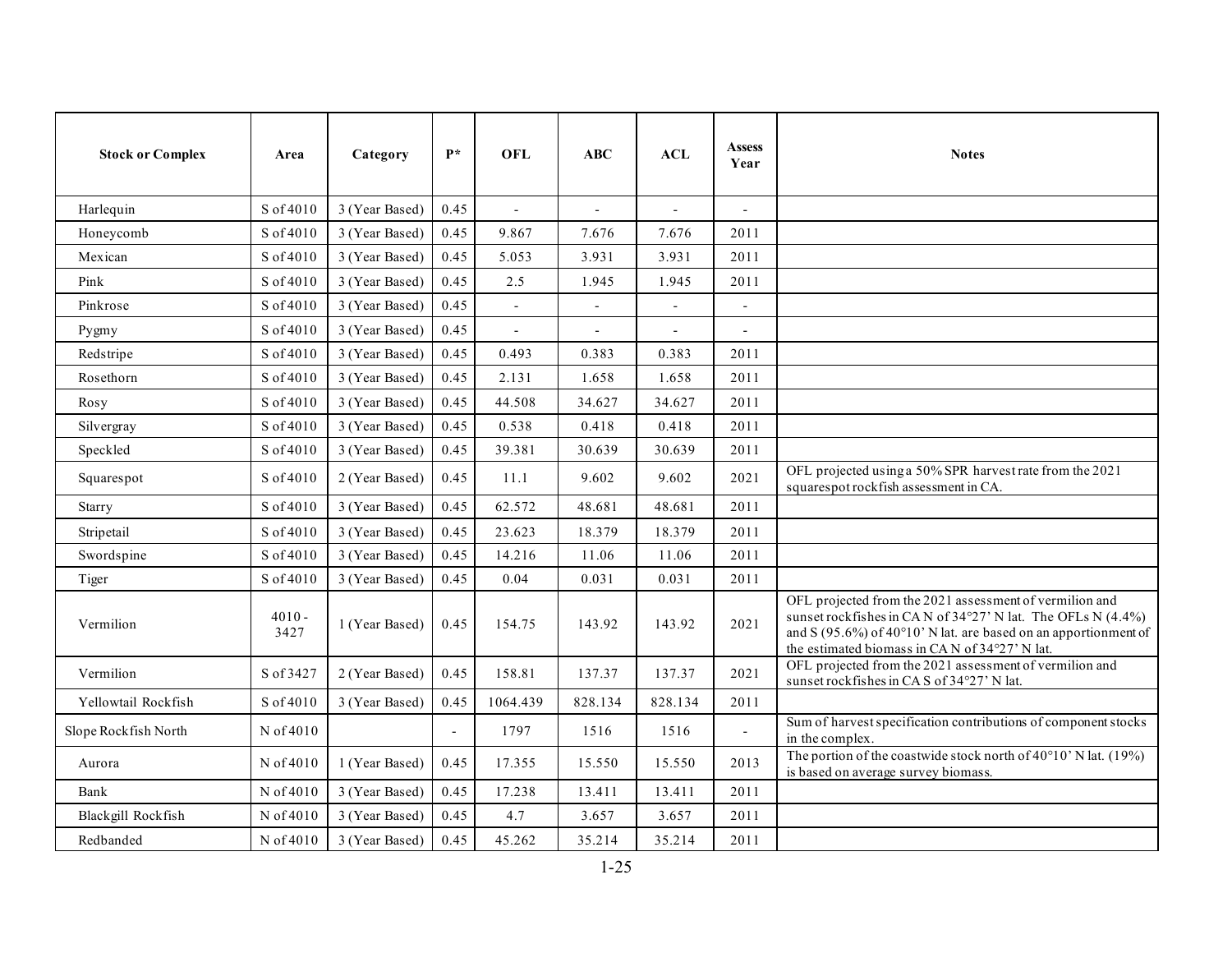| <b>Stock or Complex</b> | Area      | Category       | $\mathbf{P}^*$           | <b>OFL</b>     | ABC     | ACL            | <b>Assess</b><br>Year    | <b>Notes</b>                                                                                                                                                                                                                       |
|-------------------------|-----------|----------------|--------------------------|----------------|---------|----------------|--------------------------|------------------------------------------------------------------------------------------------------------------------------------------------------------------------------------------------------------------------------------|
| Rougheye/Blackspotted   | N of 4010 | 2 (Year Based) | 0.45                     | 233.24         | 190.790 | 190.790        | 2013                     | The coastwide OFLs are apportioned north (98%) and south<br>(2%) based on average landings during 1985-2012.                                                                                                                       |
| Sharpchin               | N of 4010 | 2 (Year Based) | 0.45                     | 282.6912       | 227.001 | 227.001        | 2013                     | OFLs are apportioned north and south of 40°10' N lat. (80% N,<br>20% S) based on average swept area biomass estimates from the<br>triennial survey.                                                                                |
| Shortraker              | N of 4010 | 3 (Year Based) | 0.45                     | 18.704         | 14.552  | 14.552         | 2011                     |                                                                                                                                                                                                                                    |
| Splitnose               | N of 4010 | 1 (Year Based) | 0.45                     | 985.044        | 865.854 | 865.854        | 2009                     | OFL projected using a 50% SPR harvest rate in the 2019<br>Updated Harvest Specification Projections. Coastwide OFL is<br>apportioned N (35.8%) and S (64.2%) of 40°10' N lat. based on<br>average historical (1916-2008) landings. |
| Yellowmouth             | N of 4010 | 3 (Year Based) | 0.45                     | 192.447        | 149.724 | 149.724        | 2011                     |                                                                                                                                                                                                                                    |
| Slope Rockfish South    | S of 4010 |                | $\overline{\phantom{a}}$ | 868            | 697     | 697            | $\overline{\phantom{a}}$ | Sum of harvest specification contributions of component stocks<br>in the complex.                                                                                                                                                  |
| Aurora                  | S of 4010 | 1 (Year Based) | 0.45                     | 73.988         | 66.293  | 66.293         | 2013                     | The portion of the coastwide stock north of 40°10' N lat. (19%)<br>is based on average survey biomass.                                                                                                                             |
| Bank                    | S of 4010 | 3 (Year Based) | 0.45                     | 503.215        | 391.501 | 391.501        | 2011                     |                                                                                                                                                                                                                                    |
| Blackgill Rockfish      | S of 4010 | 2 (Year Based) | 0.45                     | 204            | 169.932 | 169.932        | 2017                     |                                                                                                                                                                                                                                    |
| Pacific Ocean Perch     | S of 4010 | 3 (Year Based) | 0.45                     | $\overline{a}$ |         | $\overline{a}$ | $\overline{a}$           |                                                                                                                                                                                                                                    |
| Redbanded               | S of 4010 | 3 (Year Based) | 0.45                     | 10.406         | 8.096   | 8.096          | 2011                     |                                                                                                                                                                                                                                    |
| Rougheye/Blackspotted   | S of 4010 | 2 (Year Based) | 0.45                     | 4.76           | 3.894   | 3.894          | 2013                     | The coastwide OFLs are apportioned north (98%) and south<br>(2%) of 40°10' N lat. based on average landings during 1985-<br>2012.                                                                                                  |
| Sharpchin               | S of 4010 | 2 (Year Based) | 0.45                     | 70.673         | 56.750  | 56.750         | 2013                     | OFLs are apportioned north and south of 40°10' N lat. (80% N,<br>20% S) based on average swept area biomass estimates from the<br>triennial survey.                                                                                |
| Shortraker              | S of 4010 | 3 (Year Based) | 0.45                     | 0.105          | 0.082   | 0.082          | 2011                     |                                                                                                                                                                                                                                    |
| Yellowmouth             | S of 4010 | 3 (Year Based) | 0.45                     | 0.848          | 0.66    | 0.66           | 2011                     |                                                                                                                                                                                                                                    |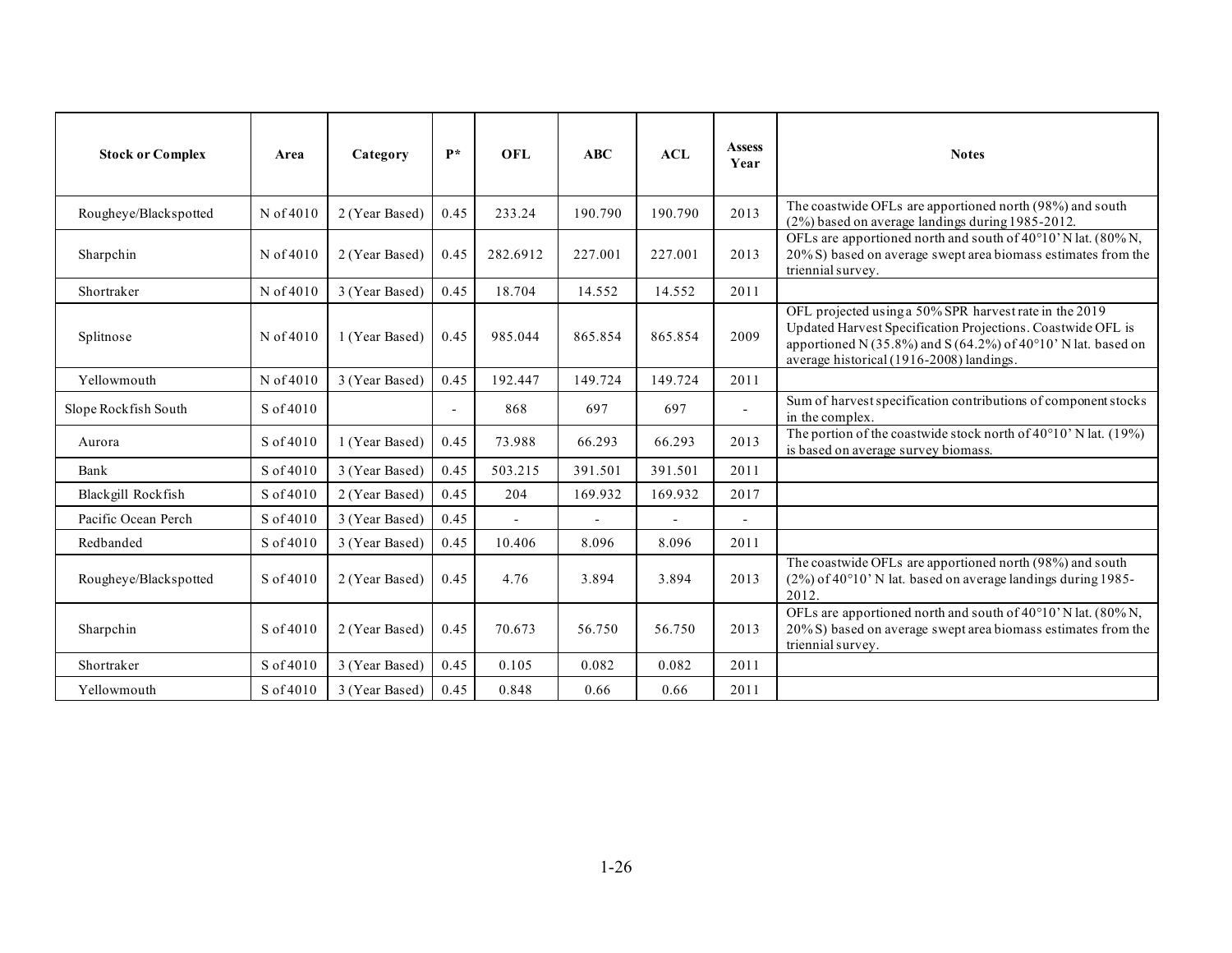# <span id="page-26-0"></span>**1.2.2 Alternative Harvest Specifications**

The seven stocks with alternative harvest specifications considered for 2023 and beyond are black rockfish in Oregon, lingcod south of 40°10' N lat., lingcod north of 40°10' N lat., sablefish, spiny dogfish, vermilion and sunset rockfishes south of 40°10' N lat., and vermilion rockfish north of 40°10' N lat. [\(Table 1-5\)](#page-29-0). The Council selected their preliminary preferred alternative for six of the seven stocks in November 2021 and are scheduled to select their final preferred alternatives in April 2022.

## 1.2.2.1 Alternative Harvest Specifications for Black Rockfish in Oregon

The default HCR informing the No Action Alternative for black rockfish occurring in waters off Oregon is  $ACL = ABC$  with an overfishing probability ( $P^*$ ) of 0.45. The Oregon Department of Fish and Wildlife (ODFW) recommended an alternative HCR where the 2020 ABC of 512 mt is specified in 2023 and 2024 (Alt. 1) returning to the default HCR in 2025 and beyond. Black rockfish is the primary target stock for nearshore recreational and commercial fisheries in Oregon and ACL attainment is high. Oregon nearshore fisheries have been closed prematurely in recent years due to early ACL or sector harvest guideline attainment.

Catch-only projections for black rockfish [\(Agenda Item E.3, Attachment 3, November 2021\)](https://www.pcouncil.org/documents/2021/10/attachment-3-catch-only-projections-for-black-rockfish-sebastes-melanops-off-oregon-in-2021.pdf/) were presented for two scenarios that differed according to the timeframe for which ABCs/ACLs of 512 mt were assumed (2021-2022 vs 2021-2024). For both scenarios, previously assumed catch projections for 2019 and 2020 were replaced with the lower observed catches for those years. The SSC endorsed this harvest control rule for 2023-2024 and the Council adopted Oregon black rockfish Alternative 1 as their preliminary preferred alternative.

### 1.2.2.2 Alternative Harvest Specifications for Lingcod South of 40°10' N lat.

A new lingcod assessment in 2021 indicated the stock south of 40°10' N lat. declined below target levels from the late 1980s to early 2000s but increased since then due to a series of strong recruitment year-classes and was just above the management target with 41% depletion at the start of 2021 (Johnson*, et al.* 2021). The SSC recommended that both the southern and northern lingcod assessments be designated as category 2 based on the uncertainty in model structure and competing fits to age and length data.

The No Action alternative is  $ACL = ABC$  with a  $P^*$  of 0.45. The Council also wanted to explore a more precautionary harvest control rule of  $ACL = ABC$  with a  $P^*$  of 0.40. The Council adopted the No Action Alternative as their preliminary preferred alternative.

## 1.2.2.3 Alternative Harvest Specifications for Lingcod North of 40°10' N lat.

A new lingcod assessment in 2021 indicated the stock north of  $40^{\circ}10'$  N lat. estimates the stock as having never been overfished and currently at a depletion of 61% of unfished biomass at the start of 2021 (Taylor*, et al.* 2021). The SSC recommended that both the southern and northern lingcod assessments be designated as category 2 based on the uncertainty in model structure and competing fits to age and length data.

The No Action alternative is  $ACL = ABC$  with a P\* of 0.45. The Council also wanted to explore a more precautionary harvest control rule of ACL = ABC with a  $P^*$  of 0.40. The Council adopted the No Action Alternative as their preliminary preferred alternative.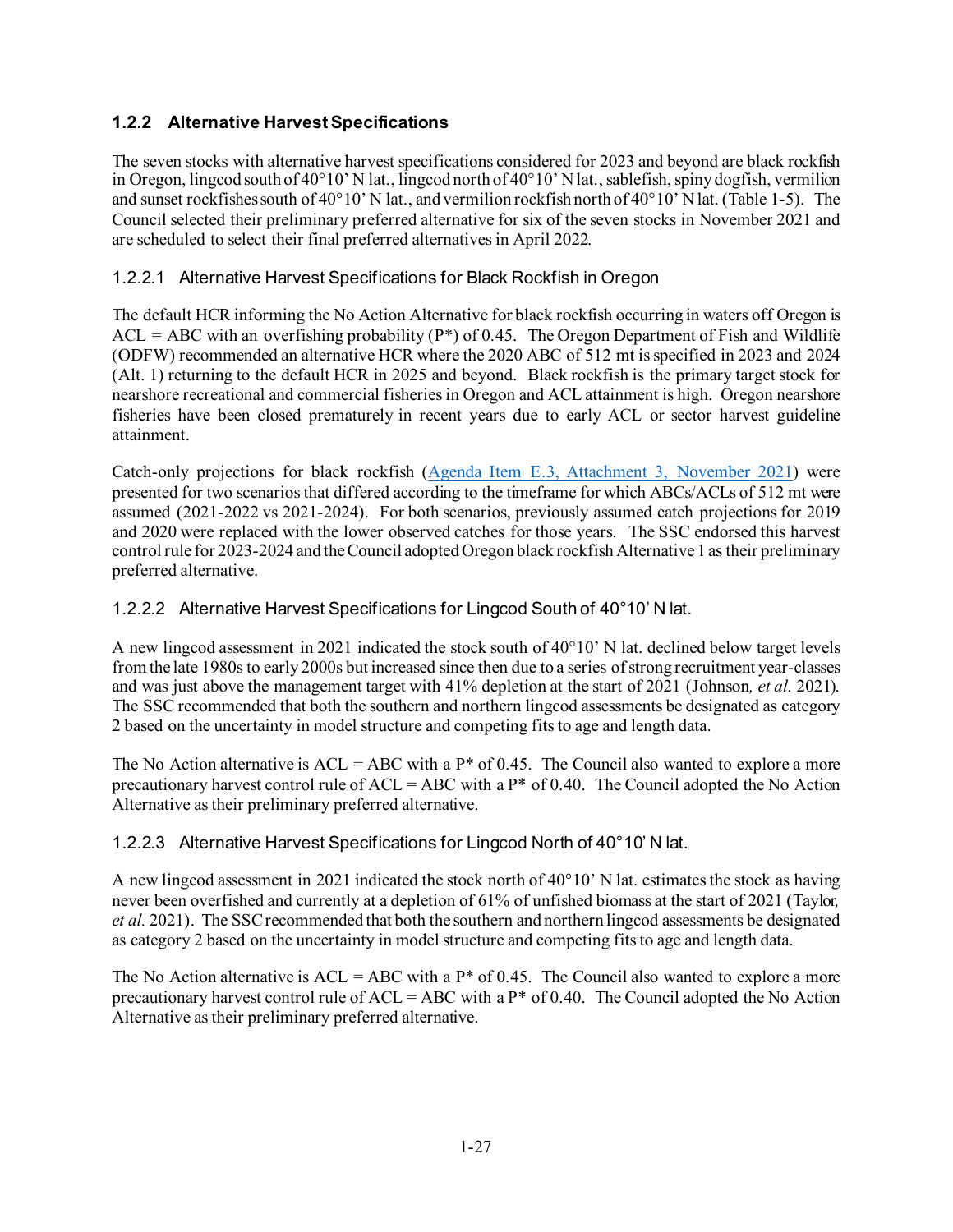### 1.2.2.4 Alternative Harvest Specifications for Sablefish

A sablefish update assessment of the 2019 full assessment was conducted in 2021 (Kapur*, et al.* 2021), which estimated a depletion of 57.9% at the start of 2021.

The No Action alternative is  $ACL = ABC$  with a  $P^*$  of 0.45. The Council also wanted to explore more precautionary harvest control rules of  $ACL = ABC$  with  $P$ <sup>\*</sup>s of 0.40 and 0.35. The Council adopted Alternative 1 (ACL = ABC,  $P^* = 0.40$ ) as their preliminary preferred alternative.

### 1.2.2.5 Alternative Harvest Specifications for Spiny Dogfish

A new spiny dogfish assessment was conducted in 2021 indicating the stock was at 34% depletion at the start of 2021 (Gertseva*, et al.* 2021).

The No Action alternative is the default harvest control rule for spiny dogfish of  $ACL = ABC$  with a  $P^*$  of 0.40. The Council also selected an alternative for detailed analysis recommended by the GMT, which would specify an ACL of 1,075 mt in 2023 and 2024 before resuming the default harvest control rule in 2025 and thereafter. The ACL of 1,075 mt under Alternative 1 is the recent five-year (2016-2020) average total mortality of spiny dogfish. The Council did not select a preliminary preferred alternative in November 2021. The Council adopted has yet to decide their preferred alternative.

### 1.2.2.6 Alternative Harvest Specifications for Vermilion and Sunset Rockfishes South of 40°10' N lat.

Two new assessments of vermilion and sunset rockfishes were conducted in 2021 for these species in combination in California. This assessment approach was used since historical catches of the two species are conflated and separate species-specific assessments are not currently supportable. The assessment of these two species for the area south of Point Conception at 34°27' N lat. indicated a depletion of 48.2% at the start of 2021 (Dick*, et al.* 2021). The second assessment of vermilion and sunset rockfishes in California for the area north of 34°27' N lat. to the California-Oregon border indicated a depletion of 42.7% at the start of 2021 (Monk*, et al.* 2021). The estimated relative biomass of these species in the northern California assessment area north and south of 40°10' N lat. is 4.4% in the north and 95.6% in the south. The OFL and ACL/ABC contributions of vermilion and sunset rockfishes to the southern Nearshore Rockfish complex are the sum of these specifications projected in the southern California assessment and the southern portion of the northern California assessment. The SSC designated the southern California assessment as category 2 due to the mix of the two species and the northern California assessment as category 1 since this complex of the two species are predominantly comprised of vermilion rockfish north of Point Conception.

The No Action alternative is  $ACL = ABC$  with a  $P^*$  of 0.45. The Council also wanted to explore a more precautionary harvest control rule of  $ACL = ABC$  with a  $P^*$  of 0.40. The Council adopted the No Action Alternative as their preliminary preferred alternative.

### 1.2.2.7 Alternative Harvest Specifications for Vermilion Rockfish North of 40°10' N lat.

New assessments of vermilion rockfish in Oregon (Cope and Whitman 2021) and Washington (Cope*, et al.* 2021) indicated those populations had estimated depletions of 73% and 56%, respectively. The OFL and ACL/ABC contributions of vermilion rockfish to the northern Nearshore Rockfish complex are the sum of these specifications projected in the Oregon and Washington assessments, as well as the specifications projected in the northern portion of the northern California assessment. The SSC designated the Oregon assessment as category 1 and the Washington assessment as category 2 due to data limitations.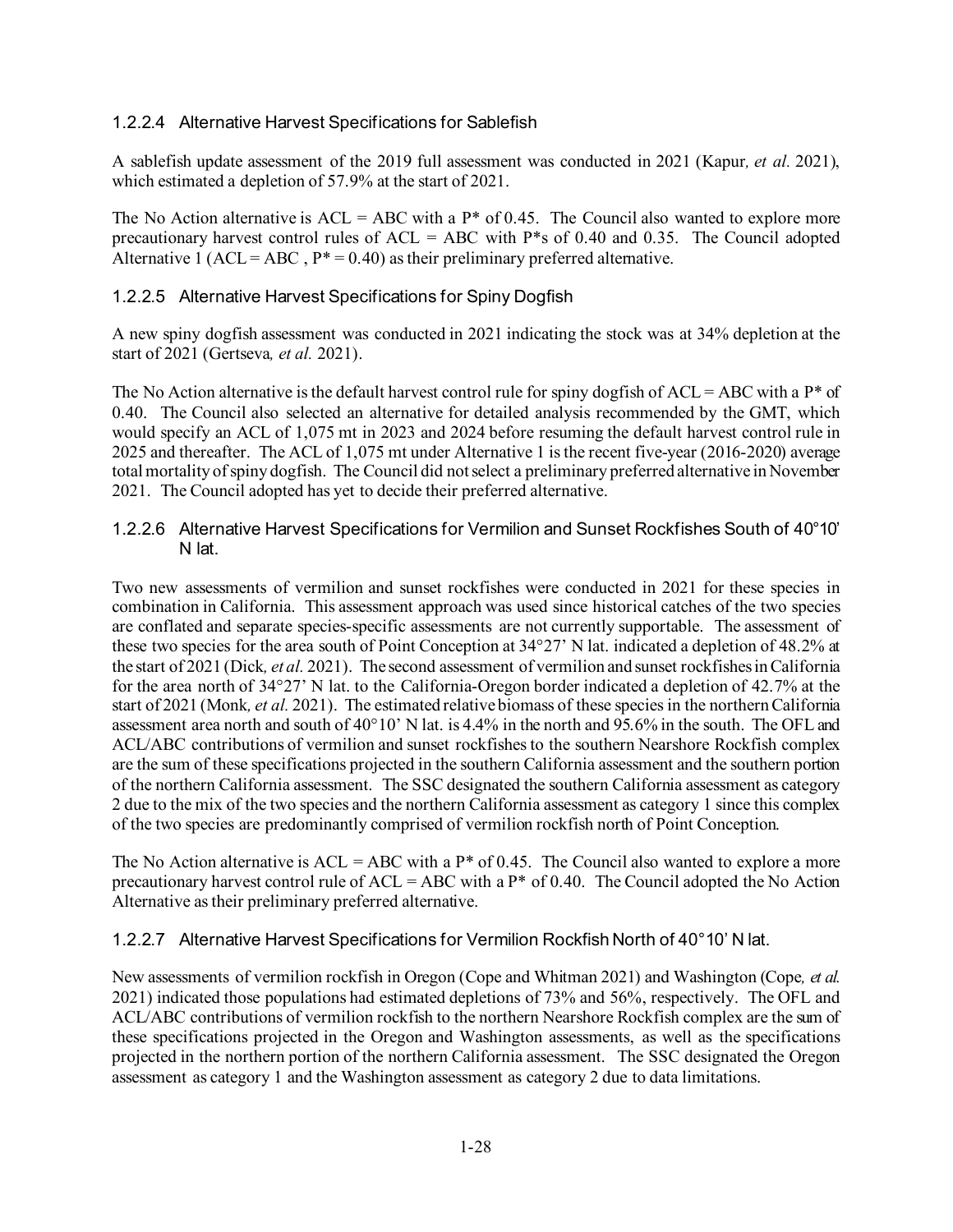The No Action alternative is  $ACL = ABC$  with a  $P^*$  of 0.45. The Council also wanted to explore a more precautionary harvest control rule of  $ACL = ABC$  with a  $P^*$  of 0.40. The Council adopted the No Action Alternative as their preliminary preferred alternative.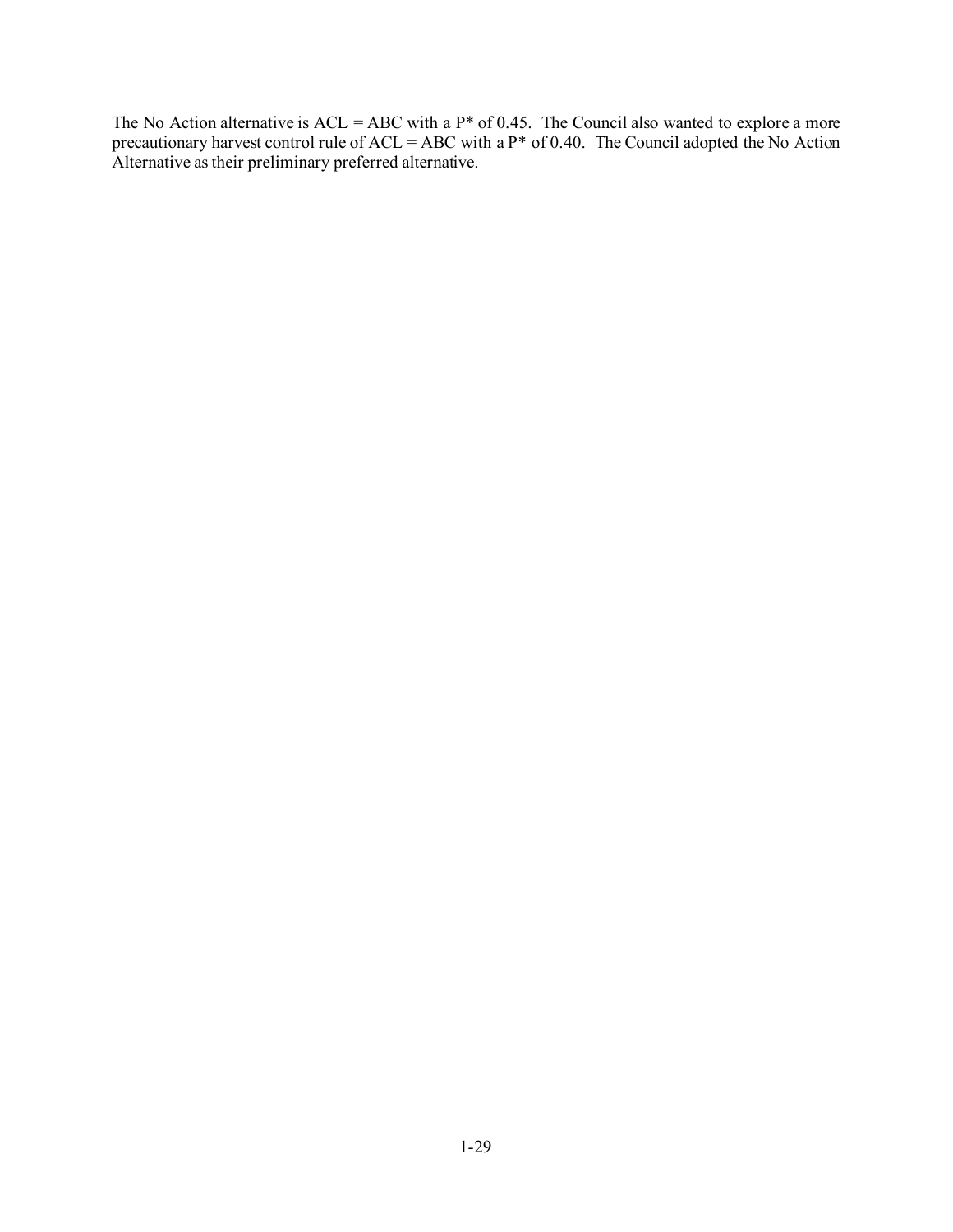<span id="page-29-0"></span>

|                                         |                   |            | 2023       |                   |            | 2024       |                   | <b>Harvest Control Rule</b>                                  |  |
|-----------------------------------------|-------------------|------------|------------|-------------------|------------|------------|-------------------|--------------------------------------------------------------|--|
| <b>Stock</b>                            | Alternative       | <b>OFL</b> | <b>ABC</b> | <b>ACL</b>        | <b>OFL</b> | <b>ABC</b> | <b>ACL</b>        |                                                              |  |
|                                         | No Action         | 578        | 477        | 477               | 576        | 471        | 471               | $ACL = ABC (P* = 0.45)$                                      |  |
| Black Rockfish in Oregon                | Alt. $1$ (Pref.)  | 578        | 512        | 512               | 573        | 512        | 512               | $ACL = 2020$ ABC; $ACL = ABC$ ( $P^* = 0.45$ )<br>thereafter |  |
| Lingcod South of $40^{\circ}10'$ N lat. | No Action (Pref.) | 846        | 739        | 726               | 855        | 740        | 722               | $ACL = ABC (P* = 0.45)$                                      |  |
|                                         | Alt. 1            | 846        | 644        | 633               | 865        | 646        | 634               | $ACL = ABC (P^* = 0.40)$                                     |  |
| Lingcod North of $40^{\circ}10'$ N lat. | No Action (Pref.) | 5010       | 4378       | 4378              | 4455       | 3854       | 3854              | $ACL = ABC (P* = 0.45)$                                      |  |
|                                         | Alt. 1            | 5010       | 3817       | 3817              | 4576       | 3418       | 3418              | $ACL = ABC (P* = 0.40)$                                      |  |
|                                         | No Action         | 11577      | 10825      | 8486 N;<br>2338 S | 10670      | 9923       | 7780 N;<br>2143 S | $ACL = ABC (P* = 0.45)$                                      |  |
| Sablefish                               | Alt. $1$ (Pref.)  | 11577      | 10107      | 7924 N;<br>2183 S | 10708      | 9252       | 7253 N;<br>1998 S | $ACL = ABC (P* = 0.40)$                                      |  |
|                                         | Alt. 2            | 11577      | 9412       | 7379 N;<br>2033 S | 10747      | 8608       | 6749 N;<br>1859 S | $ACL = ABC (P^* = 0.35)$                                     |  |
|                                         | No Action         | 1911       | 1456       | 1456              | 1883       | 1407       | 1407              | $ACL = ABC (P* = 0.40)$                                      |  |
| Spiny Dogfish                           | Alt. 1            | 1911       | 1456       | 1075              | 1893       | 1414       | 1075              | $ACL = 1075$ mt; $ACL = ABC (P* = 0.40)$<br>thereafter       |  |
| Vermilion & Sunset Rockfishes           | No Action (Pref.) | 311.2      | 281.3      | 281.3             | 313.6      | 281.3      | 281.3             | $ACL = ABC (P* = 0.45)$                                      |  |
| South of 40°10' N lat.                  | Alt. 1            | 311.2      | 254.0      | 254.0             | 314.9      | 253.4      | 253.4             | $ACL = ABC (P* = 0.40)$                                      |  |
| Vermilion Rockfish North of             | No Action (Pref.) | 21.3       | 19.9       | 19.9              | 21.3       | 19.8       | 19.8              | $ACL = ABC (P^* = 0.45)$                                     |  |
| $40^{\circ}10'$ N lat.                  | Alt. 1            | 21.3       | 18.5       | 18.5              | 21.4       | 18.4       | 18.4              | $ACL = ABC (P^* = 0.40)$                                     |  |

**Table 1-5. Alternative 2023 and 2024 harvest specifications (in mt) for select West Coast groundfish stocks.**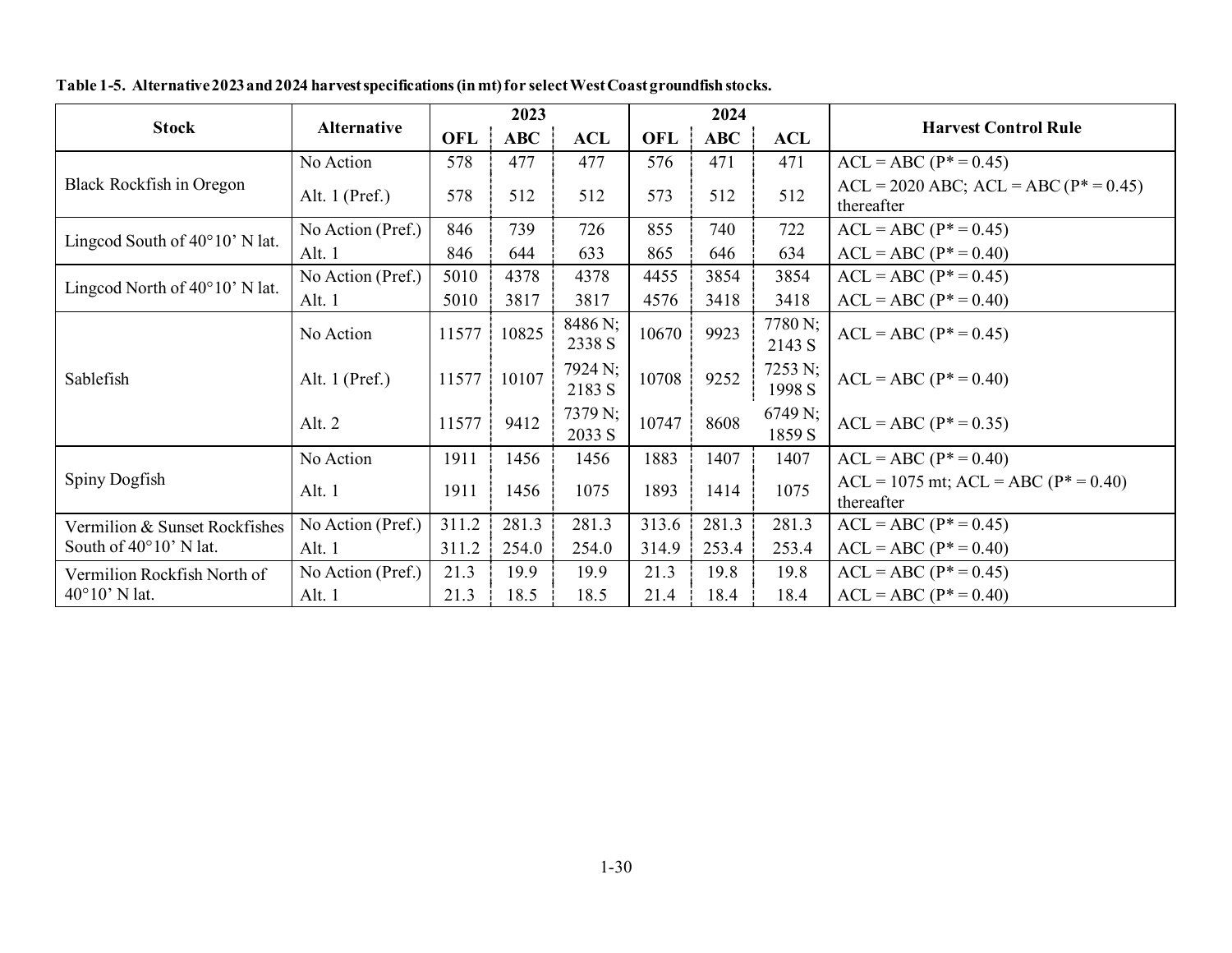### **1.2.3 The Preferred Alternative**

The Council's will decide their preferred harvest specifications alternative at their April 2022 meeting. This section will be written after the decision is made. The preferred 2023 and 2024 harvest specifications for west coast groundfish stocks and stock complexes will be provided i[n Table 1-6](#page-31-0) an[d Table 1-7,](#page-31-1) respectively.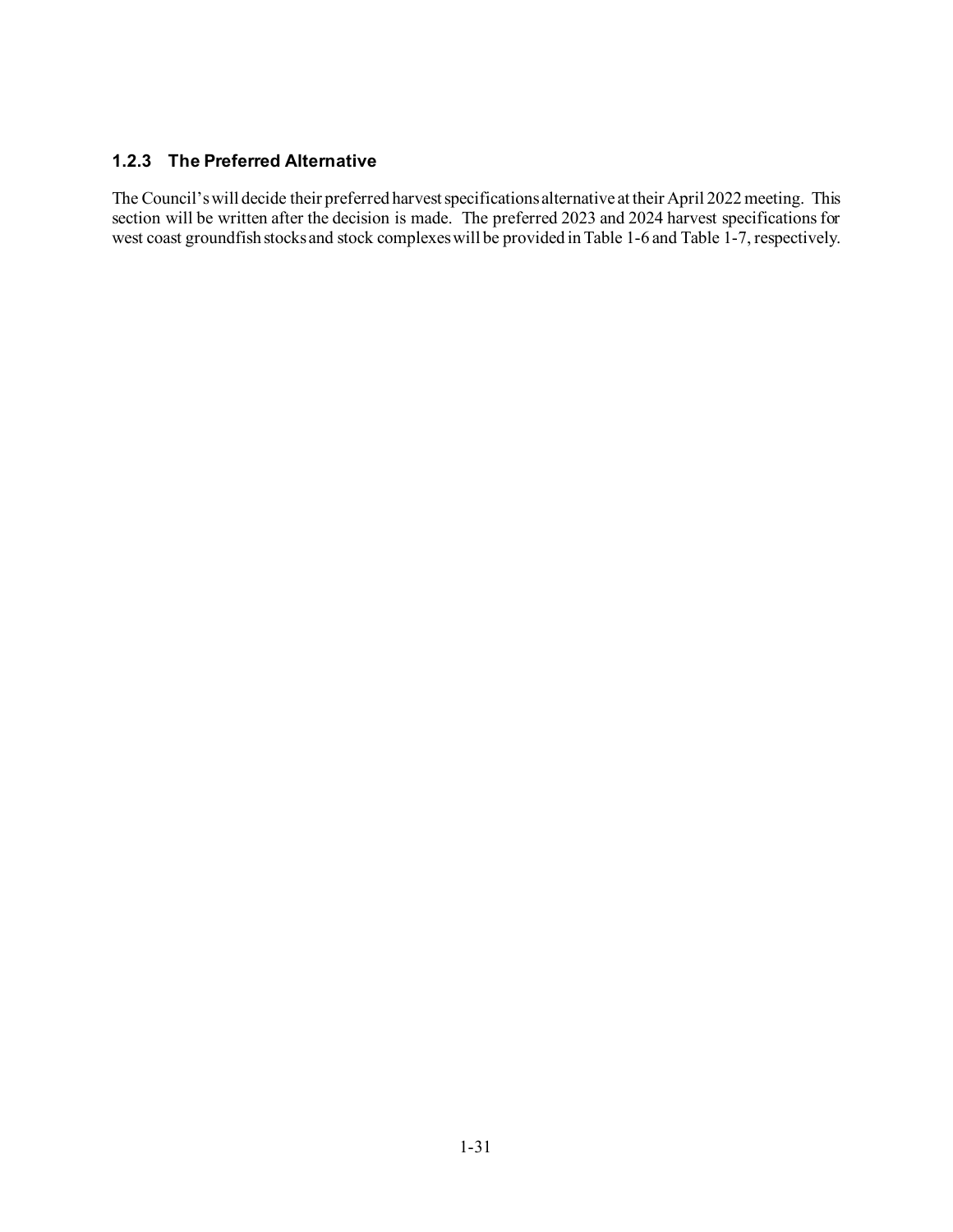**Table 1-6. 2023harvest specifications (overfishing limits (OFLs in mt), acceptable biological catches (ABCs in mt), and annual catch limits (ACLs in mt)) under preferred harvest control rules and stock complex restructuring for determining these specifications, for West Coast groundfish stocks and stock complexes (overfished/rebuilding stocks in CAPS; stocks with new assessments in bold; component stocks in stock complexes in italics).**

To be completed after the April 2022 Council meeting.

**Table 1-7. 2024harvest specifications (overfishing limits (OFLs in mt), acceptable biological catches (ABCs in mt), and annual catch limits (ACLs in mt)) under preferred harvest control rules and stock complex restructuring for determining these specifications, for West Coast groundfish stocks and stock complexes (overfished/rebuilding stocks in CAPS; stocks with new assessments in bold; component stocks in stock complexes in italics).**

<span id="page-31-1"></span><span id="page-31-0"></span>To be completed after the April 2022 Council meeting.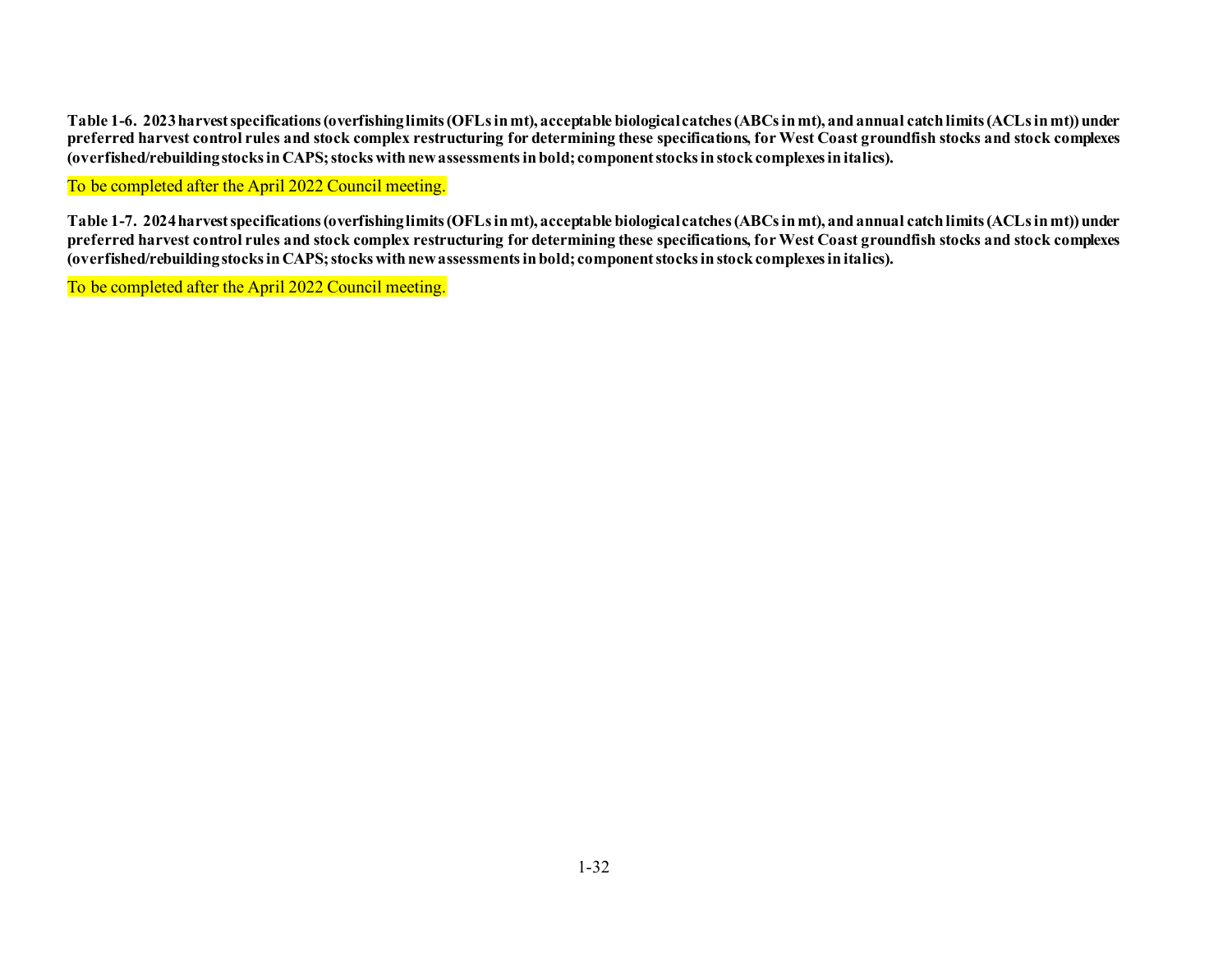# **1.2.4 Alternatives Considered but not Analyzed Further**

*To be completed after the April 2022 Council meeting.*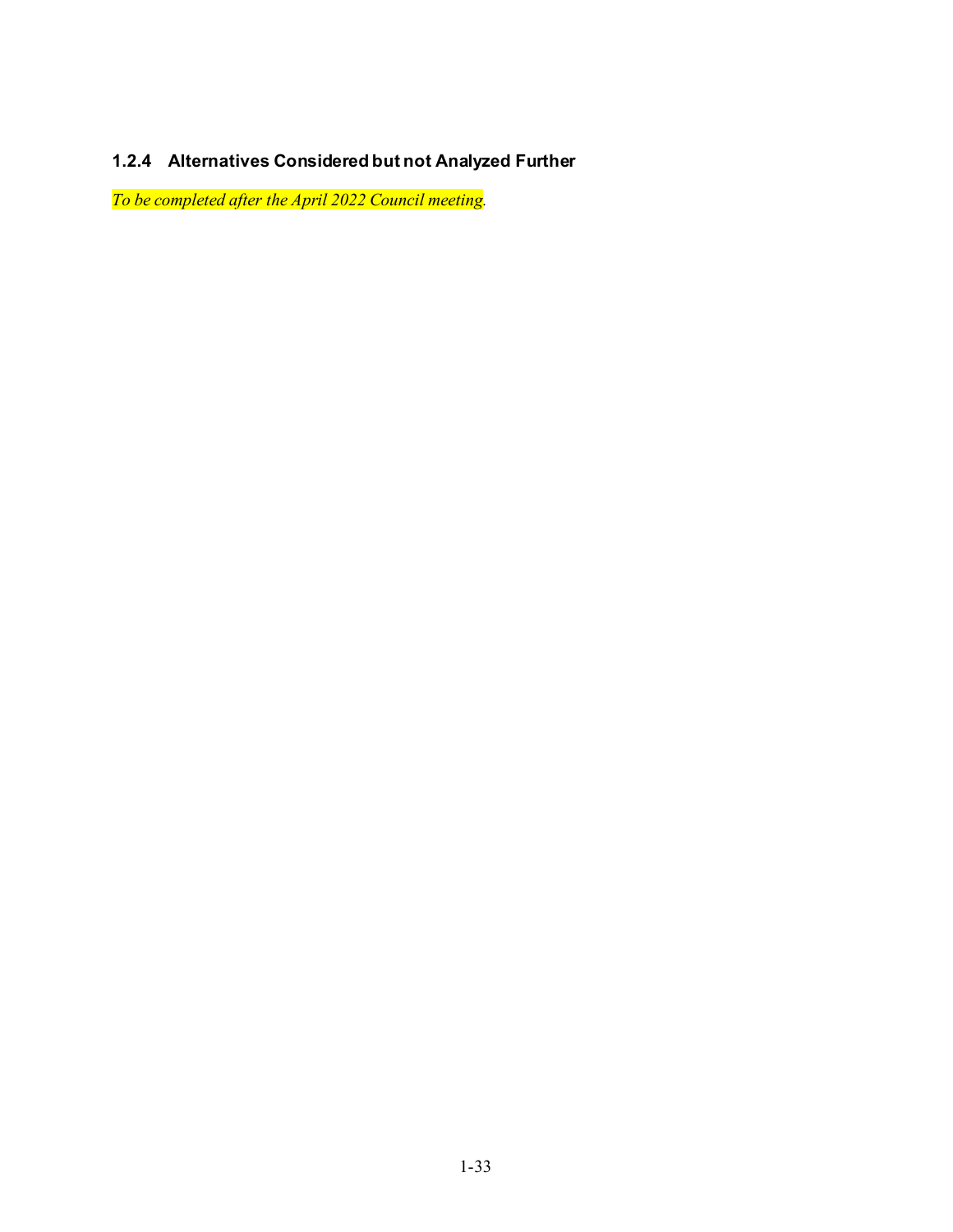# **2. Direct and Indirect Effects of the Alternatives**

# *2.1 Impacts of Harvest Specifications*

This section evaluates how alternative harvest specifications affect the future status of actively managed groundfish stocks. Harvest specifications are by themselves management objectives with no direct effect on the environment. Harvest specifications indirectly affect managed groundfish stocks by setting limits on how much of each stock may be caught. It is important to note that the stock assessments and projections underlying this evaluation assume that ACLs are fully attained during the projection period as a default; that is, realized catch equals the ACL. For most stocks, however, catch has historically been less than the ACL. If roughly similar patterns persist in the 2023-24 biennial period, the actual impact of fishing mortality on the future status of most stocks is likely to be less than is forecast in the assessment projections.

There are two stocks with preferred HCRs that depart from the default HCRs used for 2023-24 harvest specifications (**provide list after April 2022 meeting**) with alternative HCRs under consideration. Alternative 1 harvest specifications are preferred for these stocks. The Council has yet to identify a preferred alternative for spiny dogfish.

Stock-specific biological impacts associated with the alternatives analyzed for the seven stocks decided for detailed analysis are provided in Sectio[n 2.1.1.](#page-33-0)

Impacts of the alternative harvest specifications for these two stocks relative to the No Action Alternative for four environmental impact categories are provided i[n Table 2-1.](#page-33-1)

<span id="page-33-1"></span>**Table 2-1. Impacts of harvest specification alternatives for two west coast groundfish stocks by environmental impact category relative to the No Action Alternative.** 

|                                              | <b>Environmental Impact Category</b>       |                                      |                                      |                           |  |  |  |  |
|----------------------------------------------|--------------------------------------------|--------------------------------------|--------------------------------------|---------------------------|--|--|--|--|
| <b>Stock</b>                                 | <b>Stock</b><br>Conservation               | <b>Protected Species</b>             | EFH                                  | Socioeconomic             |  |  |  |  |
| Oregon Black<br>Rockfish - Alt. 1<br>(Pref.) | Slightly negative<br>short-term<br>impacts | Effects consistent<br>with No Action | Effects consistent<br>with No Action | Higher positive<br>impact |  |  |  |  |
| Sablefish - Alt. 1<br>(Pref.)                | Slightly positive<br>impacts               | Effects consistent<br>with No Action | Effects consistent<br>with No Action | Higher negative<br>impact |  |  |  |  |

## <span id="page-33-0"></span>**2.1.1 Stocks with Alternative Harvest Control Rules under Consideration**

## 2.1.1.1 Black Rockfish in Oregon

Ten-year projections of depletion and spawning output of the Oregon black rockfish indicate the stock will maintain a healthy status (i.e., depletion  $> 40\%$ ; [Figure 2-1\)](#page-35-0) and abundance [\(Figure 2-2\)](#page-36-0) under the alternatives. There is a negligible difference in predicted depletion and abundance; both alternatives converge on 54% depletion in 2032.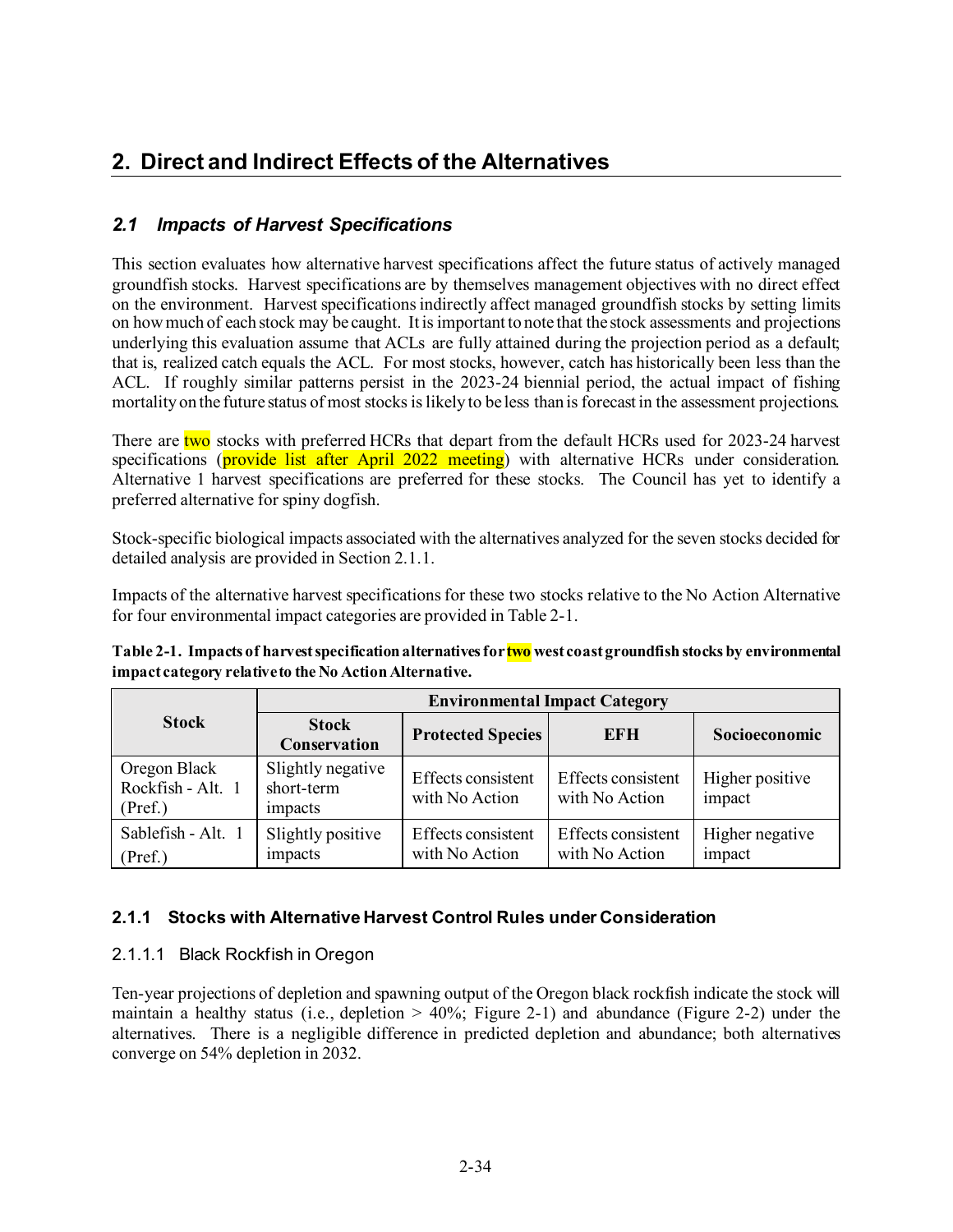The difference in the preferred Oregon black rockfish alternative directly affecting fishery opportunity is the larger ABC/ACL removals in 2023 and 2024 under Alternative 1, which result in relatively lower removals beginning in 2025 before converging by the end of the projection period in 2032 [\(Figure 2-3\)](#page-37-0). Such a short-term gain of larger ACLs in the next two years is "paid back" immediately thereafter with relatively lower ACLs. The ten-year projections shown in [Figure 2-1](#page-35-0) an[d Figure 2-2](#page-36-0) assume no change in the management strategy as defined in Section 2.1.2.1. However, given the importance of black rockfish to nearshore fisheries, this stock will have a relatively high assessment frequency. Any new assessment that is endorsed for management use will update the dynamics of the population; e.g., recruitment assumptions in the projections in previous assessments are updated with realized recruitment. A new assessment will also re-evaluate the effect of the management strategy or HCR on the population. If a new assessment indicates recruitment is less than the average currently predicted for the population or the management strategy is shown to be too aggressive given estimated stock abundance and productivity, the higher removals under Alternative 1, if realized, will mean a more drastic reduction in future ACLs relative to maintaining the No Action HCR.

When Alternative 1 for Oregon black rockfish was decided for analysis in November 2021, the rationale was to continue the trade-offs of another two-year suspension of the ABC harvest control rule (this harvest control rule was implemented in 2021) to allow time to collect data to inform a stock assessment in 2023. The Council will decide 2023 stock assessment priorities in March and June 2022.

When this strategy was decided in 2020 for implementation in 2021 and 2022, it was anticipated the 2020 ABC would remain in place only through 2022 before resuming the default harvest control rule in 2023. One reason for continuing to use the 2020 ABC in 2023 and 2024 is that removals in 2019-2021 were lower than projected. Two years ago, the projected depletion of Oregon black rockfish was 54.3% in 2030, which is the projected depletion under the No Action alternative. The projected depletion in 2030 under the Alternative 1 harvest control rule, which continues to specify the 2020 ABC of 512 mt through 2023, is 53.9%. The tradeoff is the difference in cumulative 2023-24 ABC removals between the alternatives is 76 mt more yield under Alternative 1. This extra harvestable yield in the next two years lessens the likelihood of an early closure of Oregon nearshore fisheries.

The relative difference in biological impacts of the alternative harvest control rules analyzed for black rockfish in Oregon are negligible. The only differential impacts are the socioeconomic impacts associated with available ACLs in the next four years under an assumption a new assessment will inform management of this stock beginning in 2025.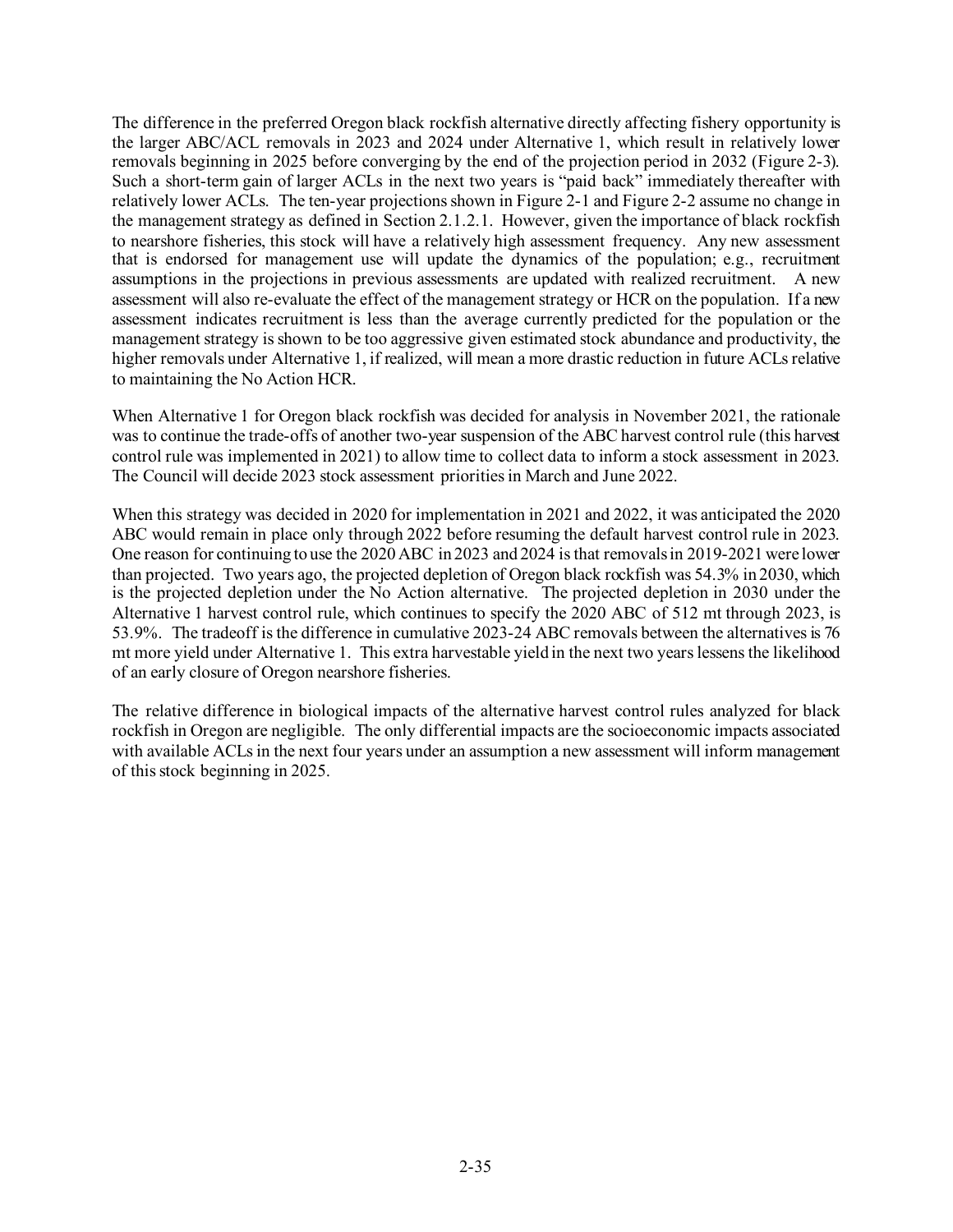

<span id="page-35-0"></span>**Figure 2-1. Predicted depletion of Oregon black rockfish under two alternative harvest control rules, 2021- 2032.**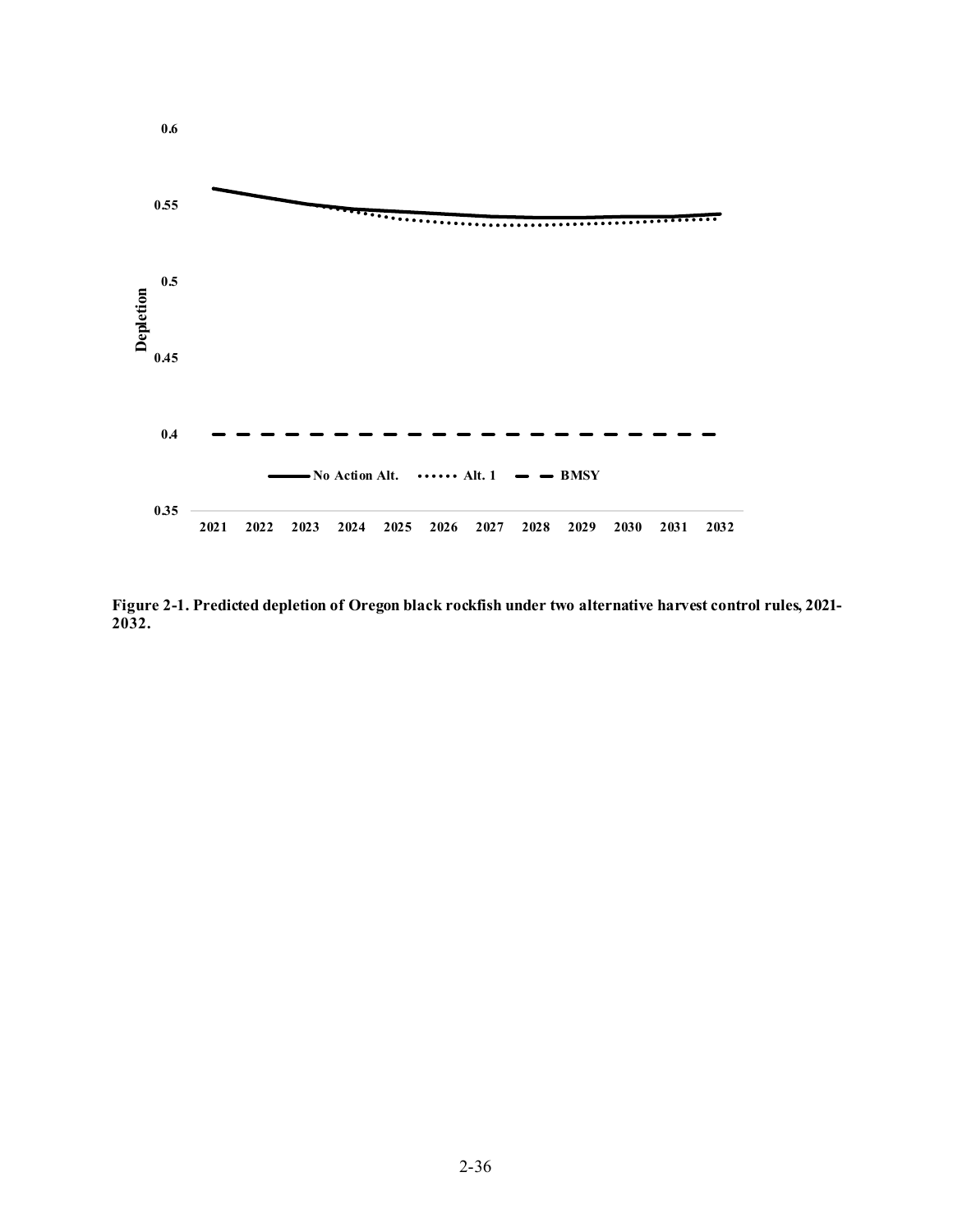

<span id="page-36-0"></span>**Figure 2-2. Predicted spawning output of Oregon black rockfish under two alternative harvest control rules, 2021-2032.**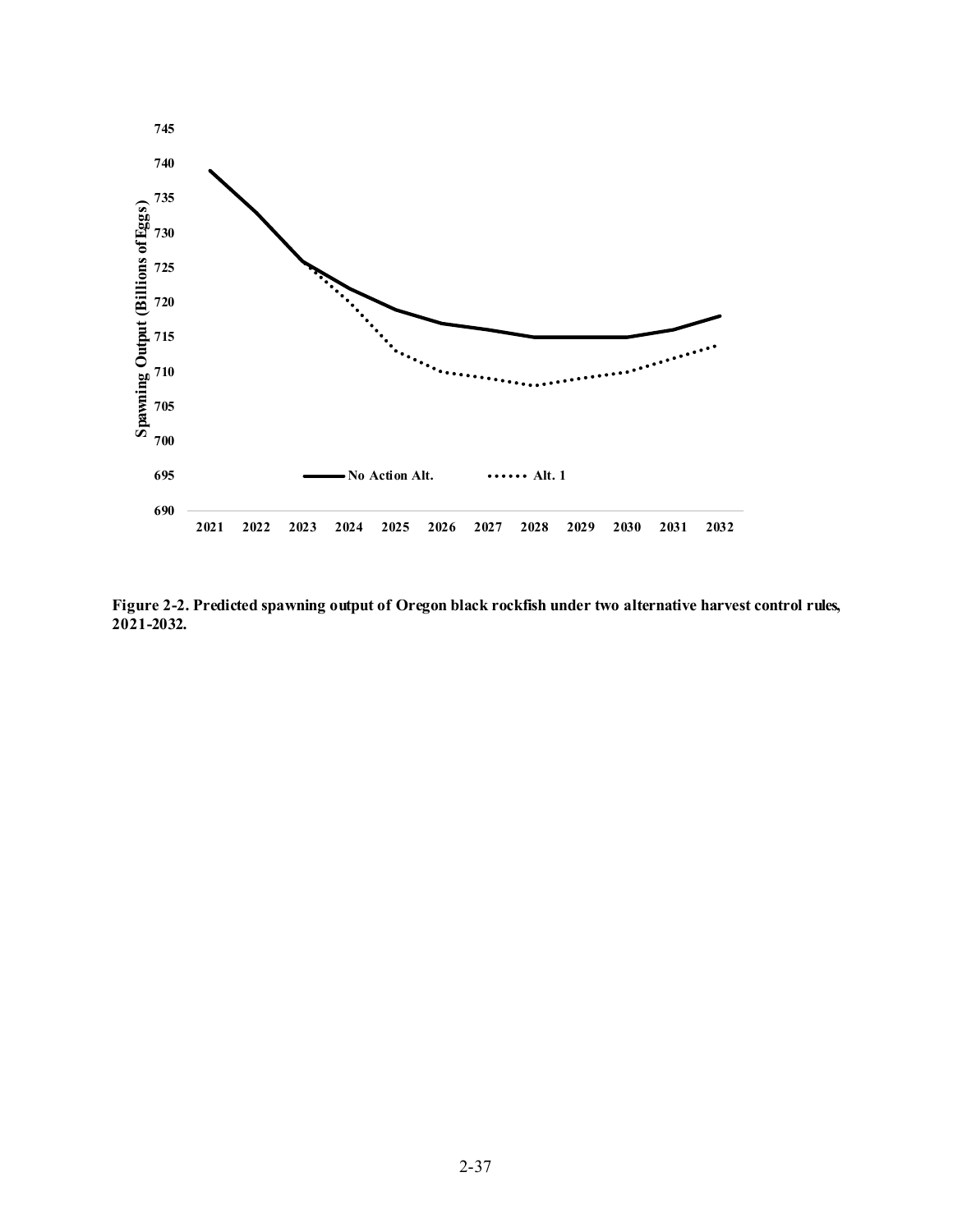

<span id="page-37-0"></span>**Figure 2-3. Predicted ABC/ACL removals of Oregon black rockfish under two alternative harvest control rules, 2023-2032.**

#### 2.1.1.2 Lingcod South of 40°10' N lat.

The southern lingcod assessment estimates the stock declined below target levels from the late 1980s to early 2000s but increased since then due to a series of strong recruitment year-classes and was just below the management target with 39% depletion at the start of 2021 (Johnson*, et al.* 2021). Spawning biomass of lingcod south of 40°10' N lat. is predicted to remain below the  $B_{MSY}$  target for the next ten years under both alternative harvest control rules under consideration [\(Table 2-2](#page-38-0)[, Figure 2-4](#page-40-0), an[d Figure 2-5](#page-40-1)). Lingcod spawning biomass is predicted to decline in the next two years under both alternatives with an increasing trajectory under the lower harvest rate of Alternative 1 [\(Figure 2-5](#page-40-1)). The spawning biomass is predicted to continue declining under the No Action alternative before a slight increase is projected in 2031.

The predicted ACLs under the No Action alternative are 94 mt higher on average in the next ten years and 91 mt higher cumulatively in the next two years than those under Alternative 1 [\(Table 2-2](#page-38-0) an[d Figure 2-6\)](#page-41-0). Lingcod are an important target species in ground fisheries south of  $40^{\circ}10'$  N lat. and are an especially important target in the California recreational fishery. While the short-term gains for the fishery are greater under the No Action alternative, the increased spawning biomass the predicted rate of biomass increases under Alternative 1 indicate greater long-term fishery gains as the stock recovers.

Both the northern and southern lingcod assessment models estimated most key parameters, including sexspecific natural mortality and steepness. However, the resulting natural mortality estimates were highly divergent between the two models, and the models were very sensitive to the natural mortality rate (M) estimates, which in turn were very sensitive to other aspects of the model structure. Neither model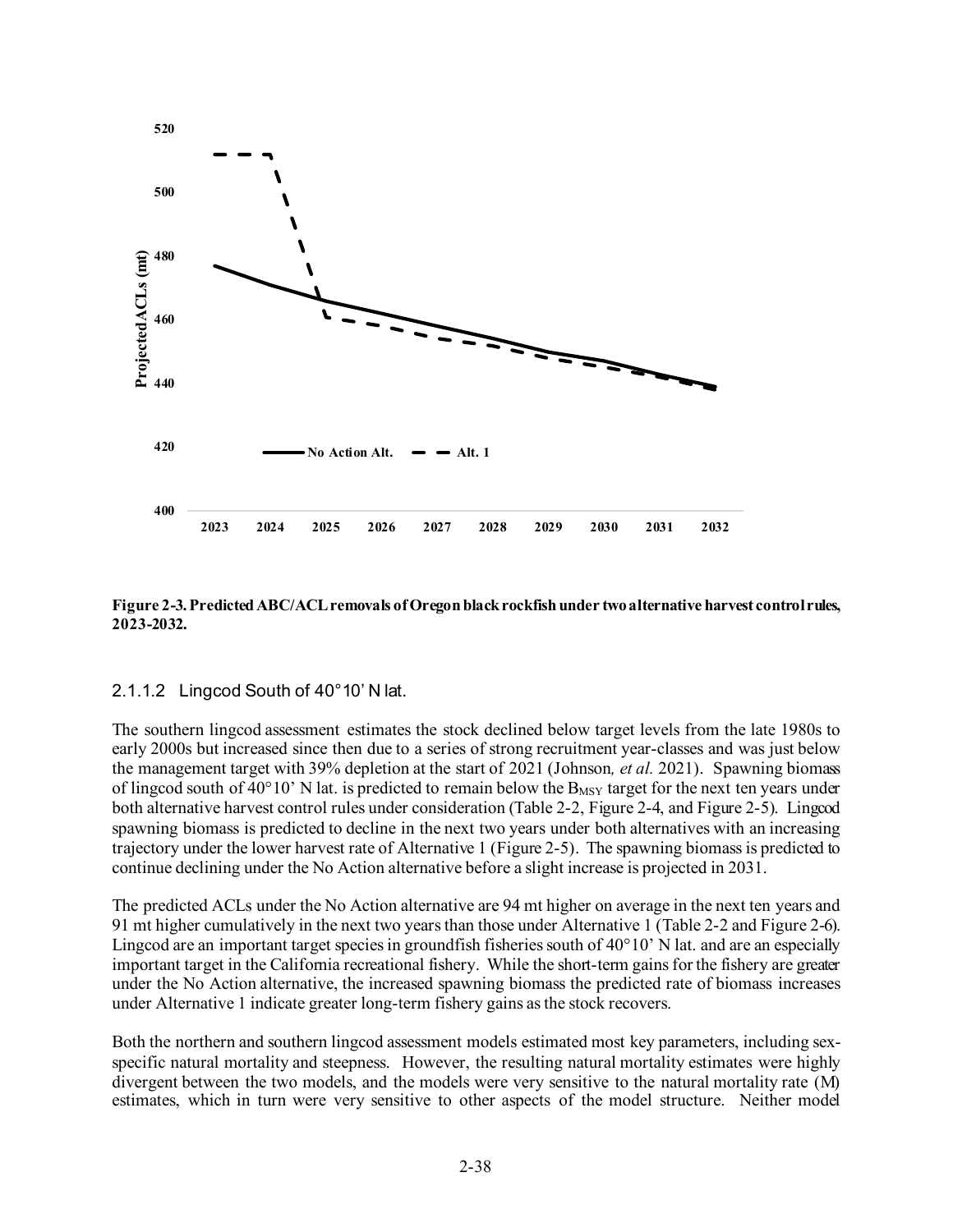estimated natural mortality rate values consistent with either the prior (0.3 for females) or the previous assessment (0.25), with the northern model estimating a significantly greater natural mortality rate (0.41) and the southern model estimating a significantly lower rate (0.17). Similarly, steepness estimates were also considerably different between the northern and southern models, with the northern model steepness estimated at 0.80 and the southern model estimated at 0.51.

Uncertainty in parameter estimates are relatively larger in the 2021 southern and northern lingcod assessment models compared to past lingcod assessments due to the choice to estimate both steepness and natural mortality. This uncertainty existed in past assessments but more of that uncertainty is characterized in the 2021 assessments. While this leads to greater imprecision in the model, it is a theoretically less biased representation of estimated uncertainty in the relative productivity of lingcod. Estimating both parameters led to counter-intuitive differences in estimates of lingcod natural mortality between the southern and northern areas. Hopefully, future work on parameterizing selectivity will lead to more precise estimates of male and female natural mortality given the life history of this species, specifically the nestguarding behavior of males.

Uncertainty in the model estimate of female natural mortality (M) was determined to be a major axis of uncertainty and is the basis for the decision table [\(Table 2-2\)](#page-38-0). The base case model, the most probable model in the assessment, estimated M to be about 0.17, with M values inferred from the base model of 0.22 and 0.11 for the high and low states of nature, respectively in the decision table. The base model indicates relatively strong recruitment (positive recruitment deviations) from approximately 2008-2013, and relatively weaker recruitment (negative recruitment deviations) from 2014 through recent years. Most model trajectories in the decision table indicate stable or declining trends for all three catch scenarios. These declines are generally reversed within ten years with varying rates of increase by state of nature assumption under the lower catch scenarios (i.e., recent average catches and ACLs calculated under a P\* of 0.40). Most trajectories in the decision table lead to depletion estimates within the precautionary zone (e.g., between 25% and 40% of the unfished level) in the next 10 years, with the one exception being the high M state of nature under lower catch assumptions (i.e., recent average catches and ACLs calculated under a P<sup>\*</sup> of 0.40) predict attaining the B<sub>MSY</sub> target (i.e., depletion  $> 40\%$ ) in 2031 or 2032 [\(Table 2-2\)](#page-38-0).

|                   |      |       | Low M $(M = 0.11)$ |                          |                    | <b>Base</b> (M $\sim$ 0.17) | High M $(M = 0.22)$ |                          |
|-------------------|------|-------|--------------------|--------------------------|--------------------|-----------------------------|---------------------|--------------------------|
| <b>Assumption</b> | Year | Catch | <b>SSB</b><br>(mt) | Frac.<br><b>Unfished</b> | <b>SSB</b><br>(mt) | Frac.<br><b>Unfished</b>    | <b>SSB</b><br>(mt)  | Frac.<br><b>Unfished</b> |
|                   | 2023 | 700   | 15221              | 0.299                    | 9995               | 0.378                       | 5849                | 0.378                    |
|                   | 2024 | 700   | 15234              | 0.299                    | 9858               | 0.373                       | 5722                | 0.370                    |
|                   | 2025 | 700   | 15252              | 0.300                    | 9810               | 0.371                       | 5715                | 0.369                    |
|                   | 2026 | 700   | 15263              | 0.300                    | 9813               | 0.371                       | 5762                | 0.372                    |
| Recent Avg.       | 2027 | 700   | 15265              | 0.300                    | 9846               | 0.372                       | 5831                | 0.377                    |
| Catch             | 2028 | 700   | 15262              | 0.300                    | 9901               | 0.374                       | 5908                | 0.382                    |
|                   | 2029 | 700   | 15256              | 0.300                    | 9972               | 0.377                       | 5991                | 0.387                    |
|                   | 2030 | 700   | 15257              | 0.300                    | 10057              | 0.380                       | 6075                | 0.393                    |
|                   | 2031 | 700   | 15264              | 0.300                    | 10152              | 0.384                       | 6162                | 0.398                    |
|                   | 2032 | 700   | 15284              | 0.300                    | 10254              | 0.388                       | 6249                | 0.404                    |

<span id="page-38-0"></span>**Table 2-2. Decision tablefor lingcod south of 40°10' N lat.with 10-year projections under alternative states of nature (columns), and management assumptions (rows)defined as annual catch limits (ACLs) using an estimate of uncertainty (i.e., P\*) of 0.40 and 0.45.**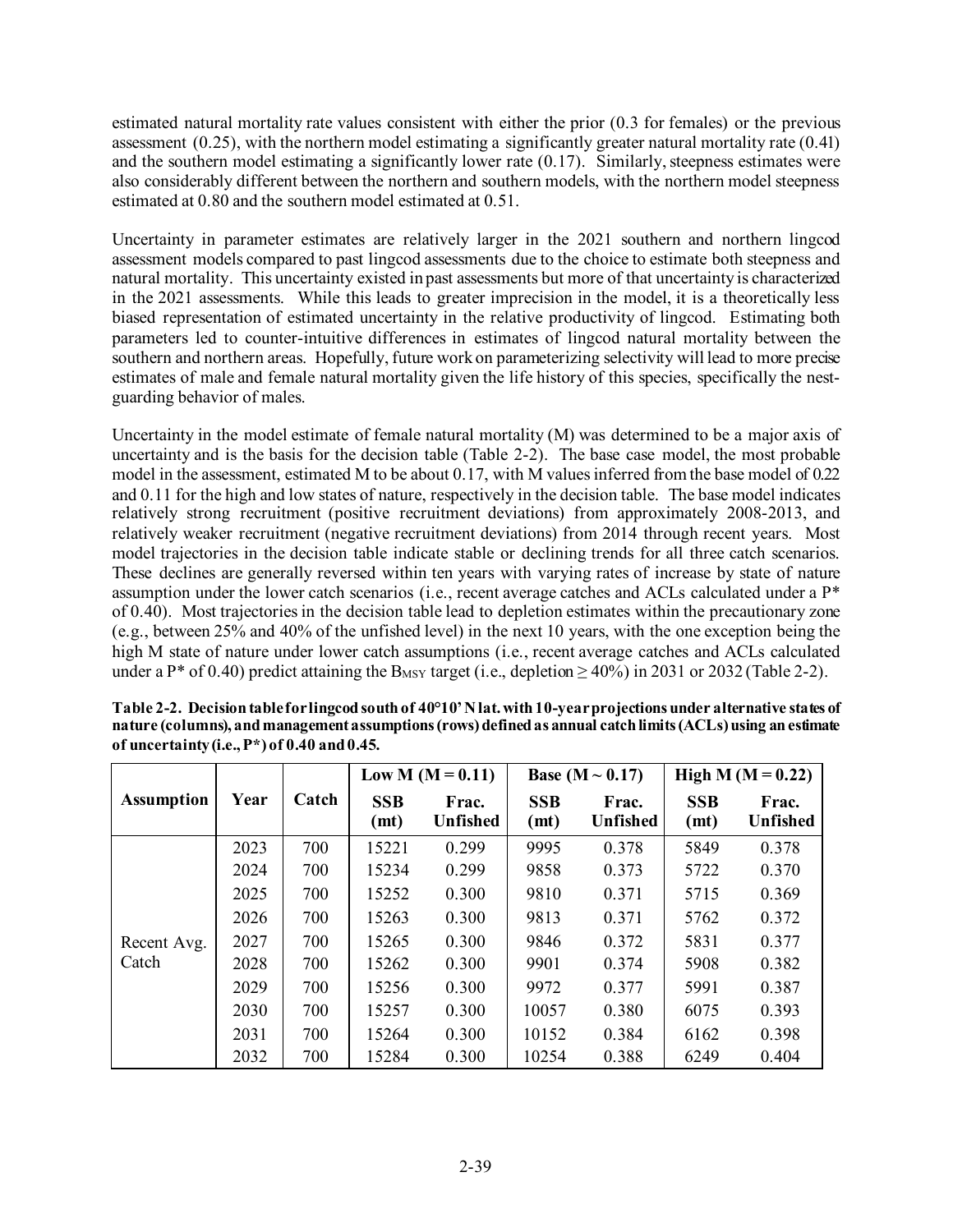|                   |      |       |            | Low M $(M = 0.11)$ |            | Base ( $M \sim 0.17$ ) |            | High M ( $M = 0.22$ ) |
|-------------------|------|-------|------------|--------------------|------------|------------------------|------------|-----------------------|
| <b>Assumption</b> | Year | Catch | <b>SSB</b> | Frac.              | <b>SSB</b> | Frac.                  | <b>SSB</b> | Frac.                 |
|                   |      |       | (mt)       | Unfished           | (mt)       | <b>Unfished</b>        | (mt)       | Unfished              |
|                   | 2023 | 633   | 15221      | 0.299              | 9995       | 0.378                  | 5849       | 0.378                 |
|                   | 2024 | 634   | 15277      | 0.300              | 9897       | 0.374                  | 5758       | 0.372                 |
|                   | 2025 | 658   | 15347      | 0.302              | 9892       | 0.374                  | 5787       | 0.374                 |
|                   | 2026 | 681   | 15398      | 0.303              | 9924       | 0.375                  | 5856       | 0.379                 |
| <b>ACL</b>        | 2027 | 696   | 15424      | 0.303              | 9969       | 0.377                  | 5929       | 0.383                 |
| $(P^* = 0.40)$    | 2028 | 702   | 15432      | 0.303              | 10024      | 0.379                  | 6001       | 0.388                 |
|                   | 2029 | 703   | 15429      | 0.303              | 10089      | 0.382                  | 6074       | 0.393                 |
|                   | 2030 | 700   | 15427      | 0.303              | 10164      | 0.384                  | 6149       | 0.397                 |
|                   | 2031 | 696   | 15431      | 0.303              | 10250      | 0.388                  | 6228       | 0.403                 |
|                   | 2032 | 692   | 15448      | 0.304              | 10346      | 0.391                  | 6310       | 0.408                 |
|                   | 2023 | 726   | 15221      | 0.299              | 9995       | 0.378                  | 5849       | 0.378                 |
|                   | 2024 | 722   | 15205      | 0.299              | 9832       | 0.372                  | 5699       | 0.368                 |
|                   | 2025 | 748   | 15194      | 0.299              | 9760       | 0.369                  | 5672       | 0.367                 |
|                   | 2026 | 773   | 15154      | 0.298              | 9721       | 0.368                  | 5684       | 0.367                 |
| <b>ACL</b>        | 2027 | 789   | 15076      | 0.296              | 9690       | 0.366                  | 5701       | 0.369                 |
| $(P^* = 0.45)$    | 2028 | 796   | 14972      | 0.294              | 9667       | 0.366                  | 5717       | 0.370                 |
|                   | 2029 | 798   | 14848      | 0.292              | 9650       | 0.365                  | 5733       | 0.371                 |
|                   | 2030 | 796   | 14718      | 0.289              | 9644       | 0.365                  | 5752       | 0.372                 |
|                   | 2031 | 793   | 14586      | 0.287              | 9647       | 0.365                  | 5775       | 0.373                 |
|                   | 2032 | 790   | 14462      | 0.284              | 9659       | 0.365                  | 5801       | 0.375                 |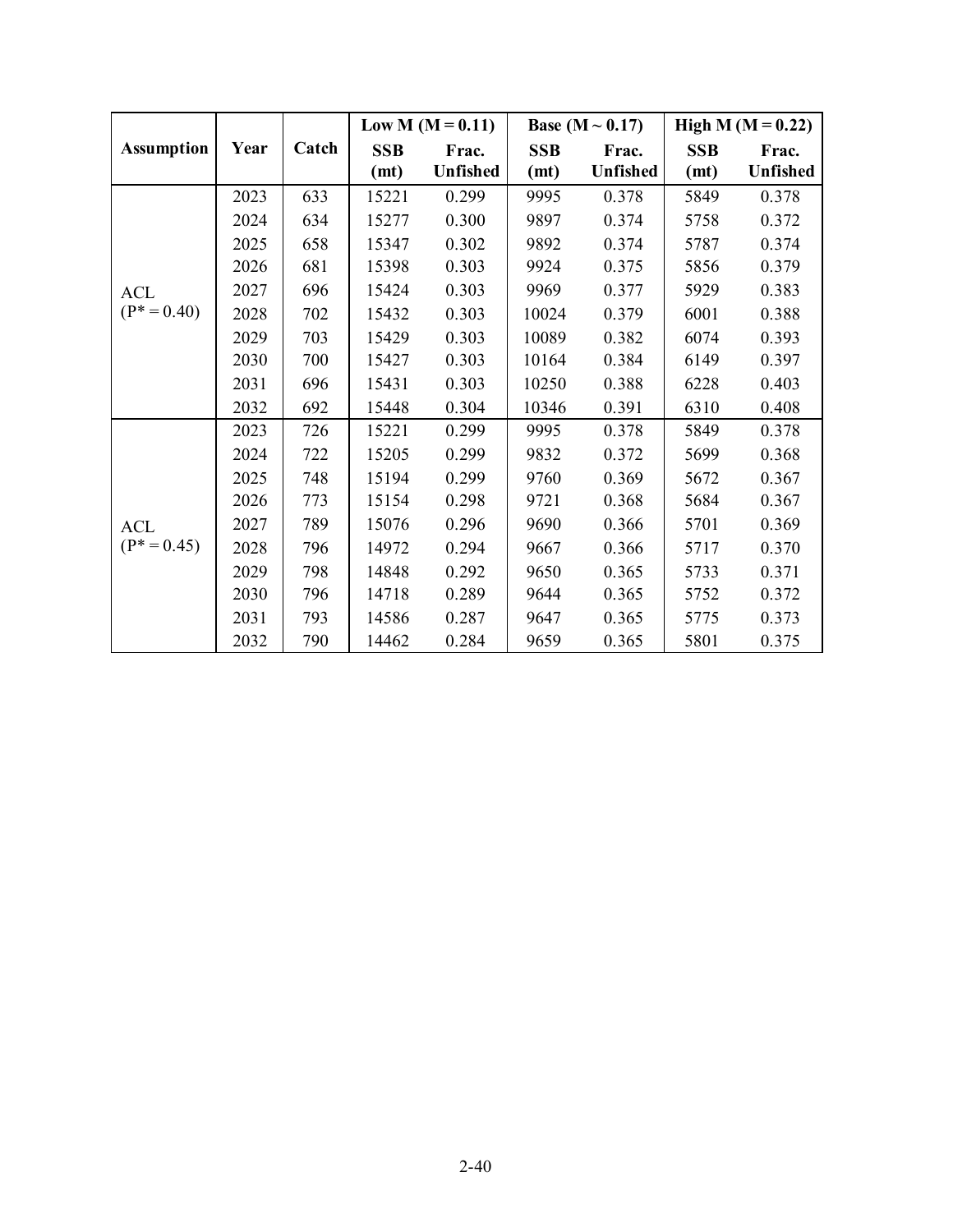

<span id="page-40-0"></span>**Figure 2-4. Predicted depletion of lingcod south of 40°10' N lat. under two alternative harvest control rules, 2023-2032.**



<span id="page-40-1"></span>**Figure 2-5. Predicted spawning biomass of lingcod south of 40°10' N lat. under two alternative harvest control rules, 2023-2032.**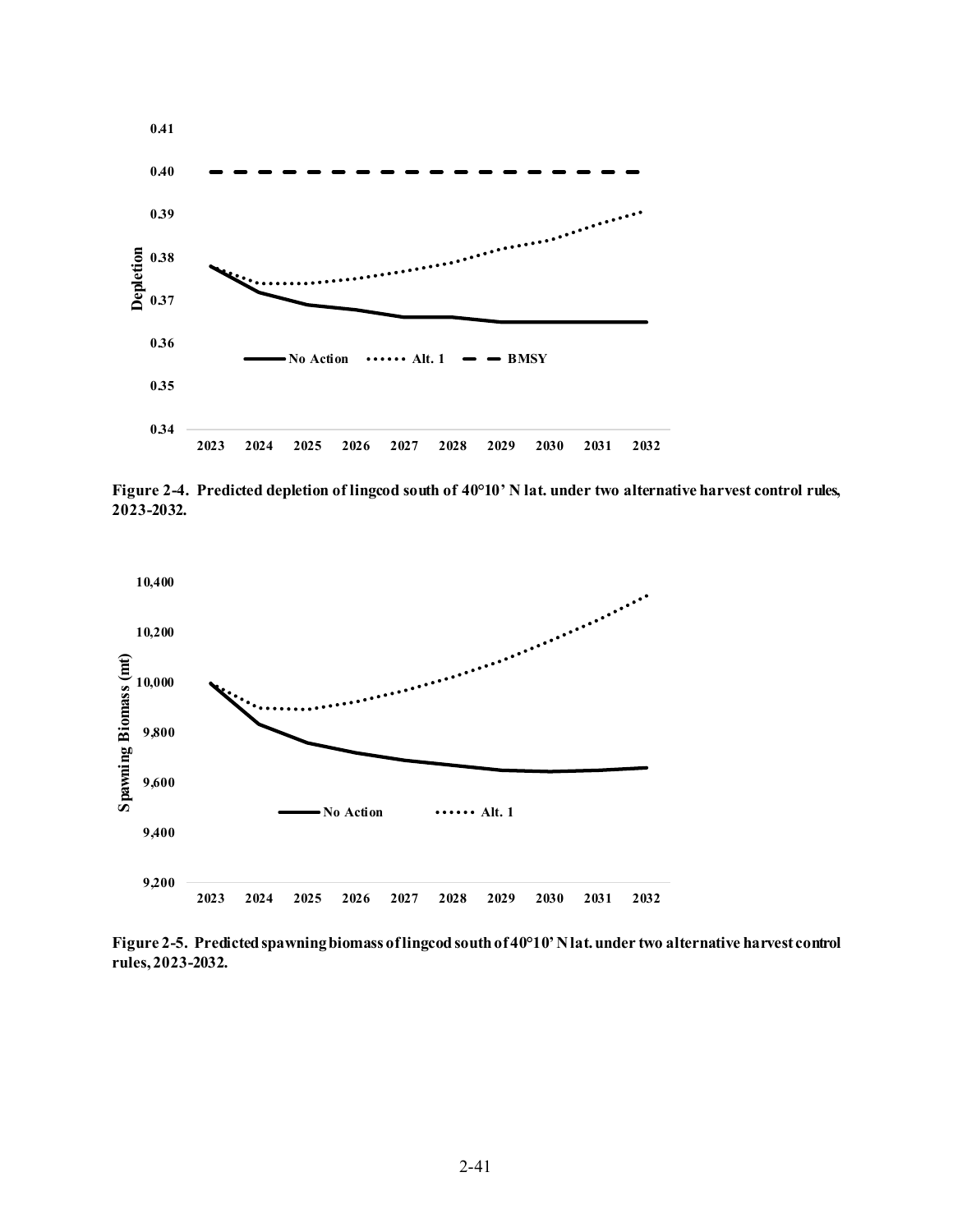

<span id="page-41-0"></span>**Figure 2-6. Predicted ACL removals of lingcod south of 40°10' N lat. under two alternative harvest control rules, 2023-2032.**

#### 2.1.1.3 Lingcod North of 40°10' N lat.

The northern lingcod assessment estimates the stock has never been overfished and at a depletion of 61% of unfished biomass at the start of 2021 (Taylor*, et al.* 2021). Both alternatives are projected to remain above the target biomass of  $B_{40\%}$  in the next ten years [\(Table 2-3](#page-42-0) and [Figure 2-7\)](#page-43-0). Projected spawning biomass in ten years is estimated to be about 10% lower under the higher No Action harvest rate relative to that under Alternative 1 [\(Table 2-3](#page-42-0) and [Figure 2-8\)](#page-43-1).

The predicted ACLs under the No Action alternative are 403 mt higher on average in the next ten years and 499 mt higher cumulatively in the next two years than those under Alternative 1 [\(Table 2-3](#page-42-0) an[d Figure 2-9\)](#page-44-0). Lingcod are an important target species in groundfish fisheries north of 40°10' N lat. and the economic benefits of higher ACLs under the No Action alternative comes with fewer conservation concerns since the stock is projected to remain healthy in the next ten years under both alternatives.

The northern lingcod assessment decision table is based on an expert judgement approach, with high and low states of nature reflecting different combinations of data and sex-specific selectivity to produce higher or lower estimates of stock productivity. As such, the decision table does not have a probabilistic structure where the high and low states of nature are estimated to have half the probability of the base case. Nevertheless, the low state of nature, lower productivity model predicts severe stock depletion in the next ten years under catches much greater than the recent average of 1,200 mt, leading to insufficient biomass to support the catches under the No Action harvest rate [\(Table 2-3\)](#page-42-0). This result led the SSC to conclude there are important differences between male and female lingcod in both depth range and in the selectivity of live-fish and dead-fish fisheries. Since it was not possible to fully account for those subtleties with the available data and model structure of the 2021 assessment, more information is needed on sex-selectivity in the live-fish fishery and better parsing of the live-fish and dead-fish fixed-gear fleets in future assessments.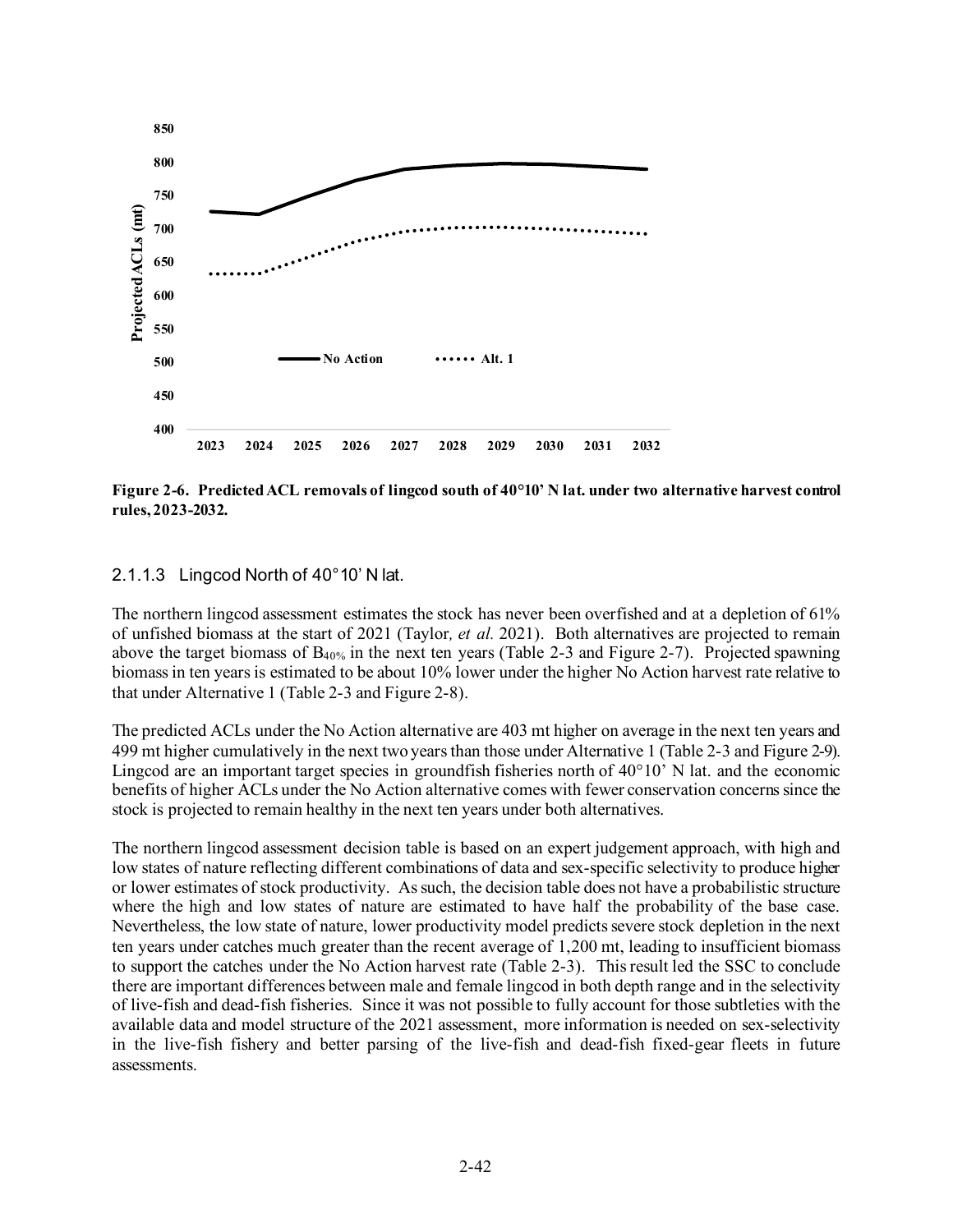<span id="page-42-0"></span>**Table 2-3. Decision table for lingcod north of 40°10' N lat. with 10-year projections based on two years of recent average catch, alternative states of nature (columns), and management assumptions (rows) annual catch limits (ACLs) defined using an estimate of uncertainty (i.e., P\*) of 0.40 and 0.45. Italics indicate years when the full catch could not be removed from the low state of nature because of insufficient biomass.** 

|                   |      |       | Low (sex   |              |            | <b>Base</b> | <b>High (no fishery</b> |          |
|-------------------|------|-------|------------|--------------|------------|-------------|-------------------------|----------|
| <b>Assumption</b> | Year | Catch |            | selectivity) |            |             |                         | ages)    |
|                   |      |       | <b>SSB</b> | Frac.        | <b>SSB</b> | Frac.       | <b>SSB</b>              | Frac.    |
|                   |      |       | (mt)       | Unfished     | (mt)       | Unfished    | (mt)                    | Unfished |
|                   | 2023 | 1200  | 21710      | 0.595        | 10722      | 0.625       | 17921                   | 0.731    |
|                   | 2024 | 1200  | 21378      | 0.586        | 10967      | 0.639       | 18031                   | 0.736    |
|                   | 2025 | 1200  | 21145      | 0.579        | 11415      | 0.665       | 18325                   | 0.748    |
|                   | 2026 | 1200  | 20980      | 0.575        | 11879      | 0.692       | 18656                   | 0.761    |
| Recent Avg.       | 2027 | 1200  | 20871      | 0.572        | 12299      | 0.717       | 18975                   | 0.774    |
| Catch             | 2028 | 1200  | 20809      | 0.570        | 12657      | 0.738       | 19264                   | 0.786    |
|                   | 2029 | 1200  | 20786      | 0.569        | 12955      | 0.755       | 19515                   | 0.797    |
|                   | 2030 | 1200  | 20789      | 0.569        | 13199      | 0.769       | 19729                   | 0.805    |
|                   | 2031 | 1200  | 20817      | 0.570        | 13396      | 0.781       | 19908                   | 0.813    |
|                   | 2032 | 1200  | 20858      | 0.571        | 13554      | 0.790       | 20057                   | 0.819    |
|                   | 2023 | 3817  | 21710      | 0.595        | 10722      | 0.625       | 17921                   | 0.731    |
|                   | 2024 | 3418  | 19403      | 0.531        | 9628       | 0.561       | 16608                   | 0.678    |
|                   | 2025 | 3246  | 17270      | 0.473        | 9175       | 0.535       | 15882                   | 0.648    |
|                   | 2026 | 3165  | 15256      | 0.418        | 9005       | 0.525       | 15454                   | 0.631    |
| <b>ACL</b>        | 2027 | 3117  | 13339      | 0.365        | 8957       | 0.522       | 15194                   | 0.620    |
| $(P^* = 0.40)$    | 2028 | 3073  | 11512      | 0.315        | 8950       | 0.522       | 15024                   | 0.613    |
|                   | 2029 | 3028  | 9780       | 0.268        | 8963       | 0.522       | 14913                   | 0.609    |
|                   | 2030 | 2984  | 8141       | 0.223        | 8993       | 0.524       | 14846                   | 0.606    |
|                   | 2031 | 2942  | 6597       | 0.181        | 9038       | 0.527       | 14813                   | 0.605    |
|                   | 2032 | 2905  | 5143       | 0.141        | 9096       | 0.530       | 14809                   | 0.604    |
|                   | 2023 | 4378  | 21710      | 0.595        | 10722      | 0.625       | 17921                   | 0.731    |
|                   | 2024 | 3854  | 18967      | 0.519        | 9345       | 0.545       | 16305                   | 0.665    |
|                   | 2025 | 3631  | 16435      | 0.450        | 8726       | 0.509       | 15386                   | 0.628    |
|                   | 2026 | 3534  | 14047      | 0.385        | 8449       | 0.492       | 14825                   | 0.605    |
| <b>ACL</b>        | 2027 | 3482  | 11768      | 0.322        | 8320       | 0.485       | 14464                   | 0.590    |
| $(P^* = 0.45)$    | 2028 | 3439  | 9587       | 0.263        | 8245       | 0.480       | 14209                   | 0.580    |
|                   | 2029 | 3403  | 7509       | 0.206        | 8195       | 0.478       | 14024                   | 0.572    |
|                   | 2030 | 3365  | 5541       | 0.152        | 8166       | 0.476       | 13887                   | 0.567    |
|                   | 2031 | 3332  | 3805       | 0.104        | 8156       | 0.475       | 13790                   | 0.563    |
|                   | 2032 | 3307  | 2392       | 0.066        | 8162       | 0.476       | 13723                   | 0.560    |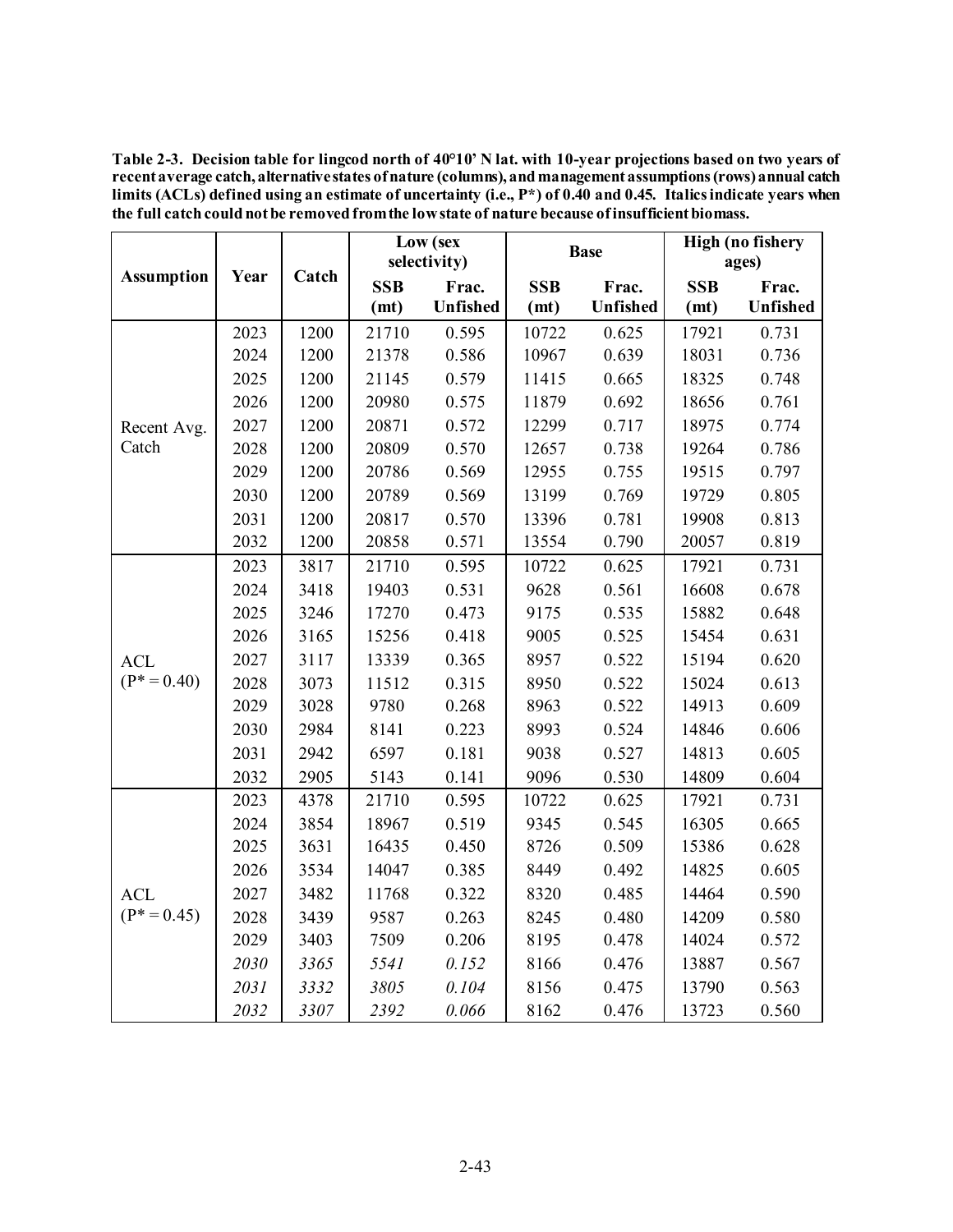

<span id="page-43-0"></span>**Figure 2-7. Predicted depletion of lingcod north of 40°10' N lat. under two alternative harvest control rules, 2023-2032.**



<span id="page-43-1"></span>**Figure 2-8. Predicted spawning biomassof lingcod north of 40°10' N lat. under two alternative harvest control rules, 2023-2032.**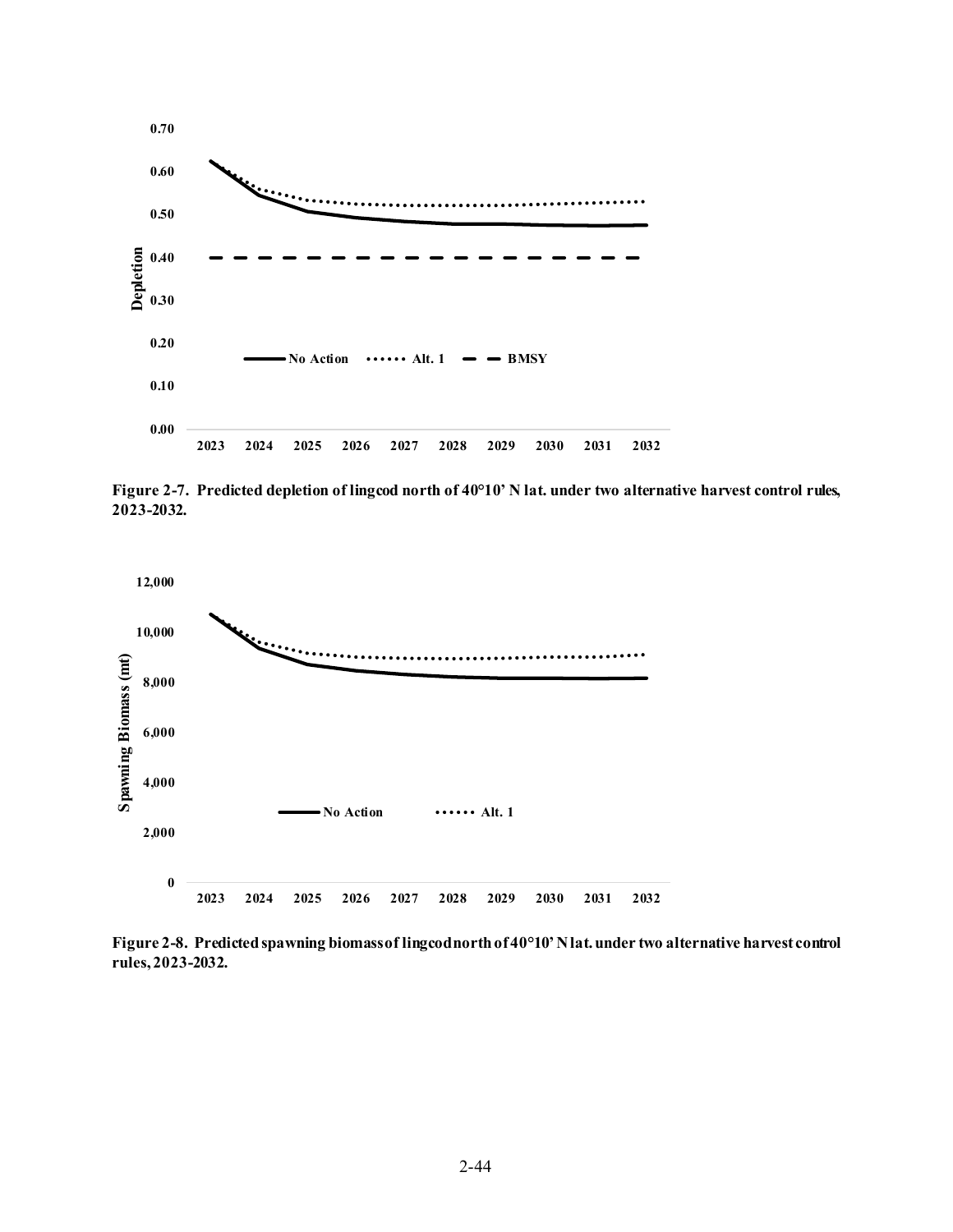

<span id="page-44-0"></span>**Figure 2-9. Predicted ABC/ACL removals of lingcod north of 40°10' N lat. under two alternative harvest control rules, 2023-2032.**

#### 2.1.1.4 Sablefish

The 2019 stock assessment update for sablefish (Kapur*, et al.* 2021) is the first update of the 2019 benchmark assessment. Although the general trends in spawning output and recruitment were consistent with the 2019 benchmark, the update assessment increased the scale of spawning biomass. Historically, the sablefish assessment has large estimates of uncertainty in scale, resulting in variation in estimates of spawning biomass among assessments. Estimates of 2019 unfished biomass, spawning biomass, and depletion increased. The update assessment indicates that the 2021 depletion is 57.9 percent of the unfished level.

The basis for uncertainty in the decision table is the asymptotic standard deviation for the 2021 spawning biomass from the base model, consistent with the 2019 benchmark assessment, and alternative values of P\* for the calculation of ACLs [\(Table 2-4\)](#page-44-1).

Catch projections under all alternatives indicate the stock declining from 57.9% depletion in 2021 to 49% and 53% in 2032 under the No Action and Alternative 2 harvest rates, respectively [\(Table 2-4](#page-44-1) and [Figure](#page-46-0)  [2-10\)](#page-46-0), i.e., the stock remains above the biomass target and considered healthy under all alternatives.

<span id="page-44-1"></span>The predicted ABCs under the No Action alternative are 684 mt and 1,345 mt higher on average in the next ten years than the projected ABCs under Alternative 1 and Alternative 2, respectively [\(Table 2-4](#page-44-1) and [Figure](#page-47-0)  [2-12\)](#page-47-0). Projected ABCs under the No Action alternative are 695 mt and 1,364 mt higher cumulatively in the next two years than those under Alternative 1 and Alternative 2, respectively. Sablefish are the most valuable species in commercial West Coast groundfish fisheries and the economic benefits of higher ACLs under the No Action alternative comes with few conservation concerns since the stock is projected to remain healthy in the next ten years under all alternatives. However, the benefit of lower harvest rates under Alternatives 1 and 2 may be allowing greater recruitment to older and larger age/size classes, which portend higher long-term economic benefits.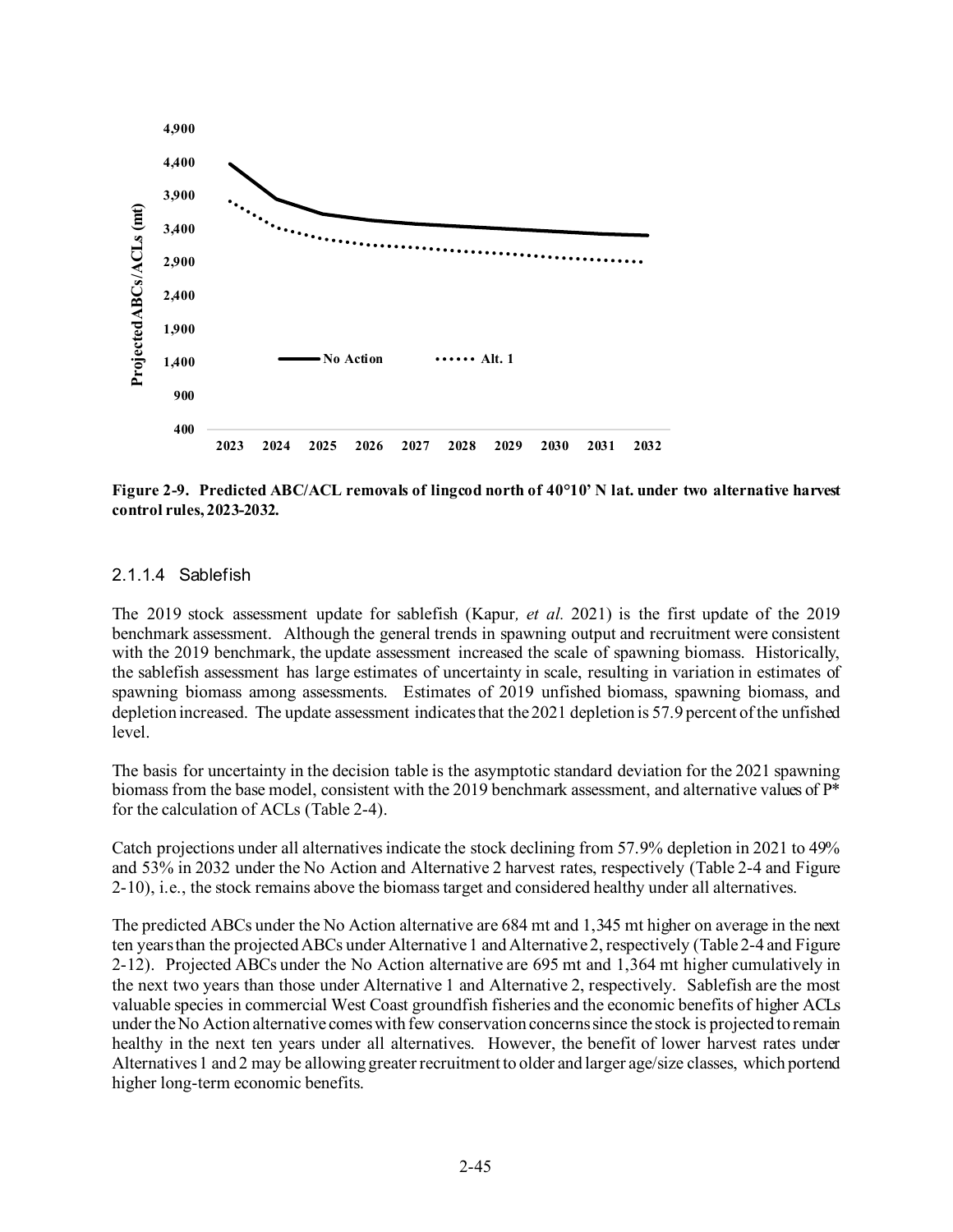**Table 2-4. Decision table of 10-year projections of sablefish spawning stock biomass (SSB) and depletion for alternative states of nature and alternative catch streams based on P\* values of 0.35, 0.40, and 0.45. Low and high states of nature are based on the 2021 SSB ±. 1.15 base model SSB standard deviation and the resulting unfished recruitment was usedfor the projections, 2023-2032.**

|              |      | ABC    | $ACL$ (mt)                     |                                | Low state $(0.25)$ |                  | Base $(0.5)$       |                  | High state $(0.25)$ |                  |
|--------------|------|--------|--------------------------------|--------------------------------|--------------------|------------------|--------------------|------------------|---------------------|------------------|
| Scenario     | Year | (mt)   | N of<br>$36^{\circ}$ N<br>lat. | S of<br>$36^{\circ}$ N<br>lat. | <b>SSB</b><br>(mt) | <b>Depletion</b> | <b>SSB</b><br>(mt) | <b>Depletion</b> | <b>SSB</b><br>(mt)  | <b>Depletion</b> |
|              | 2023 | 9,412  | 7,379                          | 2,033                          | 65,396             | 0.51             | 99,450             | 0.59             | 134,266             | 0.64             |
|              | 2024 | 8,608  | 6,749                          | 1,859                          | 62,150             | 0.49             | 96,661             | 0.57             | 131,626             | 0.63             |
|              | 2025 | 8,101  | 6,351                          | 1,750                          | 59,177             | 0.46             | 94,436             | 0.56             | 129,680             | 0.62             |
|              | 2026 | 7,796  | 6,112                          | 1,684                          | 56,750             | 0.44             | 92,909             | 0.55             | 128,548             | 0.62             |
|              | 2027 | 7,649  | 5,997                          | 1,652                          | 54,732             | 0.43             | 91,867             | 0.54             | 127,974             | 0.61             |
| $P^* = 0.35$ | 2028 | 7,570  | 5,935                          | 1,635                          | 52,951             | 0.41             | 91,099             | 0.54             | 127,714             | 0.61             |
|              | 2029 | 7,504  | 5,883                          | 1,621                          | 51,310             | 0.40             | 90,483             | 0.54             | 127,626             | 0.61             |
|              | 2030 | 7,437  | 5,831                          | 1,606                          | 49,770             | 0.39             | 89,967             | 0.53             | 127,646             | 0.61             |
|              | 2031 | 7,342  | 5,756                          | 1,586                          | 48,316             | 0.38             | 89,530             | 0.53             | 127,742             | 0.61             |
|              | 2032 | 7,247  | 5,682                          | 1,565                          | 46,956             | 0.37             | 89,175             | 0.53             | 127,911             | 0.61             |
|              | 2023 | 10,107 | 7,924                          | 2,183                          | 65,396             | 0.51             | 99,450             | 0.59             | 134,266             | 0.64             |
|              | 2024 | 9,252  | 7,254                          | 1,998                          | 61,794             | 0.48             | 96,308             | 0.57             | 131,273             | 0.63             |
|              | 2025 | 8,722  | 6,838                          | 1,884                          | 58,494             | 0.46             | 93,761             | 0.56             | 129,004             | 0.62             |
|              | 2026 | 8,421  | 6,602                          | 1,819                          | 55,765             | 0.44             | 91,935             | 0.54             | 127,568             | 0.61             |
| $P^* = 0.40$ | 2027 | 8,282  | 6,493                          | 1,789                          | 53,451             | 0.42             | 90,602             | 0.54             | 126,699             | 0.61             |
|              | 2028 | 8,218  | 6,443                          | 1,775                          | 51,380             | 0.40             | 89,546             | 0.53             | 126,149             | 0.60             |
|              | 2029 | 8,168  | 6,404                          | 1,764                          | 49,449             | 0.39             | 88,643             | 0.52             | 125,774             | 0.60             |
|              | 2030 | 8,117  | 6,364                          | 1,753                          | 47,616             | 0.37             | 87,840             | 0.52             | 125,509             | 0.60             |
|              | 2031 | 8,039  | 6,303                          | 1,736                          | 45,869             | 0.36             | 87,117             | 0.52             | 125,324             | 0.60             |
|              | 2032 | 7,950  | 6,233                          | 1,717                          | 44,214             | 0.35             | 86,479             | 0.51             | 125,215             | 0.60             |
|              | 2023 | 10,825 | 8,487                          | 2,338                          | 65,396             | 0.51             | 99,450             | 0.59             | 134,266             | 0.64             |
|              | 2024 | 9,923  | 7,780                          | 2,143                          | 61,426             | 0.48             | 95,935             | 0.57             | 130,908             | 0.63             |
|              | 2025 | 9,372  | 7,348                          | 2,024                          | 57,787             | 0.45             | 93,014             | 0.55             | 128,302             | 0.62             |
|              | 2026 | 9,070  | 7,111                          | 1,959                          | 54,742             | 0.43             | 90,821             | 0.54             | 126,550             | 0.61             |
|              | 2027 | 8,934  | 7,004                          | 1,930                          | 52,126             | 0.41             | 89,130             | 0.53             | 125,375             | 0.60             |
| $P^* = 0.45$ | 2028 | 8,888  | 6,968                          | 1,920                          | 49,760             | 0.39             | 87,727             | 0.52             | 124,528             | 0.60             |
|              | 2029 | 8,860  | 6,946                          | 1,914                          | 47,532             | 0.37             | 86,483             | 0.51             | 123,858             | 0.59             |
|              | 2030 | 8,810  | 6,907                          | 1,903                          | 45,402             | 0.36             | 85,346             | 0.51             | 123,298             | 0.59             |
|              | 2031 | 8,753  | 6,862                          | 1,891                          | 43,364             | 0.34             | 84,304             | $0.50\,$         | 122,829             | 0.59             |
|              | 2032 | 8,684  | 6,808                          | 1,876                          | 41,415             | 0.32             | 83,351             | 0.49             | 122,438             | 0.59             |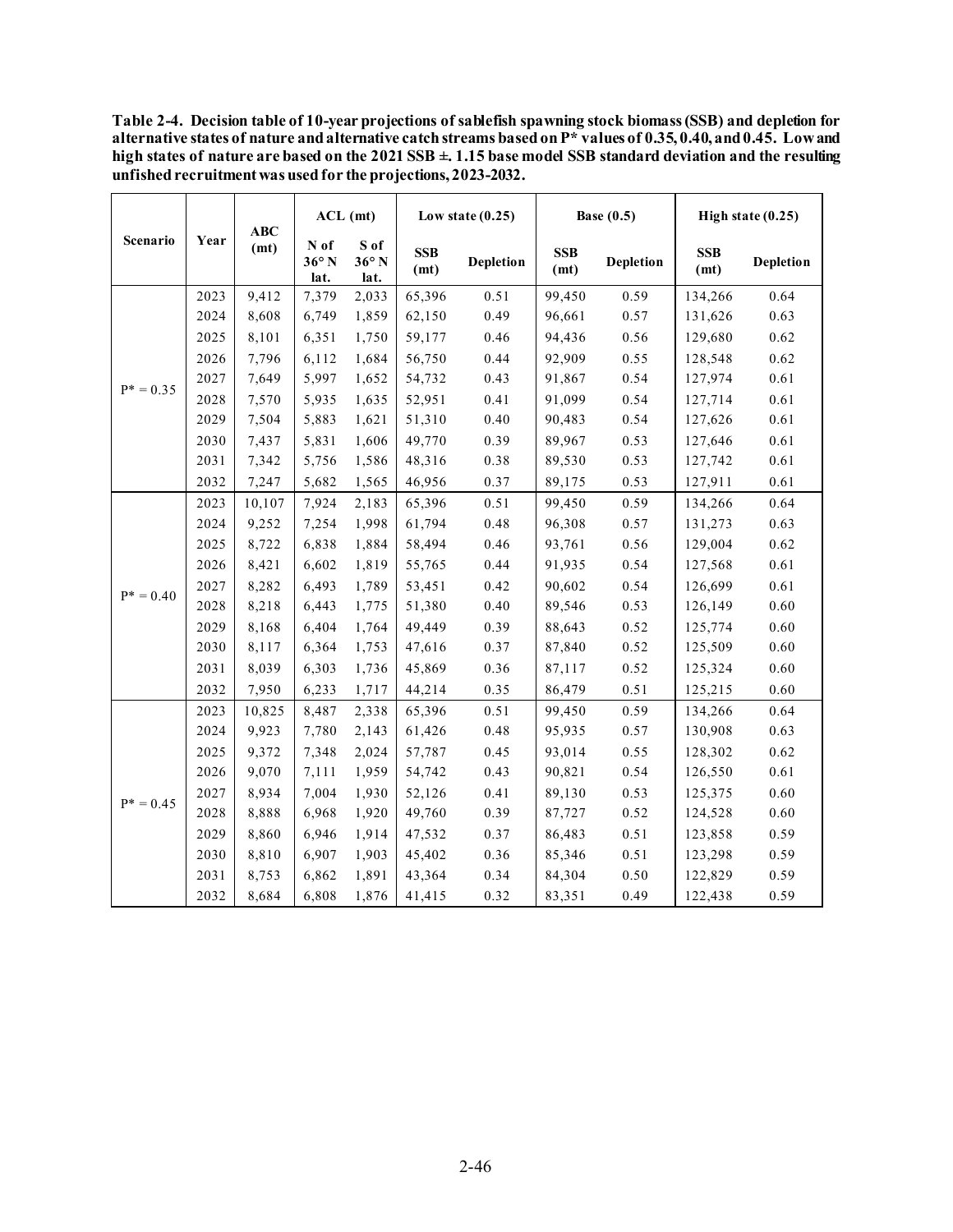

<span id="page-46-0"></span>**Figure 2-10. Predicted depletion of sablefish under three alternative harvest control rules, 2023-2032.**



**Figure 2-11. Predicted spawning biomass of sablefish under three alternative harvest control rules, 2023-2032.**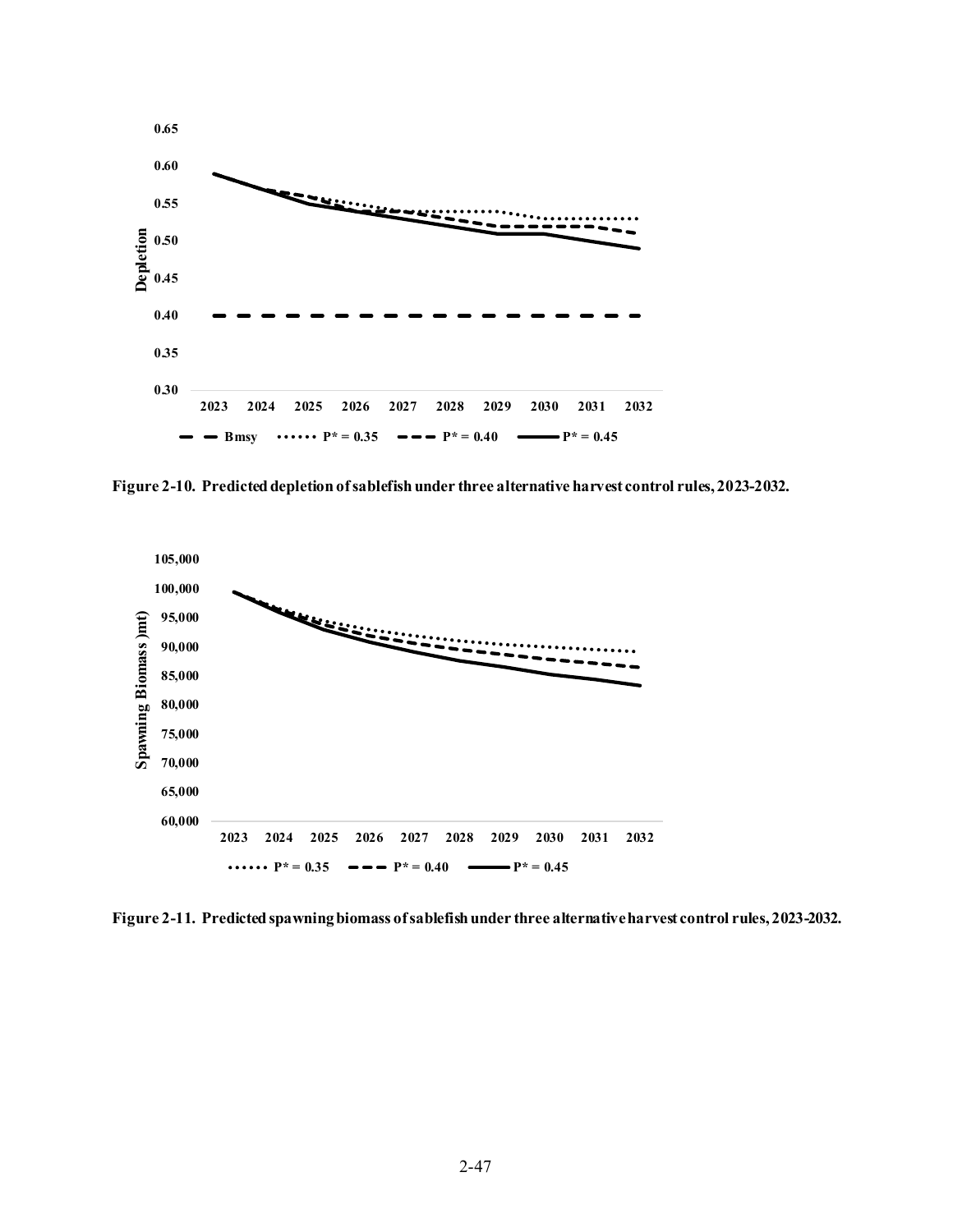

<span id="page-47-0"></span>**Figure 2-12. Predicted ABC removals of sablefishunder three alternative harvest control rules, 2023-2032.**

### 2.1.1.5 Spiny Dogfish

The 2021 stock assessment for spiny dogfish indicates the stock is just over the management target at 41.8% of unfished biomass on 2021 [{Table 2-5](#page-49-0) and [Figure 2-13,](#page-50-0) Gertseva, 2021 #1278}. However, our understanding of the estimated productivity of spiny dogfish in the 2021 assessment has decreased significantly relative to the previous 2011 assessment. The estimated spawning output in 2021 under the new assessment is 32,570,000 pups. Bridging analyses adding and updating data indicated that the scale of the assessment had changed as a result of 1) revised estimates for catchability ( $q$ ) for the Northwest Fisheries Science Center (NWFSC) West Coast Bottom Trawl Survey (WCBTS) changing from 0.27 to 0.43, 2) new WCBTS composition data, and 3) new research indicating a gestation period of two years rather than one reducing fecundity estimates to half that assumed previously contributing to the change to the perception of stock status and harvest levels. The West Coast Bottom Trawl Survey (WCBTS) is one of the relative abundance indices in the assessment and the estimated scale of the population is sensitive to the estimated survey catchability (q). The final base case model and estimated scale of the population are informed with a WCBTS q of 0.43.

There is very little difference between the alternatives in estimated biological impacts in the next the next ten years. Reducing the ACL to 1,075 mt in 2023 and 2024 before resuming the No Action harvest control rule ( $P^* = 0.40$ ) in 2025 has little influence on spawning output and depletion. Depletion is projected to be 41% of unfished spawning output in 2032 under both alternatives with a similar trajectory; depletion decreases from 42% to 41% one year earlier than under the No Action alternative [\(Table 2-5](#page-49-0) and [Figure](#page-50-0)  [2-13\)](#page-50-0). Spawning output scales a little higher under Alternative 1 relative to the No Action alternative, with a projected spawning output in 2032 of 13,425,000 and 13,394,000 pups under Alternative 1 and the No Action alternative, respectively ([\(Table 2-5](#page-49-0) an[d Figure 2-14\)](#page-50-1).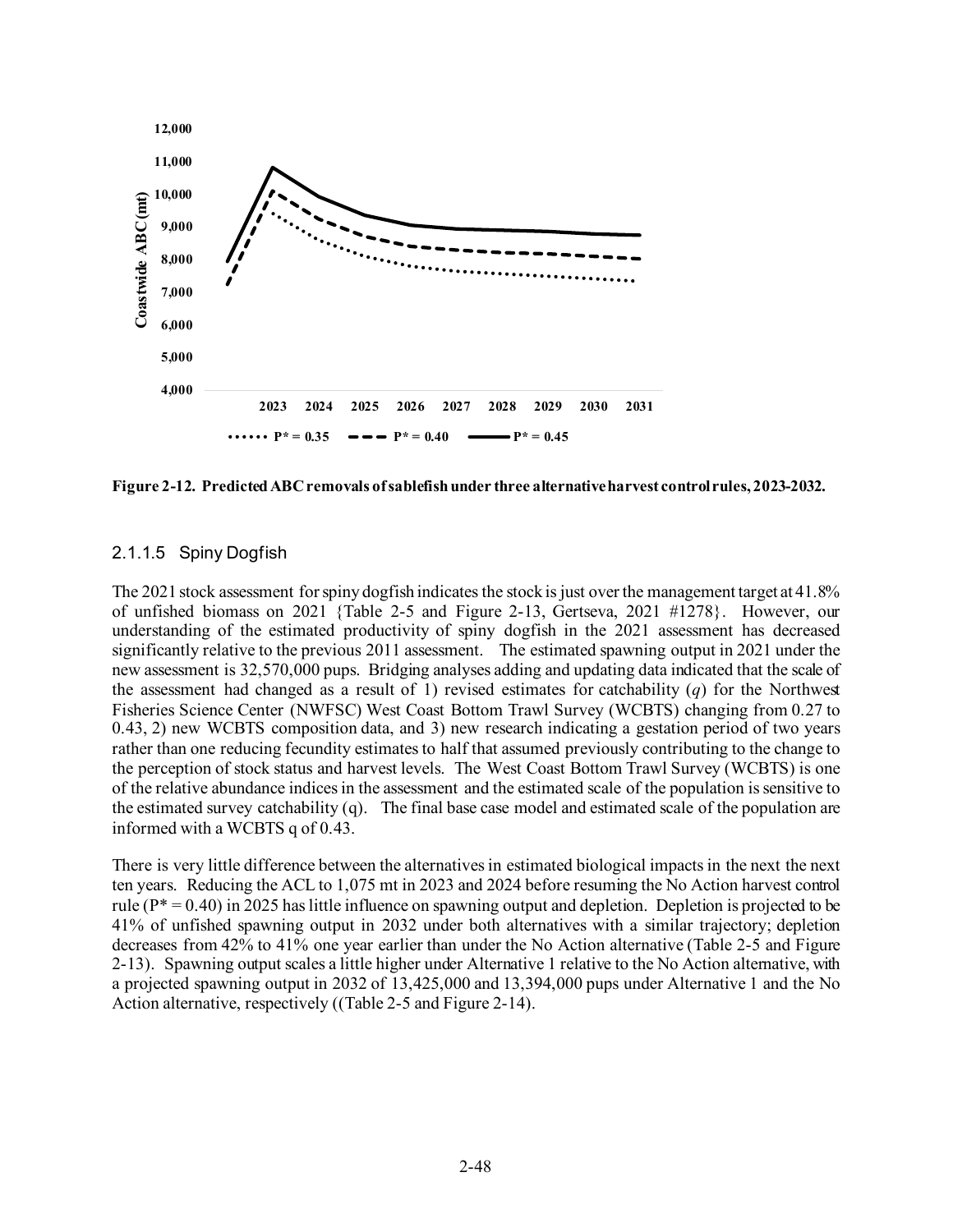Spiny dogfish are not targeted[2](#page-48-0), yet they are caught as incidental bycatch, most of which occurs in infrequent and large lightning strike tows in midwater trawl fisheries. The 2023 and 2024 ACL of 1,075 mt under Alternative 1 is based on the recent five-year (2016-2020) average total mortality estimated for all West Coast fisheries and about 90% of that mortality occurred in midwater trawl fisheries as reported by the [GMT.](https://www.pcouncil.org/documents/2021/11/e-3-a-gmt-report-1-groundfish-management-team-report-on-biennial-harvest-specifications-for-2023-24-including-overfishing-limits-and-acceptable-biological-catches.pdf/) Despite active avoidance of spiny dogfish to avoid early ACL attainment as well as damage to gear and target catch, large bycatch events occur, especially in areas where and when spiny dogfish aggregate. Such events are hard to predict and the large whiting fleets share locations of these events to the rest of the fleet through the Sea State monitoring program to minimize their bycatch. Alternative 1 increases the risk of early ACL attainment in the next two years since the ACLs are the recent average total mortality. Fleets would have to be more precautionary in their avoidance strategies given this risk.

Spiny dogfish have very low relative productivity due to slow growth, late maturation, and low fecundity. The fecundity of dogfish in the Northeast Pacific Ocean has been well studied, with pregnant females having relatively few pups per litter (5 to 15) and with relatively little variability among individuals. While steepness was not estimated or assumed in the conventional sense of a Beverton-Holt stock-recruitment relationship in the 2021 assessment, a value for steepness (defined as recruitment relative to initial unfished recruitment  $(R_0)$  at a spawning depletion level of 0.2) can be derived from the parameters above according to the relationship provided by Gertseva and Taylor (2021). The calculated value of steepness is 0.283, indicating a great degree of compensation or density-dependent recruitment and is among the lowest values reported for marine fish stocks. The F<sub>MSY</sub> of 0.003yr-1 corresponds to an SPR harvest rate of 90 percent while an SPR of 88.3 percent corresponds to B<sub>40%</sub> given the value for steepness.

The current  $SPR_{50\%}F_{MSY}$  harvest rate proxy appears inconsistent with the biology if these results are correct. The SSC discussed the current target Spawning Potential Ratio (SPR) harvest rate in light of the extremely low productivity and fecundity of dogfish. Specifically, due to their life history, fishing at the maximum fishing mortality threshold SPR of 50% used to calculate the OFL may not be sustainable. However, a meta-analysis comparable to those conducted for other groundfish life history types (e.g., flatfish) to inform a potential new target is not likely to be informative due to the limited number of species with this type of life history. The SSC recommended spiny dogfish simulations and research that could identify a sustainable harvest policy. The SSC recommended that this issue be revisited at a workshop later this year.

The low productivity of spiny dogfish, coupled with the uncertainty in a sustainable harvest strategy and the need to minimize spiny dogfish bycatch compels consideration for the lower ACLs under Alternative 1. However, there is very little difference in impacts between the alternatives after 2024 and there is a greater risk of fishery disruption with lower ACLs. Alternative 1 is more precautionary and may mitigate a finding that corroborates the concern that the  $SPR_{50\%}F_{MSY}$  harvest rate is too aggressive. If that is the prevailing finding in this year's workshop, then a more sustainable harvest strategy could be explored in the 2025-26 specifications process. Otherwise, ACLs and harvest rates are essentially the same beginning in 2025 under both alternatives [\(Table 2-5](#page-49-0) and [Figure 2-15\)](#page-51-0).

<span id="page-48-0"></span> $2$  Spiny dogfish were heavily targeted in the Vitamin A fishery in the 1940s and have not been subject to any significant targeting since then.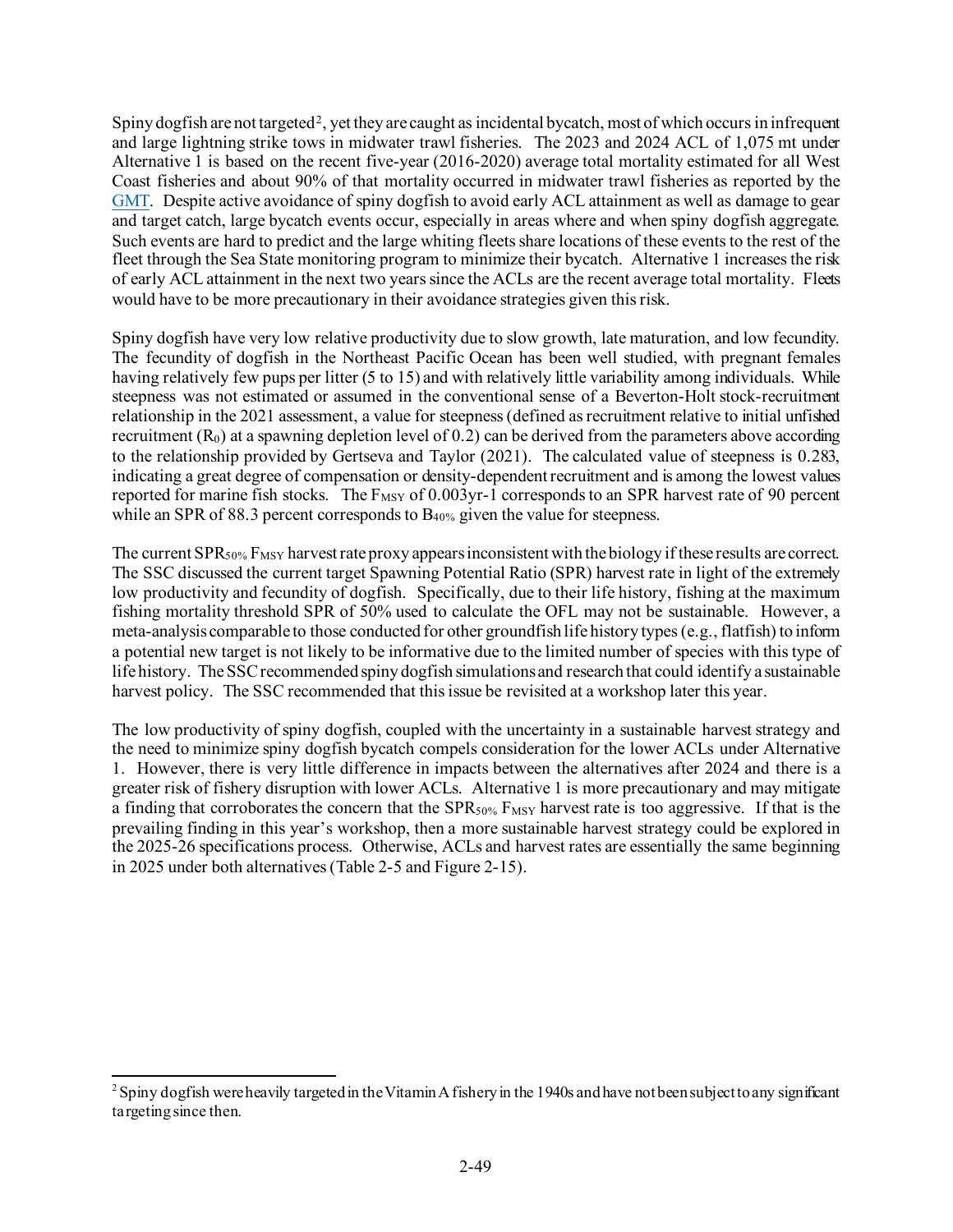<span id="page-49-0"></span>**Table 2-5. Decision table with ten-year projections of spawning output (thousands of pups) and depletion of spiny dogfish under alternative assumed catchability (q) in the West Coast Bottom Trawl Survey and alternative catch streams.**

|                                       |      |                    |                           | Low state: $q=0.586$ |                    | Base case: $q=0.43$ |                                           | High state: $q=0.3$  |  |
|---------------------------------------|------|--------------------|---------------------------|----------------------|--------------------|---------------------|-------------------------------------------|----------------------|--|
| Management<br>Scenario                | Year | <b>ACL</b><br>(mt) | <b>Spawning</b><br>output | <b>Depletion</b>     | Spawning<br>output | <b>Depletion</b>    | Spawning<br>output                        | <b>Depletion</b>     |  |
|                                       | 2021 | 1,621              |                           |                      | 13,613             | 0.42                |                                           |                      |  |
|                                       | 2022 | 1,585              |                           |                      | 13,604             | 0.42                |                                           |                      |  |
| Alt. 1:                               | 2023 | 1,075              |                           |                      | 13,591             | 0.42                |                                           |                      |  |
| ACL of 1,075<br>mt in 2023-           | 2024 | 1,075              |                           |                      | 13,598             | 0.42                | No projections<br>a vailable; projections |                      |  |
|                                       | 2025 | 1,375              | a vailable; projections   | No projections       | 13,599             | 0.42                |                                           |                      |  |
| $24$ ; $P*0.4$ with                   | 2026 | 1,331              |                           | under base model     | 13,588             | 0.42                |                                           | under base model     |  |
| 100% of ACL<br>from new<br>base model | 2027 | 1,290              |                           | requested a fter the | 13,572             | 0.42                |                                           | requested a fter the |  |
|                                       | 2028 | 1,252              | finalized                 | assessment was       | 13,552             | 0.42                | finalized                                 | a ssessment was      |  |
| takenafter<br>that                    | 2029 | 1,215              |                           |                      | 13,527             | 0.42                |                                           |                      |  |
|                                       | 2030 | 1,180              |                           |                      | 13,498             | 0.41                |                                           |                      |  |
|                                       | 2031 | 1,147              |                           |                      | 13,464             | 0.41                |                                           |                      |  |
|                                       | 2032 | 1,117              |                           |                      | 13,425             | 0.41                |                                           |                      |  |
|                                       | 2021 | 1,621              | 9,895                     | 0.344                | 13,613             | 0.418               | 20,067                                    | 0.513                |  |
|                                       | 2022 | 1,585              | 9,876                     | 0.343                | 13,604             | 0.418               | 20,068                                    | 0.513                |  |
| No Action:<br>Full ACL for            | 2023 | 1,456              | 9,854                     | 0.342                | 13,591             | 0.417               | 20,066                                    | 0.513                |  |
| 2021 and                              | 2024 | 1,407              | 9,839                     | 0.342                | 13,586             | 0.417               | 20,072                                    | 0.513                |  |
| 2022 catches                          | 2025 | 1,361              | 9,821                     | 0.341                | 13,578             | 0.417               | 20,074                                    | 0.513                |  |
| and $P*0.4$<br>with full ACL          | 2026 | 1,318              | 9,798                     | 0.340                | 13,565             | 0.416               | 20,072                                    | 0.513                |  |
| attainment                            | 2027 | 1,278              | 9,771                     | 0.340                | 13,548             | 0.416               | 20,066                                    | 0.513                |  |
| under the base                        | 2028 | 1,240              | 9,740                     | 0.338                | 13,526             | 0.415               | 20,055                                    | 0.513                |  |
| $case \text{ model}$ (q<br>$= 0.43$ ) | 2029 | 1,204              | 9,705                     | 0.337                | 13,500             | 0.414               | 20,039                                    | 0.512                |  |
| thereafter                            | 2030 | 1,170              | 9,664                     | 0.336                | 13,470             | 0.414               | 20,018                                    | 0.512                |  |
|                                       | 2031 | 1,138              | 9,620                     | 0.334                | 13,434             | 0.412               | 19,993                                    | 0.511                |  |
|                                       | 2032 | 1,108              | 9,571                     | 0.333                | 13,394             | 0.411               | 19,962                                    | 0.510                |  |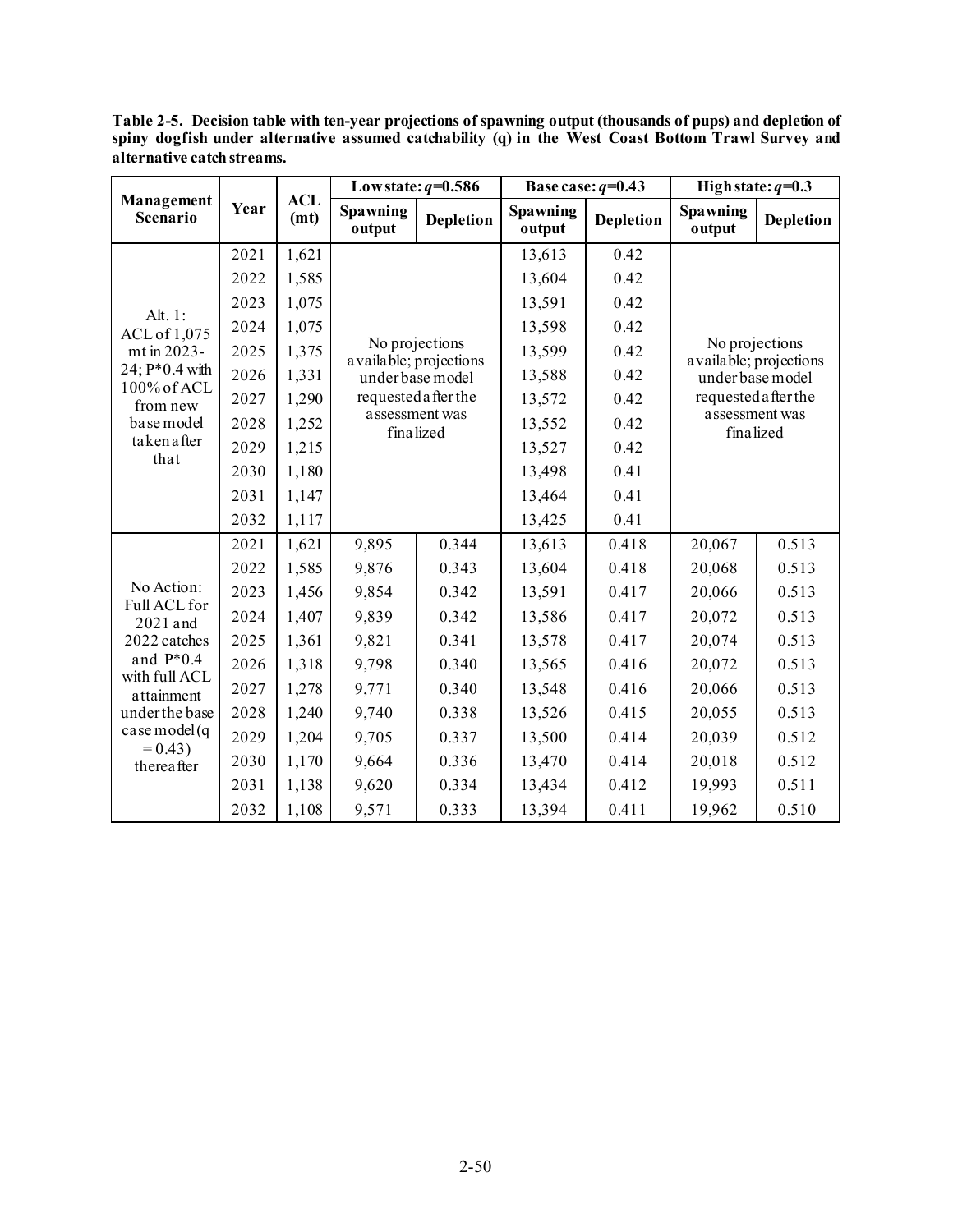

<span id="page-50-0"></span>**Figure 2-13. Predicted depletion of spiny dogfish under two alternative harvest control rules, 2023-2032.**



<span id="page-50-1"></span>**Figure 2-14. Predicted spawning output of spiny dogfish under two alternative harvest control rules, 2023- 2032.**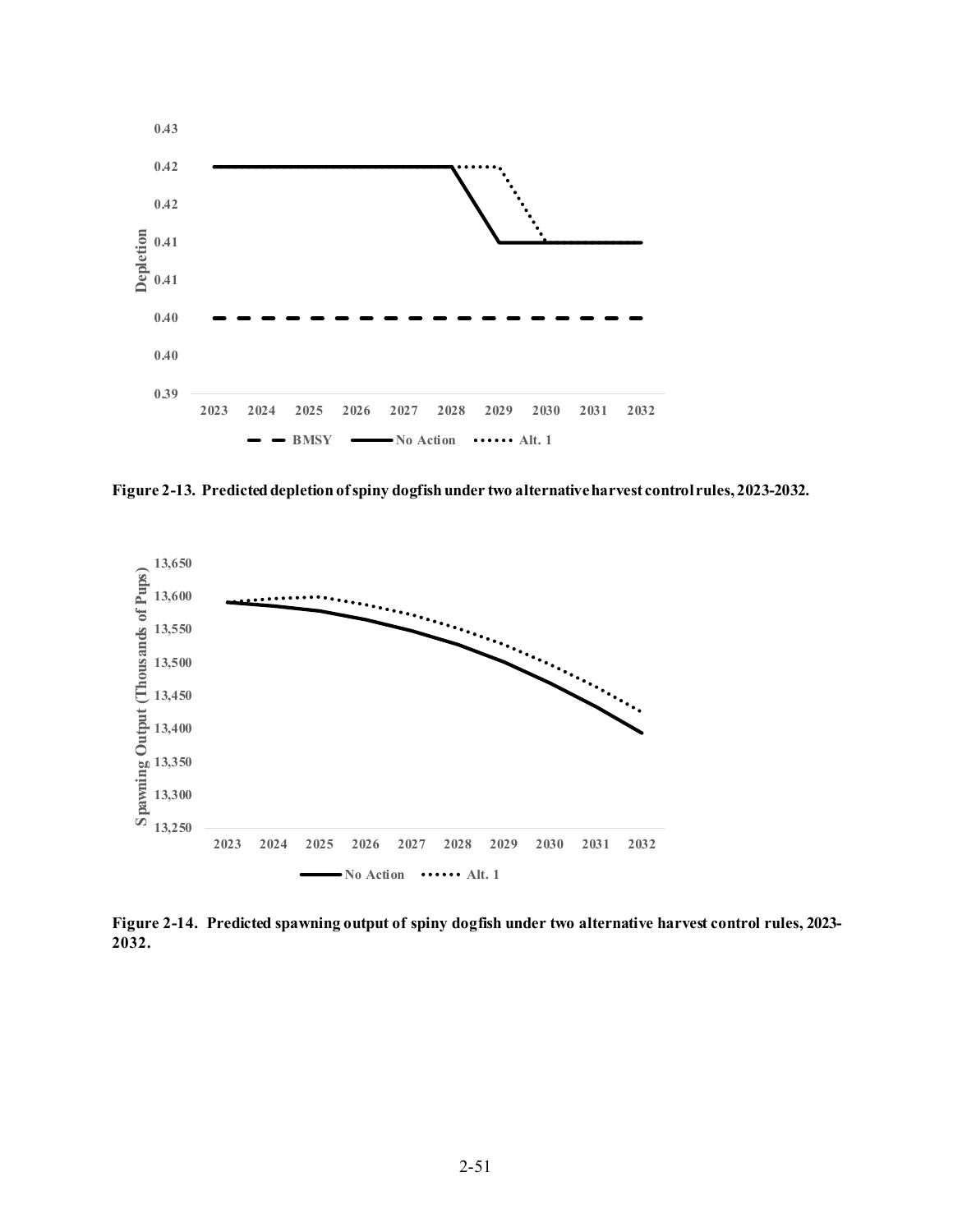

<span id="page-51-0"></span>**Figure 2-15. Predicted ACL removals of spiny dogfishunder two alternative harvest control rules, 2023-2032.**

### 2.1.1.6 Vermilion and Sunset Rockfishes South of 40°10' N lat.

Stock assessments for vermilion and sunset rockfishes were conducted in 2021 for California south of Pt. Conception (Dick*, et al.* 2021), California north of Pt. Conception (Monk*, et al.* 2021), Oregon (Cope and Whitman 2021), and Washington (Cope*, et al.* 2021). This spatial structure reflects the distribution of this cryptic species complex, with vermilion rockfish found throughout the region, most sunset rockfish found south of Point Conception, with a small but uncertain proportion of sunset rockfish north of Point Conception. The models for all regions estimated stocks as being above management targets in 2021, with depletions of 48.2% in southern California [\(Figure 2-16](#page-52-0)), 42.7% in northern California [\(Figure 2-17\)](#page-52-1), 73% in Oregon [\(Figure 2-18\)](#page-53-0), and 56% of unfished biomass in Washington [\(Figure 2-19](#page-53-1)).

Vermilion and sunset rockfishes are managed in the Shelf Rockfish complexes south and north of 40°10' N lat. The contributions of these two species to the southern Shelf Rockfish complex are based on harvest specifications projected in the assessment in California south of Point Conception (SCA) and a portion of the harvest specifications projected in the assessment in California north of Point Conception (NCA). The apportionment of the relative biomass and harvest specifications in the NCA model are 95.6% and 4.4% south and north of 40°10' N lat., respectively. The contribution of vermilion rockfish north of 40°10' N lat. (sunset rockfish do not occur there) are based on the 4.4% contribution of harvest specifications from the NCA assessment and the contributions from the Oregon and Washington assessments. [Table 2-6](#page-54-0) and [Table 2-7](#page-54-1) provide the ten-year harvest projection contributions of vermilion and sunset rockfishes to the southern Shelf Rockfish complex under the No Action alternative and Alternative 1, respectively.

The decision table for the SCA model indicates these populations will remain healthy for the next ten years under the most probable base model under either alternative [\(Table 2-8\)](#page-55-0). These stocks remain in the precautionary zone under the low state of nature model, although stock biomass and depletion are predicted to increase over time under either alternative even with the low productivity assumptions.

The decision table for the NCA model indicates these populations will remain healthy for the next ten years under the most probable base model under either alternative [\(Table 2-9\)](#page-56-0). These stocks are estimated to be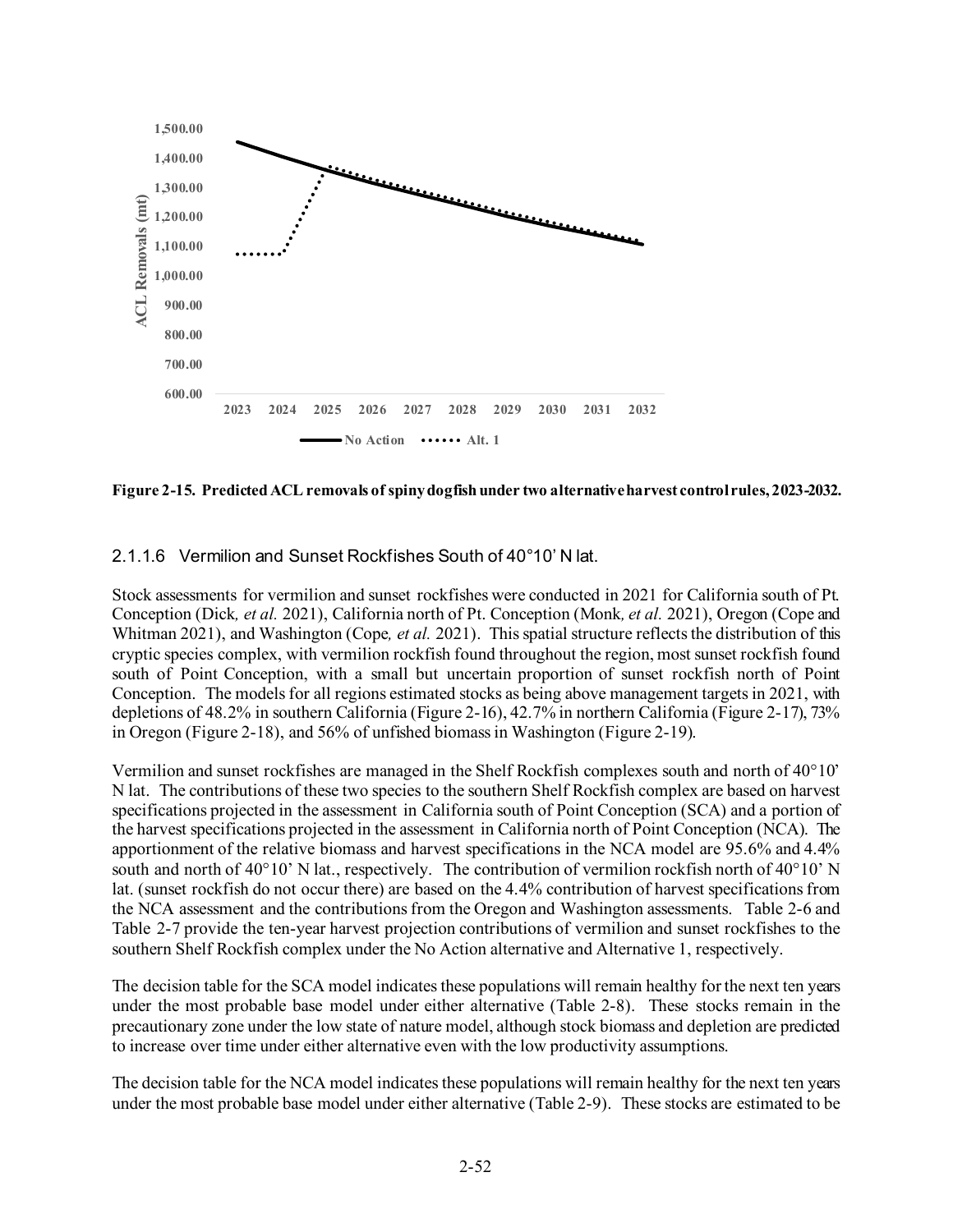in the precautionary zone under the low state of nature model, although stock biomass and depletion are predicted to increase to healthy levels over time under either alternative even with the low productivity assumptions.



<span id="page-52-0"></span>**Figure 2-16. Estimated depletion of vermilion and sunset rockfishes in California south of 34°27' N lat. relative to the management target, 1960-2021.**



<span id="page-52-1"></span>**Figure 2-17. Estimated depletion of vermilion and sunset rockfishes in California north of 34°27' N lat. relative to the management target, 1960-2021.**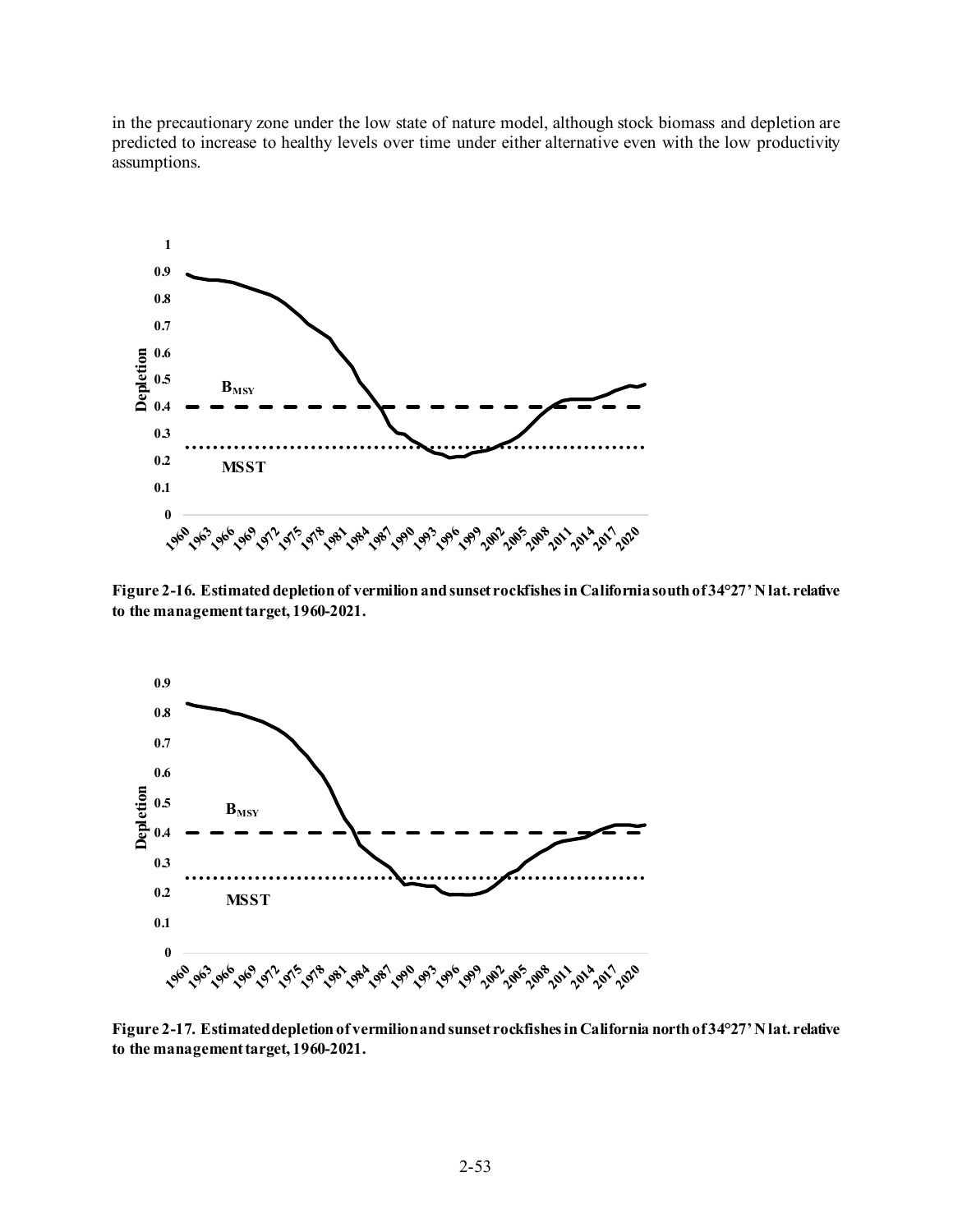

<span id="page-53-0"></span>**Figure 2-18. Estimated depletion of vermilion rockfish in Oregon relative to the management target, 1960- 2021.**



<span id="page-53-1"></span>**Figure 2-19. Estimated depletion of vermilion rockfish in Washington relative to the management target, 1960- 2021.**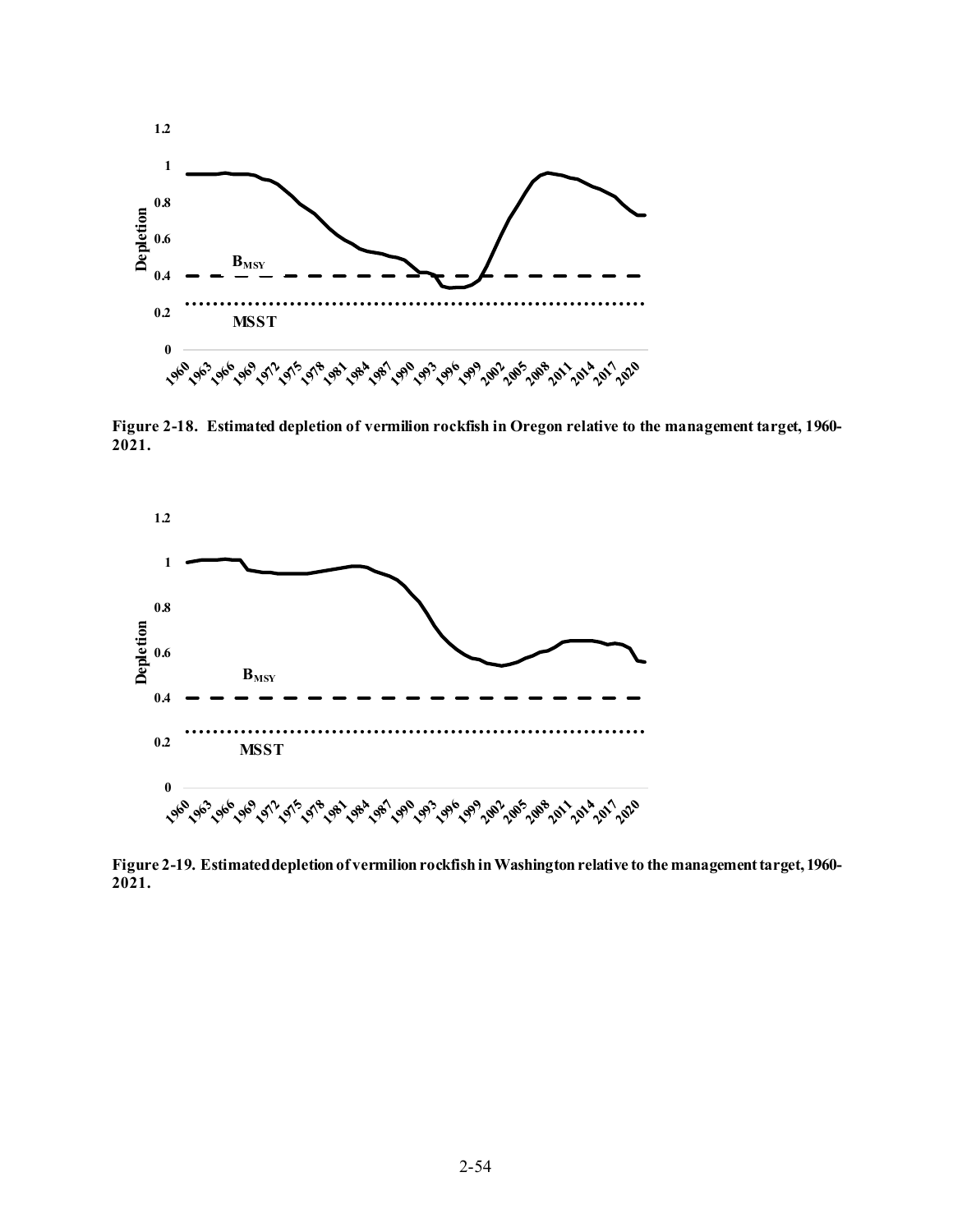|      | $ABC$ (mt)                     |                         |                         |  |  |  |  |  |
|------|--------------------------------|-------------------------|-------------------------|--|--|--|--|--|
| Year | $S$ of 40 $^{\circ}10'$ N lat. | <b>SCA Contribution</b> | <b>NCA Contribution</b> |  |  |  |  |  |
| 2023 | 281.29                         | 139.28                  | 142.01                  |  |  |  |  |  |
| 2024 | 281.29                         | 137.37                  | 143.92                  |  |  |  |  |  |
| 2025 | 280.26                         | 136.09                  | 144.17                  |  |  |  |  |  |
| 2026 | 278.19                         | 135.00                  | 143.19                  |  |  |  |  |  |
| 2027 | 275.31                         | 133.96                  | 141.35                  |  |  |  |  |  |
| 2028 | 272.31                         | 132.93                  | 139.38                  |  |  |  |  |  |
| 2029 | 269.46                         | 132.08                  | 137.38                  |  |  |  |  |  |
| 2030 | 266.44                         | 131.09                  | 135.36                  |  |  |  |  |  |
| 2031 | 263.79                         | 130.12                  | 133.67                  |  |  |  |  |  |
| 2032 | 261.52                         | 129.33                  | 132.19                  |  |  |  |  |  |

<span id="page-54-0"></span>**Table 2-6. Ten year ABC projections for vermilion and sunset rockfishes south of 40°10' N lat. under the No Action alternative.**

<span id="page-54-1"></span>**Table 2-7. Ten year ABC projections for vermilion and sunset rockfishes south of 40°10' N lat. under the Alternative 1.**

|      | $ABC$ (mt)                  |                         |                         |  |  |  |  |  |
|------|-----------------------------|-------------------------|-------------------------|--|--|--|--|--|
| Year | S of $40^{\circ}10'$ N lat. | <b>SCA Contribution</b> | <b>NCA Contribution</b> |  |  |  |  |  |
| 2023 | 253.59                      | 121.00                  | 132.59                  |  |  |  |  |  |
| 2024 | 253.09                      | 119.00                  | 134.09                  |  |  |  |  |  |
| 2025 | 252.06                      | 118.00                  | 134.06                  |  |  |  |  |  |
| 2026 | 248.87                      | 116.00                  | 132.87                  |  |  |  |  |  |
| 2027 | 246.02                      | 115.00                  | 131.02                  |  |  |  |  |  |
| 2028 | 242.90                      | 114.00                  | 128.90                  |  |  |  |  |  |
| 2029 | 238.73                      | 112.00                  | 126.73                  |  |  |  |  |  |
| 2030 | 235.82                      | 111.00                  | 124.82                  |  |  |  |  |  |
| 2031 | 231.90                      | 109.00                  | 122.90                  |  |  |  |  |  |
| 2032 | 229.17                      | 108.00                  | 121.17                  |  |  |  |  |  |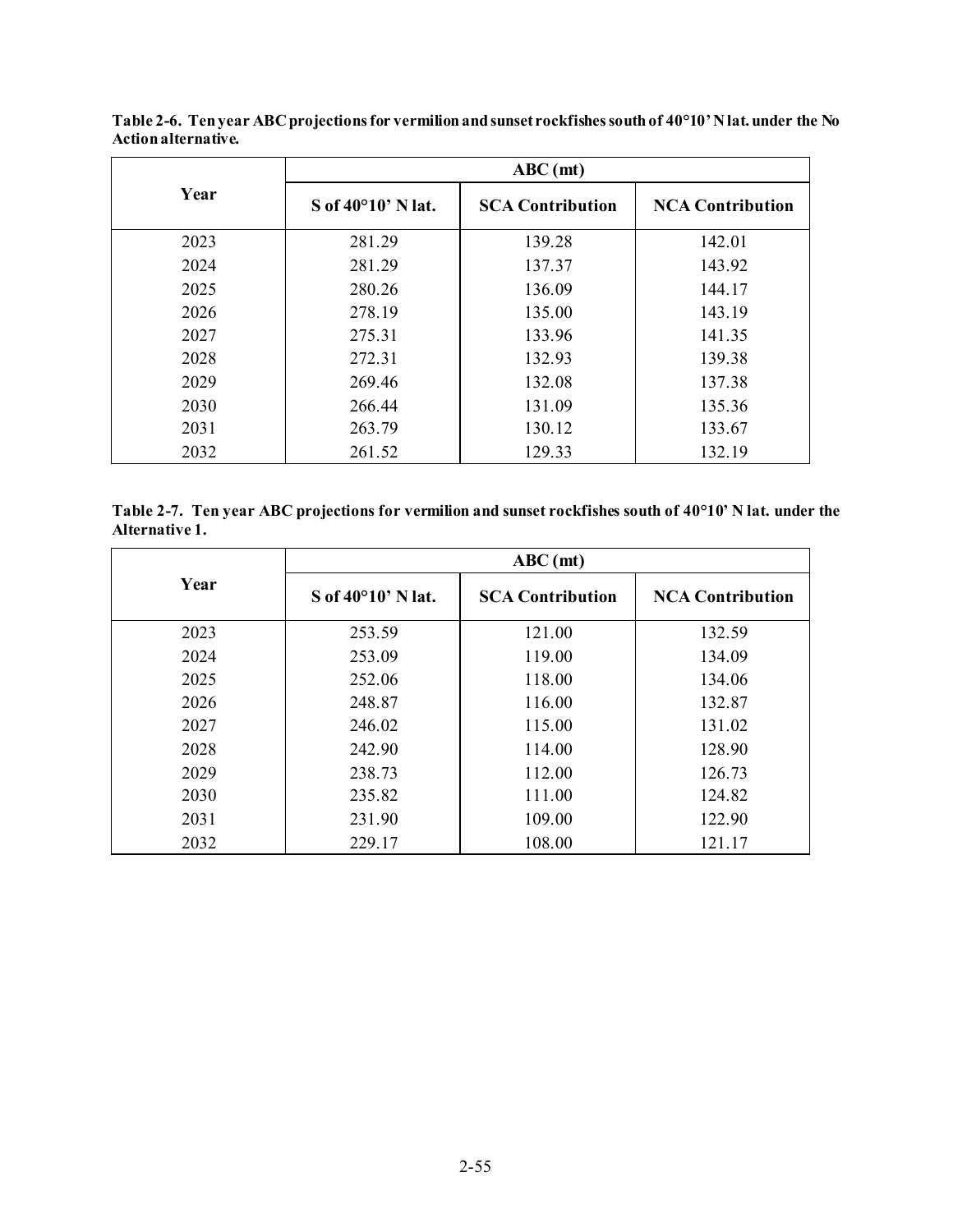<span id="page-55-0"></span>**Table 2-8. Decision table summarizing 10-year projections (2023 to 2032) for vermilion and sunset rockfishes in California south of Point Conception based on three alternative states of nature spanning quantiles of spawning output in 2021. Columns range over low, medium, and high state of nature, and rows range over different assumptions of total catch levels corresponding to the forecast catches from each state of nature.**

|                                 |      |            |                           | <b>Low Productivity</b> | <b>Base Model</b>         |                      | <b>High Productivity</b>  |                      |  |
|---------------------------------|------|------------|---------------------------|-------------------------|---------------------------|----------------------|---------------------------|----------------------|--|
|                                 |      |            | $M = 0.1125$              |                         | $M = 0.1302$              |                      | $M = 0.1475$              |                      |  |
| Management                      |      | <b>ABC</b> | $h = 0.675$               |                         | $h = 0.730$               |                      | $h = 0.875$               |                      |  |
| Scenario                        | Year | (mt)       | $NLL = 1015.23$           |                         | $NLL = 1013.02$           |                      | $NLL = 1014.72$           |                      |  |
|                                 |      |            | <b>Spawning</b><br>Output | Fraction<br>Unfished    | <b>Spawning</b><br>Output | Fraction<br>Unfished | <b>Spawning</b><br>Output | Fraction<br>Unfished |  |
|                                 | 2023 | 139        | 408                       | 35.8%                   | 477                       | 48.8%                | 589                       | 65.1%                |  |
|                                 | 2024 | 137        | 411                       | 36.0%                   | 482                       | 49.3%                | 595                       | 65.8%                |  |
|                                 | 2025 | 136        | 413                       | 36.1%                   | 485                       | 49.6%                | 599                       | 66.2%                |  |
| $P^* = 0.45$ ,<br>$sigma = 1.0$ | 2026 | 135        | 413                       | 36.2%                   | 487                       | 49.8%                | 601                       | 66.4%                |  |
|                                 | 2027 | 134        | 413                       | 36.2%                   | 488                       | 49.9%                | 601                       | 66.4%                |  |
|                                 | 2028 | 133        | 413                       | 36.2%                   | 489                       | 50.0%                | 600                       | 66.3%                |  |
|                                 | 2029 | 132        | 414                       | 36.2%                   | 490                       | 50.1%                | 599                       | 66.1%                |  |
|                                 | 2030 | 131        | 415                       | 36.3%                   | 491                       | 50.2%                | 597                       | 65.9%                |  |
|                                 | 2031 | 130        | 417                       | 36.5%                   | 491                       | 50.3%                | 594                       | 65.7%                |  |
|                                 | 2032 | 129        | 419                       | 36.7%                   | 493                       | 50.4%                | 592                       | 65.4%                |  |
|                                 | 2023 | 121        | 408                       | 35.8%                   | 477                       | 48.8%                | 589                       | 65.1%                |  |
|                                 | 2024 | 119        | 413                       | 36.2%                   | 484                       | 49.5%                | 598                       | 66.0%                |  |
|                                 | 2025 | 118        | 418                       | 36.6%                   | 490                       | $50.1\%$             | 604                       | 66.7%                |  |
|                                 | 2026 | 116        | 421                       | 36.8%                   | 495                       | 50.6%                | 608                       | 67.2%                |  |
| $P^* = 0.40$ ,                  | 2027 | 115        | 424                       | 37.1%                   | 499                       | 51.0%                | 611                       | 67.5%                |  |
| $sigma = 1.0$                   | 2028 | 114        | 427                       | 37.4%                   | 503                       | 51.4%                | 613                       | 67.7%                |  |
|                                 | 2029 | 112        | 432                       | 37.8%                   | 506                       | 51.8%                | 614                       | 67.8%                |  |
|                                 | 2030 | 111        | 437                       | 38.2%                   | 510                       | 52.2%                | 615                       | 67.9%                |  |
|                                 | 2031 | 109        | 442                       | 38.7%                   | 515                       | 52.6%                | 616                       | 68.0%                |  |
|                                 | 2032 | 108        | 448                       | 39.2%                   | 519                       | 53.1%                | 617                       | 68.1%                |  |
|                                 | 2023 | 130        | 408                       | 35.8%                   | 477                       | 48.8%                | 589                       | 65.1%                |  |
|                                 | 2024 | 128        | 415                       | 36.4%                   | 486                       | 49.7%                | 599                       | 66.2%                |  |
|                                 | 2025 | 127        | 420                       | 36.8%                   | 493                       | 50.4%                | 607                       | 67.0%                |  |
| Long-term                       | 2026 | 126        | 423                       | 37.0%                   | 497                       | 50.8%                | 611                       | 67.5%                |  |
| Equilibrium<br>Yield at         | 2027 | 125        | 424                       | 37.2%                   | 500                       | 51.1%                | 612                       | 67.6%                |  |
| $F_{SPR=50\%}$ ; with           | 2028 | 124        | 425                       | 37.2%                   | 501                       | 51.2%                | 611                       | 67.5%                |  |
| buffer                          | 2029 | 123        | 425                       | 37.2%                   | 501                       | 51.2%                | 609                       | 67.3%                |  |
|                                 | 2030 | 122        | 424                       | 37.1%                   | 500                       | 51.1%                | 606                       | 66.9%                |  |
|                                 | 2031 | 121        | 424                       | 37.1%                   | 499                       | 51.0%                | 602                       | 66.5%                |  |
|                                 | 2032 | 120        | 423                       | 37.1%                   | 498                       | 50.9%                | 598                       | 66.0%                |  |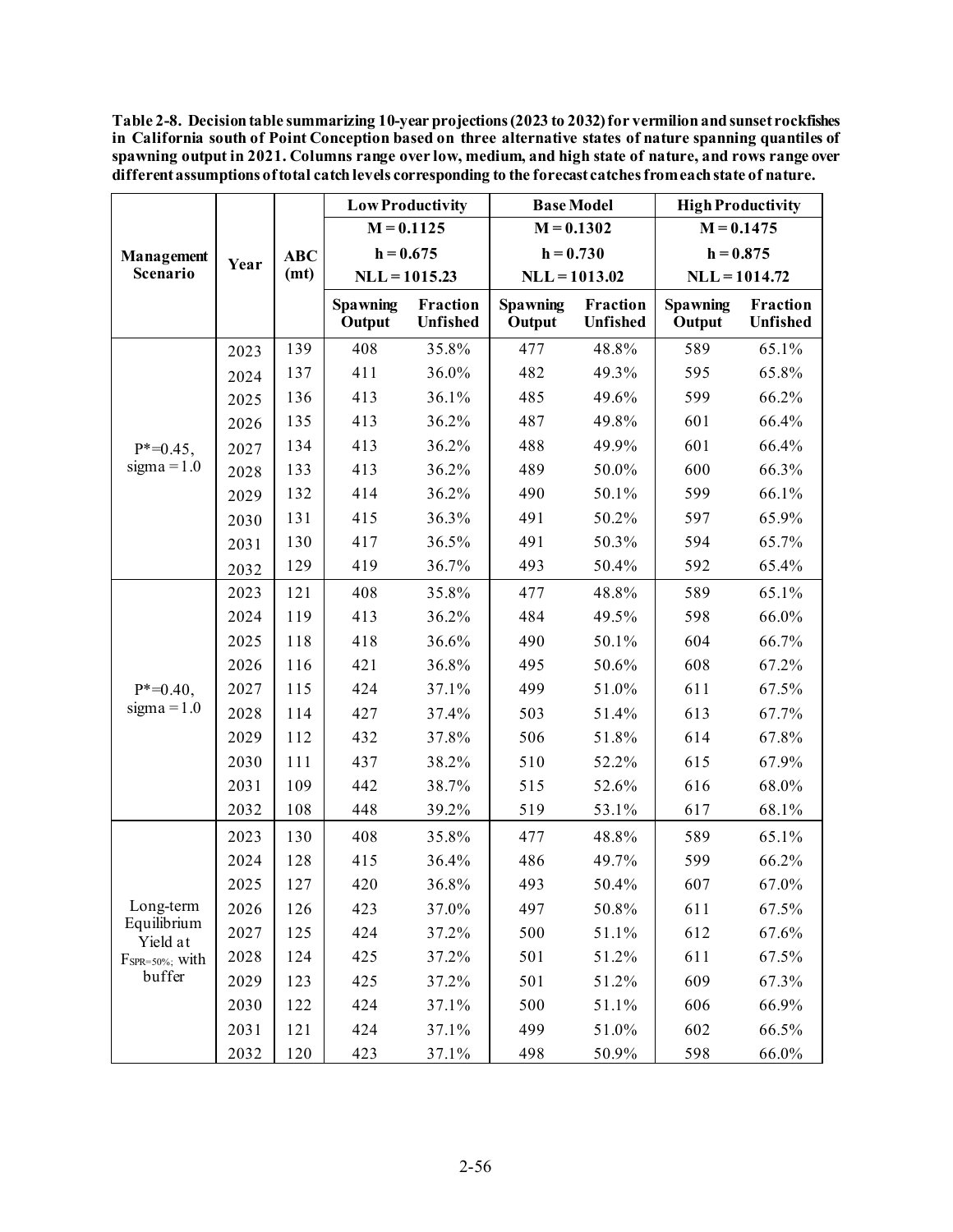<span id="page-56-0"></span>**Table 2-9. Decision table summarizing 10-year projections (2023 to 2032) for vermilion and sunset rockfishes in California north of Point Conception based on three alternative states of nature spanning quantiles of spawning output in 2021. Columns range over low, medium, and high state of nature, and rows range over different assumptions of total catch levels corresponding to the forecast catches from each state of nature.**

|                         |      |            | <b>Low Productivity</b>   |                      |                           | <b>Base Model</b>    | <b>High Productivity</b>  |                      |  |
|-------------------------|------|------------|---------------------------|----------------------|---------------------------|----------------------|---------------------------|----------------------|--|
|                         |      |            |                           | Female $M = 0.0769$  |                           | Female $M=0.0856$    | Female $M = 0.0956$       |                      |  |
| Management              |      | <b>ABC</b> | Male $M = 0.0723$         |                      |                           | Male $M = 0.0805$    | Male $M = 0.0899$         |                      |  |
| Scenario                | Year | (mt)       | $NLL = 1031.36$           |                      |                           | $NLL = 1030.7$       | $NLL = 1031.36$           |                      |  |
|                         |      |            | <b>Spawning</b><br>Output | Fraction<br>Unfished | <b>Spawning</b><br>Output | Fraction<br>Unfished | <b>Spawning</b><br>Output | Fraction<br>Unfished |  |
|                         | 2023 | 135        | 438                       | 36.3%                | 497                       | 43.4%                | 568                       | 51.9%                |  |
|                         | 2024 | 136        | 453                       | 37.6%                | 516                       | 45.1%                | 591                       | 54.0%                |  |
|                         | 2025 | 137        | 467                       | 38.7%                | 533                       | 46.6%                | 612                       | 55.9%                |  |
|                         | 2026 | 136        | 477                       | 39.6%                | 547                       | 47.8%                | 629                       | 57.5%                |  |
| $P^* = 0.45$ ,          | 2027 | 134        | 485                       | 40.2%                | 558                       | 48.7%                | 642                       | 58.7%                |  |
| sigma = $0.5$           | 2028 | 132        | 491                       | 40.7%                | 566                       | 49.4%                | 652                       | 59.5%                |  |
|                         | 2029 | 130        | 496                       | 41.1%                | 572                       | 50.0%                | 658                       | 60.2%                |  |
|                         | 2030 | 128        | 499                       | 41.4%                | 577                       | 50.4%                | 663                       | 60.6%                |  |
|                         | 2031 | 127        | 502                       | 41.6%                | 580                       | 50.7%                | 666                       | 60.8%                |  |
|                         | 2032 | 125        | 505                       | 41.8%                | 583                       | 50.9%                | 667                       | 61.0%                |  |
|                         | 2023 | 118        | 438                       | 36.3%                | 497                       | 43.4%                | 568                       | 51.9%                |  |
|                         | 2024 | 118        | 456                       | 37.8%                | 519                       | 45.3%                | 593                       | 54.2%                |  |
|                         | 2025 | 118        | 472                       | 39.2%                | 539                       | 47.0%                | 616                       | 56.3%                |  |
|                         | 2026 | 117        | 487                       | 40.4%                | 556                       | 48.5%                | 636                       | 58.1%                |  |
| $P^* = 0.40$ ,          | 2027 | 115        | 499                       | 41.4%                | 570                       | 49.8%                | 652                       | 59.5%                |  |
| sigma = $0.5$           | 2028 | 113        | 509                       | 42.2%                | 581                       | 50.8%                | 664                       | 60.7%                |  |
|                         | 2029 | 111        | 518                       | 42.9%                | 591                       | 51.6%                | 674                       | 61.5%                |  |
|                         | 2030 | 108        | 525                       | 43.6%                | 599                       | 52.3%                | 681                       | 62.2%                |  |
|                         | 2031 | 106        | 533                       | 44.2%                | 606                       | 52.9%                | 686                       | 62.7%                |  |
|                         | 2032 | 105        | 539                       | 44.7%                | 612                       | 53.4%                | 691                       | 63.1%                |  |
|                         | 2023 | 122        | 438                       | 36.3%                | 497                       | 43.4%                | 568                       | 51.9%                |  |
|                         | 2024 | 120        | 456                       | 37.8%                | 518                       | 45.3%                | 593                       | 54.2%                |  |
|                         | 2025 | 119        | 472                       | 39.2%                | 538                       | 47.0%                | 616                       | 56.3%                |  |
| Long-term               | 2026 | 118        | 486                       | 40.3%                | 555                       | 48.5%                | 635                       | 58.0%                |  |
| Equilibrium<br>Yield at | 2027 | 117        | 498                       | 41.3%                | 569                       | 49.7%                | 651                       | 59.5%                |  |
| $F_{SPR=50\%}$ ; with   | 2028 | 116        | 508                       | 42.1%                | 580                       | 50.7%                | 663                       | 60.6%                |  |
| buffer                  | 2029 | 116        | 516                       | 42.8%                | 589                       | 51.5%                | 672                       | 61.4%                |  |
|                         | 2030 | 115        | 522                       | 43.3%                | 596                       | 52.1%                | 678                       | 62.0%                |  |
|                         | 2031 | 114        | 528                       | 43.8%                | 602                       | 52.6%                | 682                       | 62.4%                |  |
|                         | 2032 | 113        | 533                       | 44.2%                | 606                       | 52.9%                | 685                       | 62.6%                |  |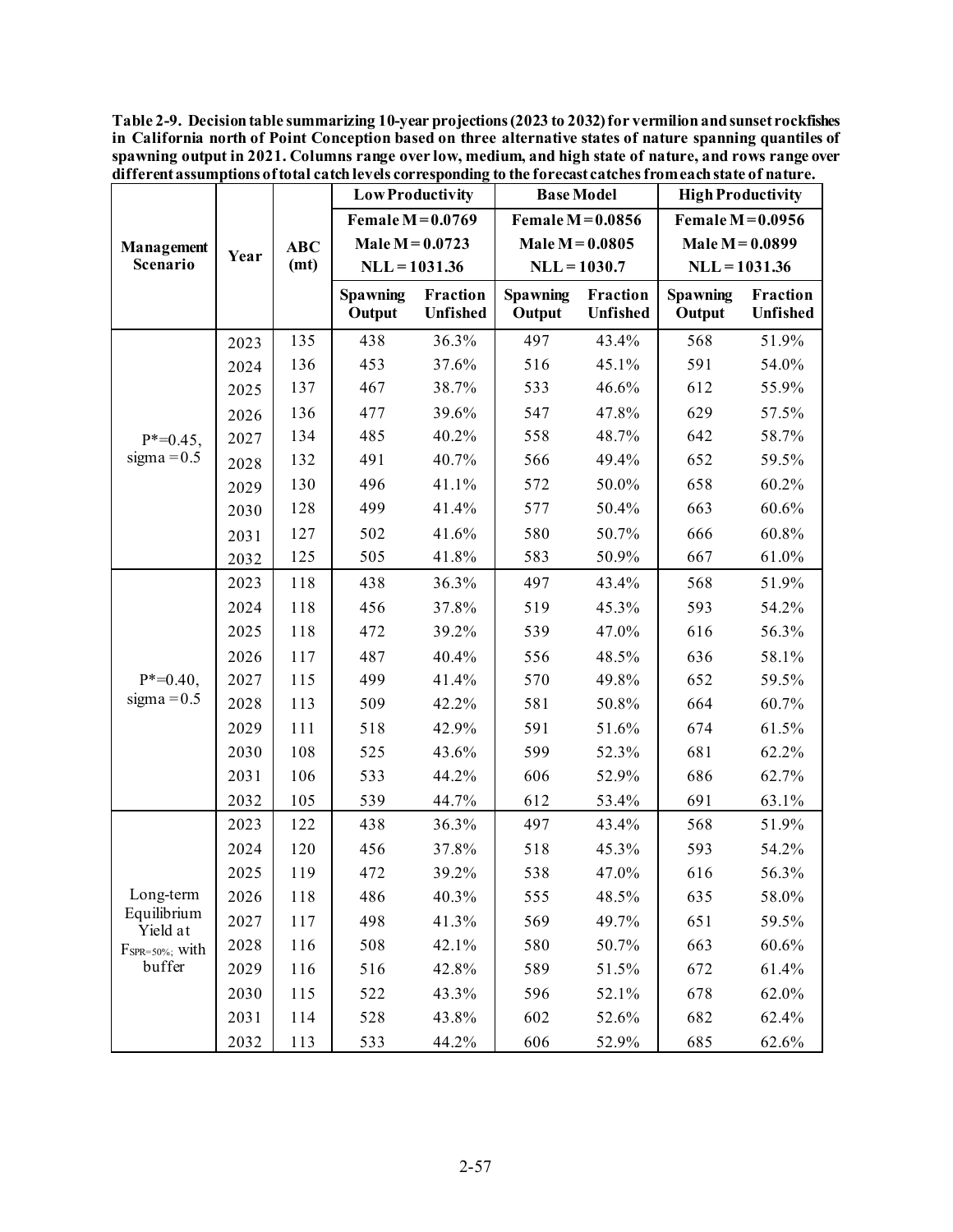### 2.1.1.7 Vermilion Rockfish North of 40°10' N lat.

The contribution of vermilion rockfish north of 40°10' N lat. (sunset rockfish do not occur there) are based on the 4.4% contribution of harvest specifications from the NCA assessment and the contributions from the Oregon and Washington assessments. [Table 2-10](#page-57-0) and [Table 2-11](#page-58-0) provide the ten-year harvest projection contributions of vermilion rockfish to the northern Shelf Rockfish complex under the No Action alternative and Alternative 1, respectively.

The decision table for the NCA model indicates the stock will remain healthy for the next ten years under the most probable base model under either alternative [\(Table 2-9\)](#page-56-0). This stock is estimated to be in the precautionary zone under the low state of nature model, although stock biomass and depletion are predicted to increase to healthy levels over time under either alternative even with the low productivity assumptions.

The decision table for the Oregon model indicates the stock will remain healthy for the next ten years under all state of nature models under either alternative [\(Table 2-12\)](#page-59-0).

The decision table for the Washington model indicates the stock will remain healthy for the next ten years under the most probable base model under either alternative [\(Table 2-13\)](#page-60-0). This stock is estimated to be severely depleted under the low state of nature model.

|      | $ABC$ (mt)                  |                                   |                        |                           |  |  |  |
|------|-----------------------------|-----------------------------------|------------------------|---------------------------|--|--|--|
| Year | N of $40^{\circ}10'$ N lat. | <b>NCA</b><br><b>Contribution</b> | <b>OR Contribution</b> | <b>WA</b><br>Contribution |  |  |  |
| 2023 | 19.76                       | 6.54                              | 12.60                  | 0.62                      |  |  |  |
| 2024 | 19.68                       | 6.62                              | 12.45                  | 0.61                      |  |  |  |
| 2025 | 19.44                       | 6.64                              | 12.19                  | 0.61                      |  |  |  |
| 2026 | 19.09                       | 6.59                              | 11.89                  | 0.61                      |  |  |  |
| 2027 | 18.67                       | 6.51                              | 11.56                  | 0.61                      |  |  |  |
| 2028 | 18.27                       | 6.41                              | 11.24                  | 0.62                      |  |  |  |
| 2029 | 17.88                       | 6.32                              | 10.93                  | 0.62                      |  |  |  |
| 2030 | 17.48                       | 6.23                              | 10.63                  | 0.62                      |  |  |  |
| 2031 | 17.13                       | 6.15                              | 10.36                  | 0.63                      |  |  |  |
| 2032 | 16.81                       | 6.08                              | 10.10                  | 0.63                      |  |  |  |

<span id="page-57-0"></span>**Table 2-10. Ten year ABC projections for vermilion rockfish north of 40°10' N lat. under the No Action alternative.**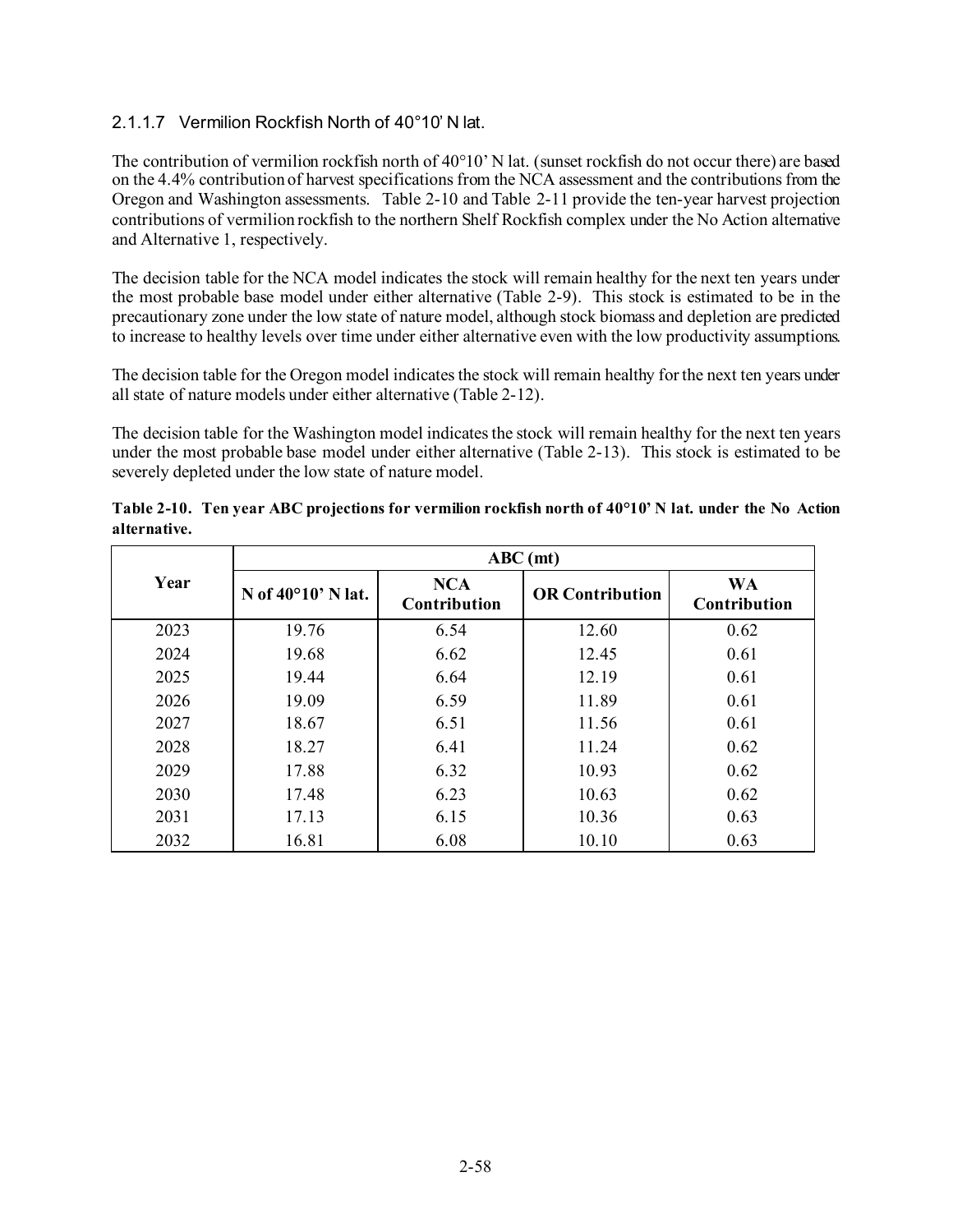|      | $ABC$ (mt)                  |                                   |                        |                           |  |  |
|------|-----------------------------|-----------------------------------|------------------------|---------------------------|--|--|
| Year | N of $40^{\circ}10'$ N lat. | <b>NCA</b><br><b>Contribution</b> | <b>OR Contribution</b> | <b>WA</b><br>Contribution |  |  |
| 2023 | 18.41                       | 6.10                              | 11.77                  | 0.54                      |  |  |
| 2024 | 18.30                       | 6.17                              | 11.60                  | 0.53                      |  |  |
| 2025 | 18.04                       | 6.17                              | 11.34                  | 0.53                      |  |  |
| 2026 | 17.68                       | 6.12                              | 11.04                  | 0.53                      |  |  |
| 2027 | 17.28                       | 6.03                              | 10.72                  | 0.53                      |  |  |
| 2028 | 16.86                       | 5.93                              | 10.41                  | 0.53                      |  |  |
| 2029 | 16.46                       | 5.83                              | 10.10                  | 0.53                      |  |  |
| 2030 | 16.09                       | 5.74                              | 9.82                   | 0.53                      |  |  |
| 2031 | 15.73                       | 5.66                              | 9.55                   | 0.52                      |  |  |
| 2032 | 15.39                       | 5.58                              | 9.29                   | 0.52                      |  |  |

<span id="page-58-0"></span>**Table 2-11. Ten year ABC projections for vermilion rockfish north of 40°10' N lat. under the Alternative 1.**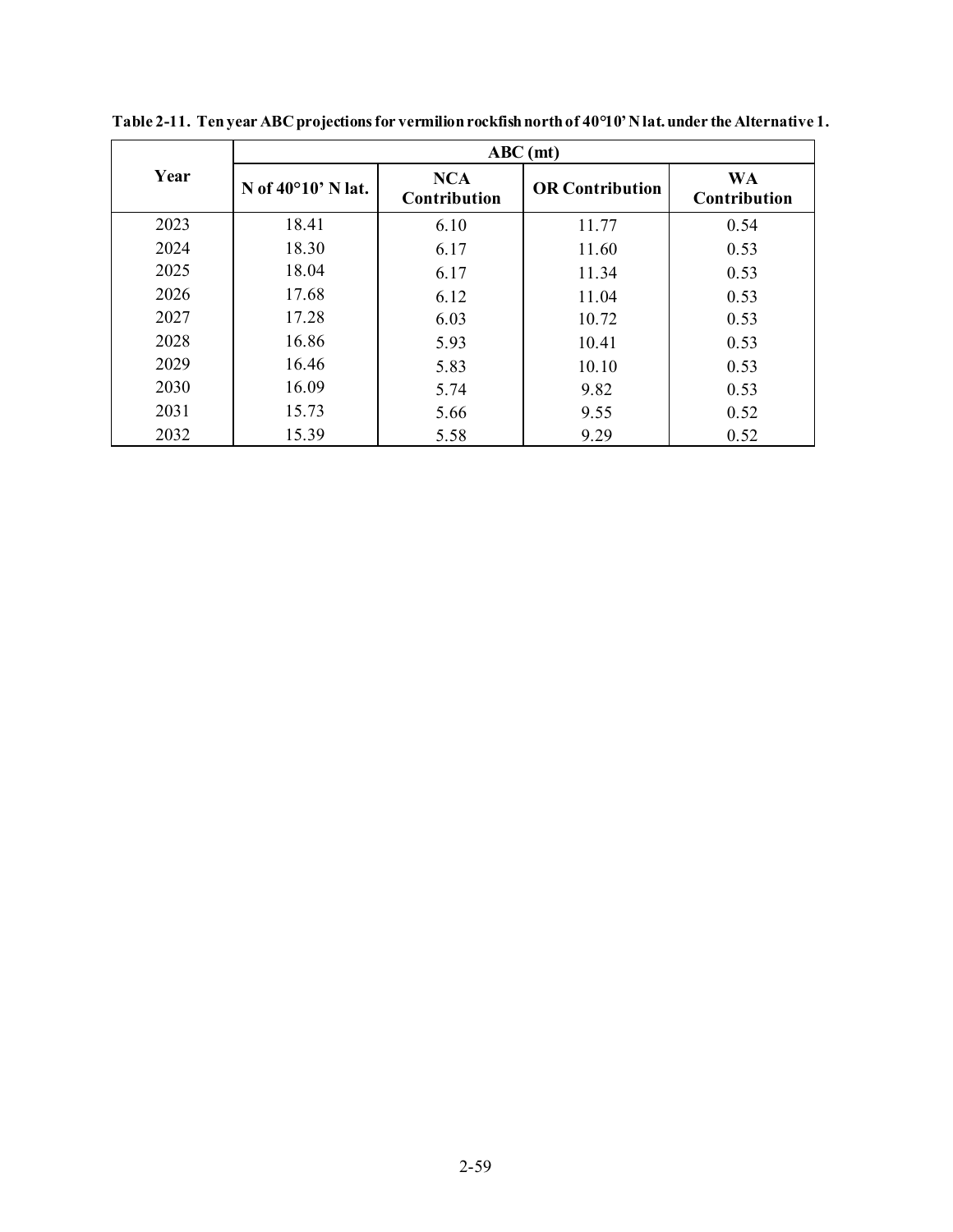<span id="page-59-0"></span>**Table 2-12, Decision table summary of 10-year projections of Oregon vermilion rockfish spawning output and depletion (fraction unfished) under alternative states of nature based on an axis of uncertainty about female and male natural mortality for the reference model. Columns range over low (12.5 quantile), mid (reference model), and high states (87.5 quantile) of nature and rows range over different catch level assumptions.** 

|                                                        | Year | <b>ABC</b><br>(mt) | <b>Low Productivity</b>   |                             | <b>Base Model</b>         |                             | <b>High Productivity</b>  |                             |
|--------------------------------------------------------|------|--------------------|---------------------------|-----------------------------|---------------------------|-----------------------------|---------------------------|-----------------------------|
|                                                        |      |                    | Female M = 0.07092        |                             | Female $M=0.07972$        |                             | Female $M=0.08527$        |                             |
| Management<br>Scenario                                 |      |                    | Male $M = 0.06525$        |                             | Male $M = 0.07279$        |                             | Male $M = 0.07845$        |                             |
|                                                        |      |                    | <b>Spawning</b><br>Output | Fraction<br><b>Unfished</b> | <b>Spawning</b><br>Output | Fraction<br><b>Unfished</b> | <b>Spawning</b><br>Output | Fraction<br><b>Unfished</b> |
|                                                        | 2023 | 12.60              | 17.89                     | 63%                         | 21.79                     | 74%                         | 25.01                     | 81%                         |
|                                                        | 2024 | 12.45              | 17.93                     | 63%                         | 21.92                     | 75%                         | 25.20                     | 82%                         |
|                                                        | 2025 | 12.19              | 17.81                     | 63%                         | 21.85                     | 74%                         | 25.16                     | 82%                         |
|                                                        | 2026 | 11.89              | 17.56                     | 62%                         | 21.63                     | 74%                         | 24.93                     | 81%                         |
| $P^* = 0.45$ ,                                         | 2027 | 11.56              | 17.23                     | 60%                         | 21.29                     | 72%                         | 24.58                     | 80%                         |
| sigma = $0.5$                                          | 2028 | 1124               | 16.86                     | 59%                         | 20.90                     | 71%                         | 24.16                     | 78%                         |
|                                                        | 2029 | 10.93              | 16.46                     | 58%                         | 20.48                     | 70%                         | 23.70                     | 77%                         |
|                                                        | 2030 | 10.63              | 16.06                     | 56%                         | 20.04                     | 68%                         | 23.23                     | 75%                         |
|                                                        | 2031 | 1036               | 15.67                     | 55%                         | 19.62                     | 67%                         | 22.76                     | 74%                         |
|                                                        | 2032 | 10.10              | 15.29                     | 54%                         | 19.21                     | 65%                         | 22.31                     | 72%                         |
|                                                        | 2023 | 11.77              | 17.89                     | 63%                         | 21.79                     | 74%                         | 25.01                     | 81%                         |
|                                                        | 2024 | 11.60              | 18.00                     | 63%                         | 21.99                     | 75%                         | 25.27                     | 82%                         |
|                                                        | 2025 | 1134               | 17.96                     | 63%                         | 21.99                     | 75%                         | 25.30                     | 82%                         |
|                                                        | 2026 | 11.04              | 17.78                     | 62%                         | 21.84                     | 74%                         | 25.14                     | 82%                         |
| $P^* = 0.40$ ,                                         | 2027 | 10.72              | 17.53                     | 62%                         | 21.58                     | 73%                         | 24.87                     | 81%                         |
| sigma = $0.5$                                          | 2028 | 10.41              | 17.22                     | 60%                         | 21.25                     | 72%                         | 24.51                     | 79%                         |
|                                                        | 2029 | 10.10              | 16.89                     | 59%                         | 20.89                     | 71%                         | 24.11                     | 78%                         |
|                                                        | 2030 | 9.82               | 16.56                     | 58%                         | 20.52                     | 70%                         | 23.70                     | 77%                         |
|                                                        | 2031 | 9.55               | 16.23                     | 57%                         | 20.15                     | 69%                         | 23.29                     | 76%                         |
|                                                        | 2032 | 929                | 15.91                     | 56%                         | 19.80                     | 67%                         | 22.89                     | 74%                         |
| Long-term<br>Equilibrium<br>Yield at<br>$F_{SPR=50\%}$ | 2023 | 7.95               | 17.89                     | 63%                         | 21.79                     | 74%                         | 25.01                     | 81%                         |
|                                                        | 2024 | 7.95               | 18.32                     | 64%                         | 22.30                     | 76%                         | 25.58                     | 83%                         |
|                                                        | 2025 | 7.95               | 18.59                     | 65%                         | 22.62                     | 77%                         | 25.92                     | 84%                         |
|                                                        | 2026 | 7.95               | 18.72                     | 66%                         | 22.75                     | 77%                         | 26.05                     | 84%                         |
|                                                        | 2027 | 7.95               | 18.73                     | 66%                         | 22.75                     | 77%                         | 26.03                     | 84%                         |
|                                                        | 2028 | 7.95               | 18.66                     | 66%                         | 22.65                     | 77%                         | 25.89                     | 84%                         |
|                                                        | 2029 | 7.95               | 18.53                     | 65%                         | 22.47                     | 76%                         | 25.67                     | 83%                         |
|                                                        | 2030 | 7.95               | 18.36                     | 64%                         | 22.25                     | 76%                         | 2539                      | 82%                         |
|                                                        | 2031 | 7.95               | 18.16                     | 64%                         | 21.99                     | 75%                         | 25.09                     | 81%                         |
|                                                        | 2032 | 7.95               | 17.94                     | 63%                         | 21.71                     | 74%                         | 24.76                     | 80%                         |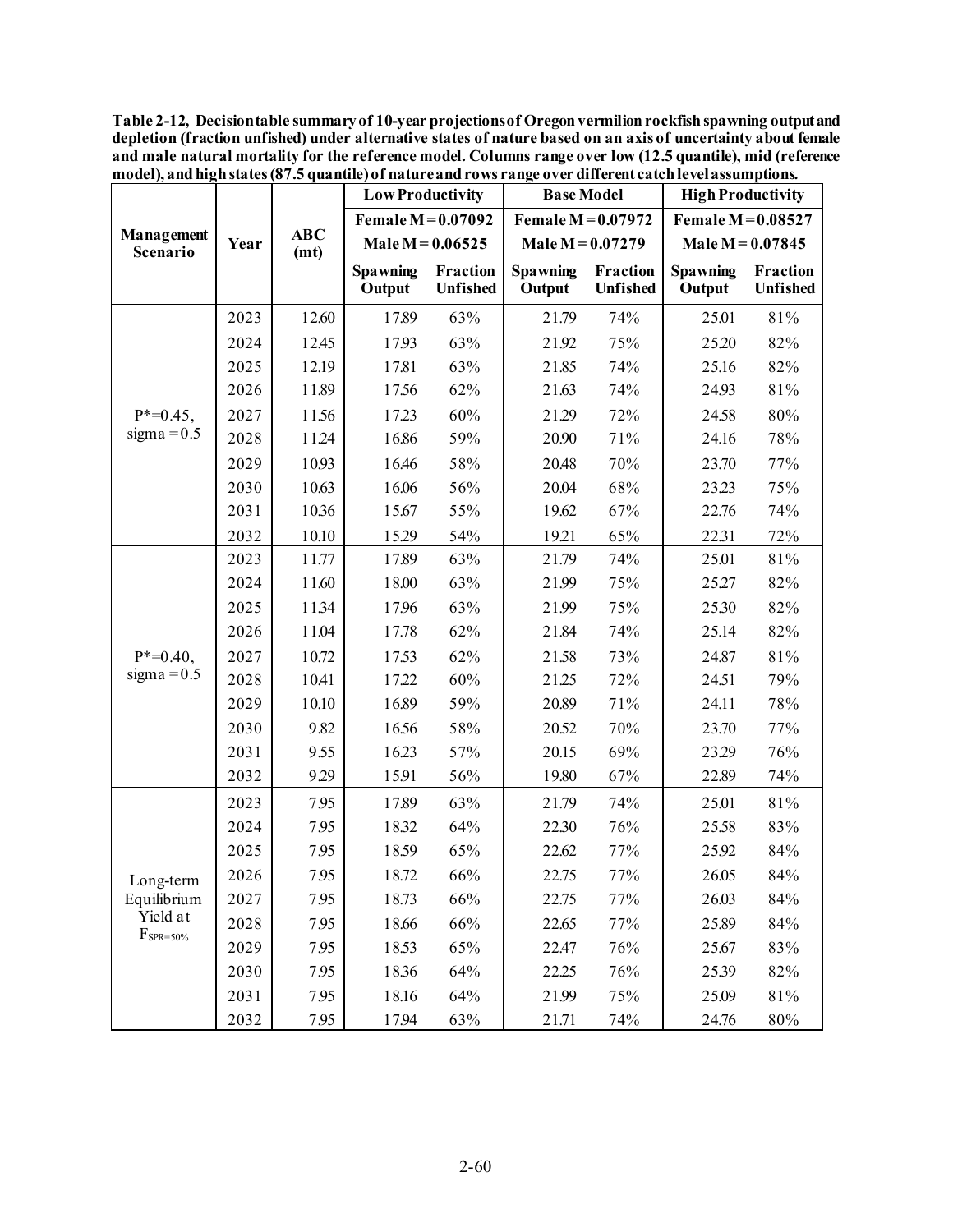<span id="page-60-0"></span>**Table 2-13. Decision table summary of 10-year projections of Washington vermilion rockfish spawning output and depletion (fraction unfished) underalternative states of nature based on an axis of uncertainty about female and male natural mortality for the reference model. Columns range over low (12.5 quantile), mid (reference model), and high states (87.5 quantile) of natureand rows range over different catch level assumptions.**

|                                                        | Year | <b>ABC</b><br>(mt) | <b>Low Productivity</b> |                      | <b>Base Model</b>  |                      | <b>High Productivity</b> |                      |
|--------------------------------------------------------|------|--------------------|-------------------------|----------------------|--------------------|----------------------|--------------------------|----------------------|
| Management<br>Scenario                                 |      |                    | Female $M = 0.0671$     |                      | Female $M=0.0842$  |                      | Female $M=0.0985$        |                      |
|                                                        |      |                    | Male $M = 0.0688$       |                      | Male $M = 0.08630$ |                      | Male $M = 0.1001$        |                      |
|                                                        |      |                    | Spawning<br>Output      | Fraction<br>Unfished | Spawning<br>Output | Fraction<br>Unfished | Spawning<br>Output       | Fraction<br>Unfished |
|                                                        | 2023 | 0.62               | 0.28                    | 13%                  | 1.16               | 42%                  | 3.21                     | 72%                  |
|                                                        | 2024 | 0.61               | 0.26                    | 12%                  | 1.15               | 42%                  | 3.20                     | 72%                  |
|                                                        | 2025 | 0.61               | 0.25                    | $11\%$               | 1.15               | 42%                  | 3.19                     | 72%                  |
|                                                        | 2026 | 0.61               | 0.24                    | $11\%$               | 1.15               | 42%                  | 3.18                     | 72%                  |
| $P^* = 0.45$ ,                                         | 2027 | 0.61               | 0.24                    | 11%                  | 1.16               | 42%                  | 3.18                     | 72%                  |
| $sigma = 1.0$                                          | 2028 | 0.62               | 0.24                    | $11\%$               | 1.17               | 43%                  | 3.19                     | 72%                  |
|                                                        | 2029 | 0.62               | 0.24                    | $11\%$               | 1.18               | 43%                  | 3.20                     | 72%                  |
|                                                        | 2030 | 0.62               | 0.24                    | 11%                  | 1.20               | 44%                  | 3.21                     | 72%                  |
|                                                        | 2031 | 0.63               | 0.24                    | 11%                  | 1.21               | 44%                  | 3.23                     | 73%                  |
|                                                        | 2032 | 0.63               | 0.24                    | 11%                  | 1.23               | 45%                  | 3.24                     | 73%                  |
|                                                        | 2023 | 0.54               | 0.28                    | 13%                  | 1.16               | 42%                  | 3.21                     | 72%                  |
|                                                        | 2024 | 0.53               | 0.27                    | 12%                  | 1.16               | 42%                  | 3.20                     | 72%                  |
|                                                        | 2025 | 0.53               | 0.26                    | 12%                  | 1.16               | 42%                  | 3.20                     | 72%                  |
|                                                        | 2026 | 0.53               | 0.26                    | 12%                  | 1.17               | 43%                  | 3.20                     | 72%                  |
| $P^* = 0.40$ ,                                         | 2027 | 0.53               | 0.26                    | 12%                  | 1.18               | 43%                  | 3.21                     | 72%                  |
| $sigma = 1.0$                                          | 2028 | 0.53               | 0.27                    | 12%                  | 1.20               | 44%                  | 3.22                     | 72%                  |
|                                                        | 2029 | 0.53               | 0.28                    | 12%                  | 1.22               | 44%                  | 3.24                     | 73%                  |
|                                                        | 2030 | 0.53               | 0.28                    | 13%                  | 1.24               | 45%                  | 3.26                     | 73%                  |
|                                                        | 2031 | 0.52               | 0.29                    | 13%                  | 1.26               | 46%                  | 3.28                     | 74%                  |
|                                                        | 2032 | 0.52               | 0.30                    | 13%                  | 1.28               | 47%                  | 3.30                     | 74%                  |
|                                                        | 2023 | 0.77               | 0.28                    | 13%                  | 1.15               | 42%                  | 3.21                     | 72%                  |
| Long-term<br>Equilibrium<br>Yield at<br>$F_{SPR=50\%}$ | 2024 | 0.77               | 0.25                    | $11\%$               | 1.14               | 41%                  | 3.18                     | 72%                  |
|                                                        | 2025 | 0.77               | 0.23                    | $10%$                | 1.12               | 41%                  | 3.16                     | 71%                  |
|                                                        | 2026 | 0.77               | 0.21                    | $9\%$                | 1.11               | 40%                  | 3.15                     | 71%                  |
|                                                        | 2027 | 0.77               | 0.19                    | 9%                   | 1.11               | 40%                  | 3.14                     | $71\%$               |
|                                                        | 2028 | 0.77               | 0.18                    | $8\%$                | 1.11               | 40%                  | 3.13                     | 70%                  |
|                                                        | 2029 | 0.77               | 0.17                    | $8\%$                | 1.11               | 40%                  | 3.13                     | $70\%$               |
|                                                        | 2030 | 0.77               | 0.16                    | $7\%$                | 1.11               | 40%                  | 3.13                     | $70\%$               |
|                                                        | 2031 | 0.77               | 0.15                    | 7%                   | 1.12               | 41%                  | 3.14                     | $71\%$               |
|                                                        | 2032 | 0.77               | 0.14                    | $6\%$                | 1.12               | 41%                  | 3.15                     | $71\%$               |